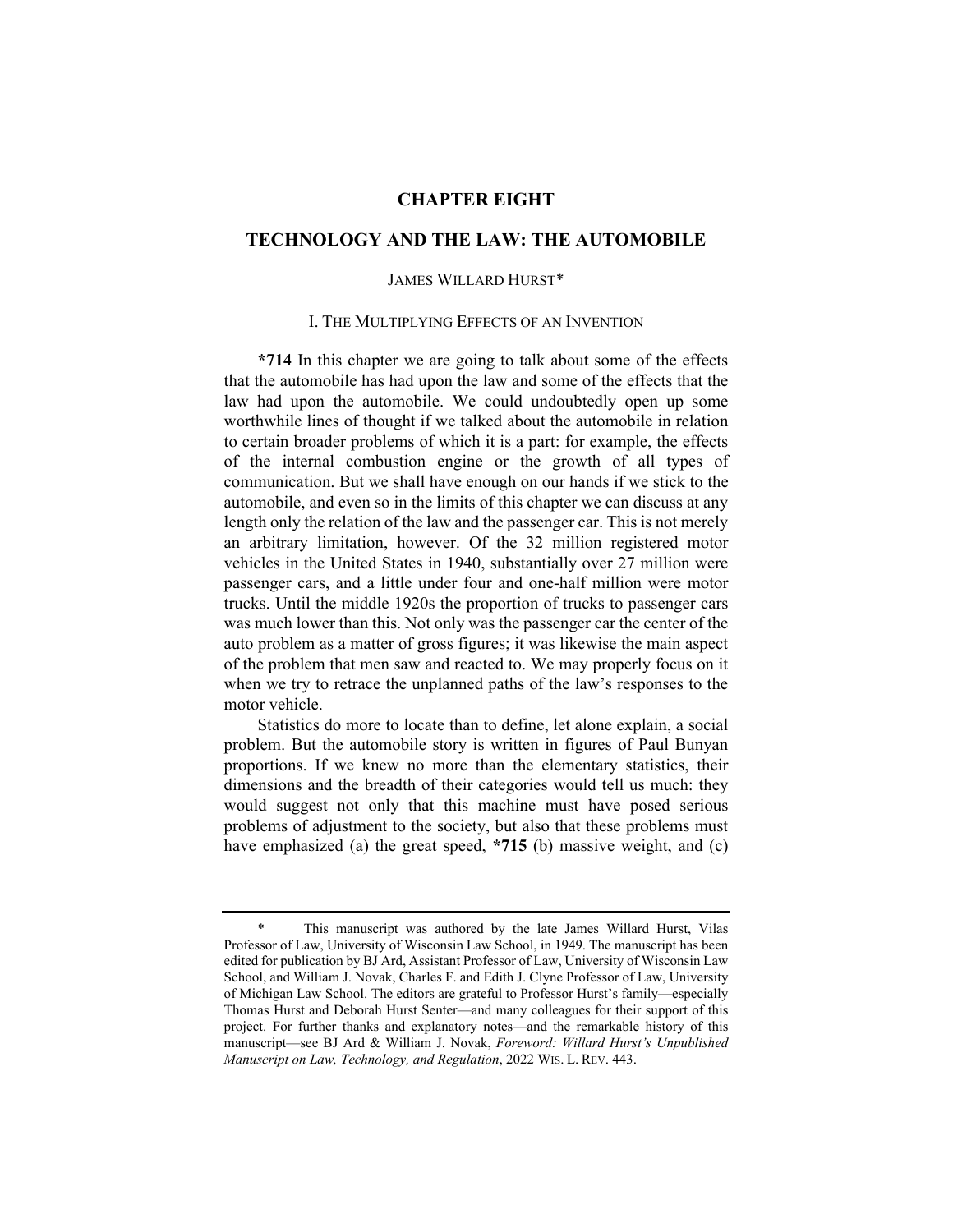enormous reach of the automobile's effects upon the way people lived in the United States.

Pace and mass of change are outlined by data on production and use:

|      |                   | Factory Sales: U.S. Plants |                       |                   | Motor Vehicle Registrations |                       |
|------|-------------------|----------------------------|-----------------------|-------------------|-----------------------------|-----------------------|
|      | Passenger<br>Cars | Trucks<br><b>Motor</b>     | All Motor<br>Vehicles | Passenger<br>Cats | <b>Motor</b><br>Trucks      | All Motor<br>Vehicles |
| 1895 | No data           | No data                    | No data               | 4                 | $\vdots$                    | 4                     |
| 0061 | 4,192             | $\vdots$                   | 4,192                 | 8,000             | $\vdots$                    | 8,000                 |
| 1905 | 24,250            | 750                        | 25,000                | 77,400            | 1,400                       | 78,800                |
| 1910 | 181,000           | 6,000                      | 187,000               | 458,500           | 10,000                      | 468,500               |
| 1915 | 895,930           | 74,000                     | 969,930               | 2,309,666         | 136,000                     | 2,445,666             |
| 1920 | 1,905,560         | 321,789                    | 2,227,349             | 8,225,859         | 1,006,082                   | 9,231,941             |
| 1925 | 3,735,171         | 530,659                    | 4,265,830             | 17,496,420        | 2,440,854                   | 19,937,274            |
| 1930 | 2,784,745         | 571,241                    | 3,355,986             | 23,059,262        | 3,486,019                   | 26,545,281            |
| 1935 | 3,252,244         | 694,690                    | 3,946,934             | 22,562,847        | 3,664,429                   | 26,227,276            |
| 1940 | 3,692,328         | 777,026                    | 4,469,354             | 27,434,979        | 4,590,386                   | 32,025,365            |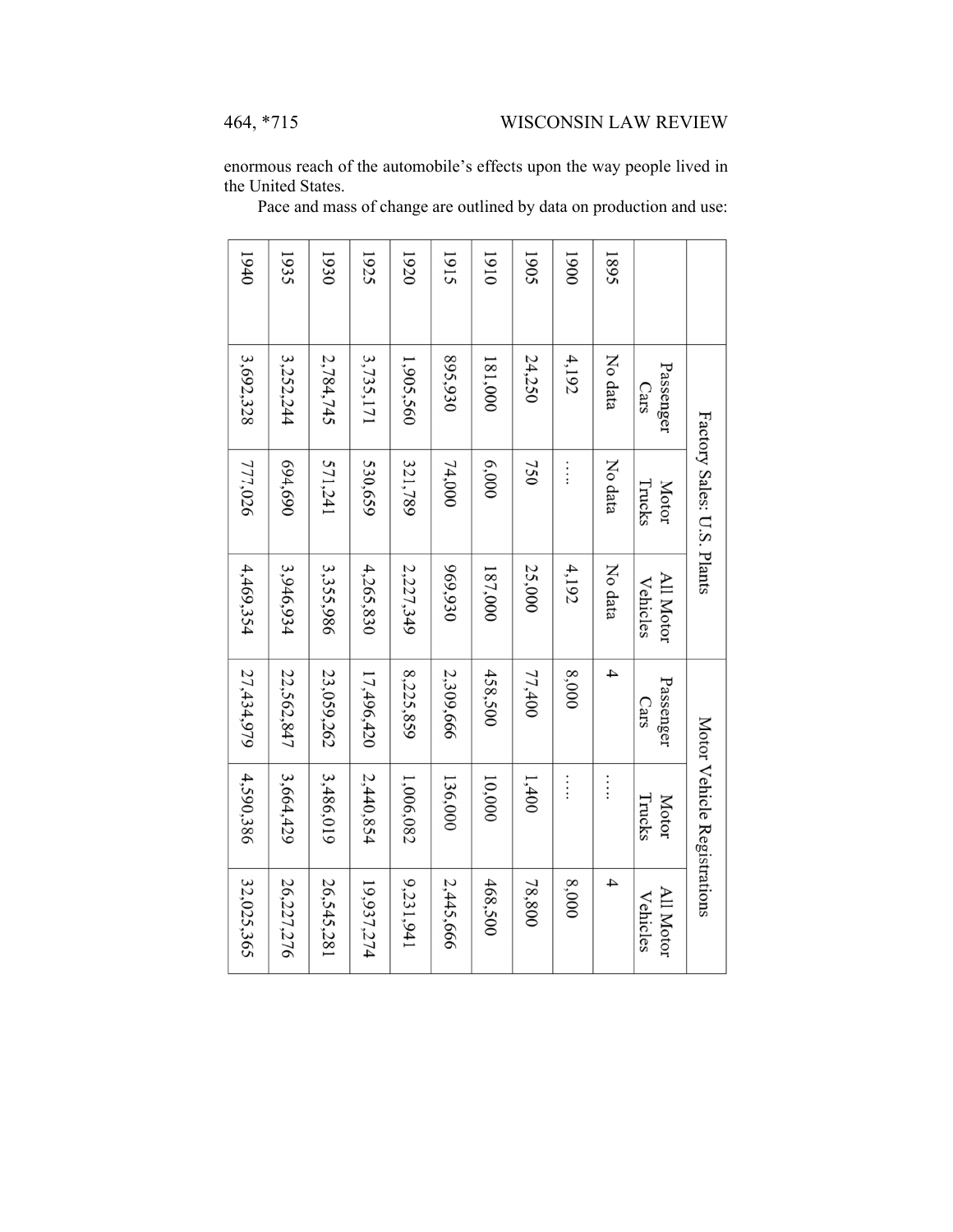|      | Passenger | Trucks  | Vehicles  | Passenger  | Trucks    | Vehicles   |
|------|-----------|---------|-----------|------------|-----------|------------|
|      | Cars      |         |           | Cars       |           |            |
| 1895 | No data   | No data | No Data   | 4          | .         | 4          |
| 1900 | 4,192     | .       | 4,192     | 8,000      | .         | 8,000      |
| 1905 | 24,250    | 750     | 25,000    | 77,400     | 1,400     | 78,800     |
| 1910 | 181,000   | 6,000   | 187,000   | 458,500    | 10,000    | 468,500    |
| 1915 | 895,930   | 74,000  | 969,930   | 2,309,666  | 136,000   | 2,445,666  |
| 1920 | 1,905,560 | 321,789 | 2,227,349 | 8,255,859  | 1,006,082 | 9,231,941  |
| 1925 | 3,735,171 | 530,659 | 4,265,830 | 17,496,420 | 2,440,854 | 19,937,274 |
| 1930 | 2,784,745 | 572,241 | 3,355,986 | 23,059,262 | 3,486,019 | 26,545,281 |
| 1935 | 3,252,244 | 694,690 | 3,946,934 | 22,562,847 | 3,664,429 | 26,227,276 |
| 1940 | 3,692,328 | 777,026 | 4,469,354 | 27,434,979 | 4,590,386 | 32,025,365 |

*Factory Sales: US Plants Motor Vehicle Registrations* 

**\*716** In 1940, the Public Roads Administration estimated, the people of the United States traveled 292 billion vehicle-miles by passenger cars, trucks, and buses in this country; 81 per cent of this vehicle mileage was run up by passenger cars. The growth behind this 1940 total could be seen in figures of:

|               | 1904       | 1914        | 1924        | 1934 <sup>1</sup> |
|---------------|------------|-------------|-------------|-------------------|
| Total         | 2,151,379  | 2,445,760   | 2,941,294   |                   |
| mileage<br>at |            |             |             |                   |
| end of year   |            |             |             |                   |
| which,<br>Of  | 153,540    | 257,291     | 470,000     |                   |
| surfaced      | $(7.14\%)$ | $(10.52\%)$ | $(15.98\%)$ |                   |
| roads were    |            |             |             |                   |

*All Rural Roads in the United States* 

and in data on apparent consumption of motor fuel, which went from 102,937,000 barrels in 1920, to 394,800,000 barrels in 1930, to 521,748,000 barrels in 1940.

Other figures suggested how intimately the automobile had reached into people's lives. Passenger cars averaged about one to 5.5 persons in 1930 and about one to 4.5 persons by 1941, better than two for every three families. Another way to picture the diffusion of the motor car was through the shift in price policy. Mark Adams notes that the average wholesale price of a passenger car was \$1,170 in 1900 and \$2,120 in 1908. He shows the price leadership of Henry Ford in a table regarding:

 <sup>1.</sup> The manuscript had not filled the column for 1934. Eds.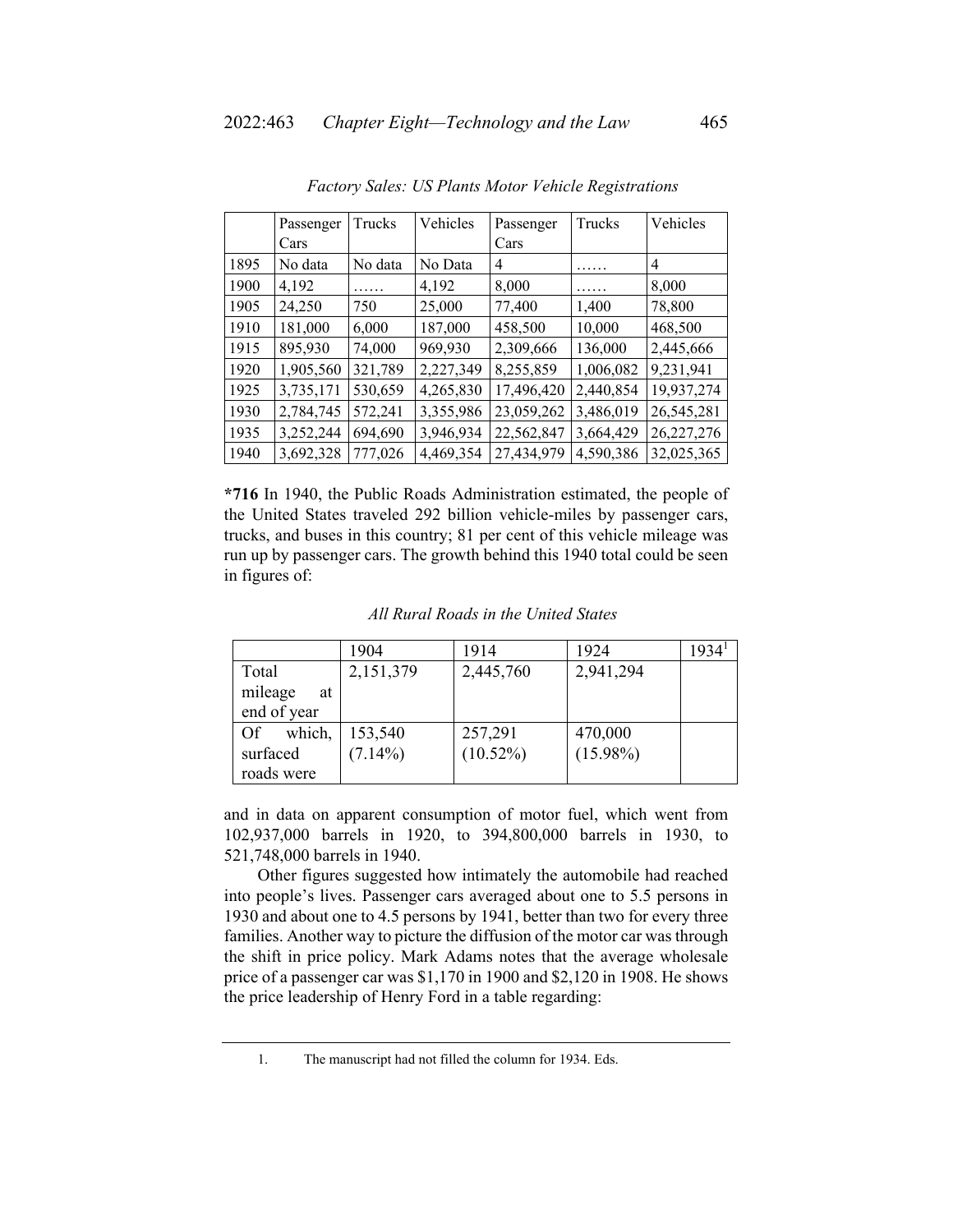| Year | Ford Price | Ford      | Ford Profits | <b>Industry Sales:</b> |
|------|------------|-----------|--------------|------------------------|
|      | F.o.B.     | Sales:    |              | Number of              |
|      | Detroit    | Number    |              | Cars                   |
|      |            | of Cars   |              |                        |
| 1909 | 950        | 10,660    | 3,125,876    | 127,731                |
|      | (Model T)  |           |              |                        |
| 1910 | 780        | 19,051    | 4,127,208    | 181,000                |
| 1911 | 690        | 34,979    | 7,288,303    | 199,319                |
| 1912 | 600        | 76,150    | 13,552,239   | 356,000                |
| 1913 | 550        | 181,951   | 27,001,203   | 461,500                |
| 1914 | 490        | 264,972   | 24,923,449   | 543,679                |
| 1915 | 440        | 283,161   | 23,426,662   | 895,830                |
| 1916 | 360        | 534,108   | 57,056,429   | 1,525,578              |
| 1917 | 450        | 785,433   | 26,715,944   | 1,745,792              |
| 1918 | 525        | 708,355   | 30,341,057   | 943,436                |
| 1919 | 575        | 537,452   | 69,924,411   | 1,657,652              |
| 1920 | 440        | 1,074,336 | 53,448,480   | 1,905,560              |
| 1921 | 355        | 1,013,958 | 75,890,836   | 1,518,061              |
| 1922 | 355        | 1,351,333 | 133,248,623  | 2,369,089              |
| 1923 | 295        | 2,090,959 | 99,342,88    | 3,753,945              |

*Automobile Price Policy and Sales* 

An enduring pattern had been set in which the low-priced car dominated automobile production; between 1925 and 1940 never less than two-thirds, and during most of the period over 80 per cent, of new cars sold under \$750 wholesale. From 1921 on, the sale of used cars began to make up a substantial part of the total auto sales in the country. This branch of trade made the motor car available to still wider ranges of low-income people. The average used car price was \$308 in 1923 and \$347 in 1940.

The automobile was deeply involved in the economy. It had become the center of major production and commercial efforts. Capital invested in motor vehicle manufacturing grew from an estimated \$1,204,378,600 in 1920 to a peak of \$1,956,687,661 in 1929, and after the casualties of the depression in the 1930s stood at \$1,334,751,000 in 1940. There was also investment in auto parts manufacture, in the making of tires and the production of petroleum products. In 1924, persons employed directly or indirectly in the industry were estimated to number 3,119,563, of whom 329,563 worked in factories immediately producing motor vehicles; in 1940 it was estimated that 6,466,870 persons were employed directly or indirectly in the industry, with an additional 233,130 persons employed in connection with federal and state road activities. The industry meant employment not only for 679,124 people who made motor vehicles, parts,

**\*717**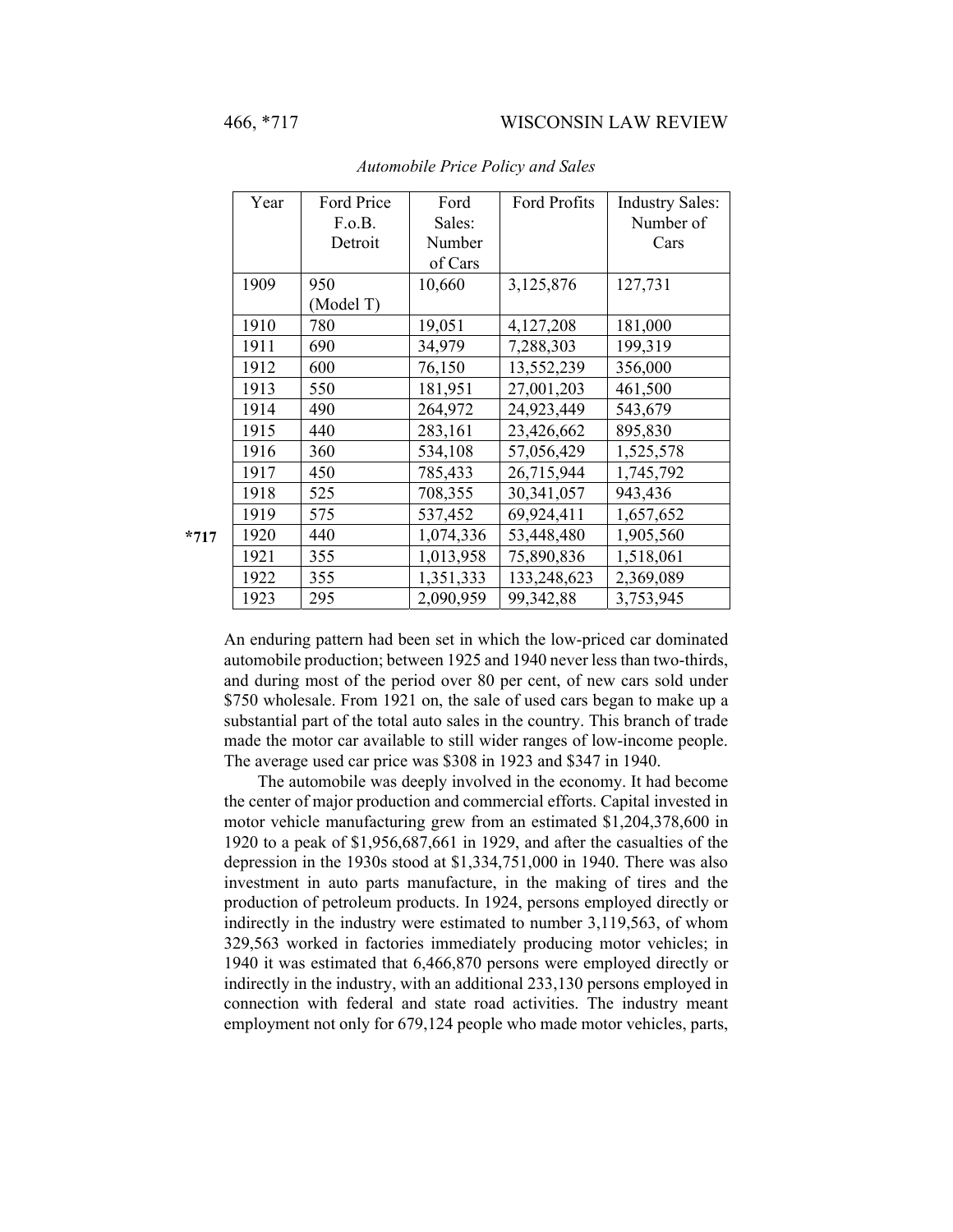tires, and petroleum products, but also for 1,310,724 engaged in sales and service, 3,739,200 who drove trucks, and 142,825 who drove buses.

By 1940, most passenger transportation was by motorcar; the automobile in that year accounted for nine of every ten passenger-miles of travel outside cities and for three of every four passengers transported within city areas. The **\*718** people of the United States did about ten times as much moving around in 1940 as in 1921, measured in passenger-miles traveled, and they moved mainly by auto. Samplings by public highway authorities in the late 1930s indicated that 55 per cent of miles traveled and 75 per cent of trips made were for necessity, rather than recreational or social uses. A summary showed the following:

| Purpose         | Annual  | Percent of | Annual  | Percent of     |
|-----------------|---------|------------|---------|----------------|
|                 | Average | Total      | Average | Total          |
|                 | Per Car |            | Per Car |                |
| To Work         | 1,295   | 16         | 179     | 33             |
| <b>Business</b> | 2,662   | 32         | 167     | 30             |
| Trips           |         |            |         |                |
| Shopping        | 335     | 4          | 47      | 9              |
| Hauling; to     | 64      | 1          | 7       | 1              |
| Market          |         |            |         |                |
| To School       | 57      |            | 9       | 2              |
| To Church       | 63      |            | 12      | $\overline{2}$ |
| Total           | 4,479   | 55         | 422     | 77             |
| Necessity Use   |         |            |         |                |
| Recreational    | 3,707   | 45         | 128     | 23             |
| and Social      |         |            |         |                |
| Total: All      | 8,186   | 100        | 550     | 100            |
| Uses            |         |            |         |                |

*Purposes of Passenger Car Uses* 

MILES ROUND TRIPS

The depression years of the 1930s proved how deeply the automobile had entrenched itself in the ways of life in the United States. As the first table in this section shows, passenger car registration in the country dropped only a little over two per cent over the 1930–1935 span; at the low point of 1933, the drop was only 10 per cent. Average annual gasoline consumption per motor vehicle was estimated at 623 gallons in 1930, 649 in 1931, 620 in 1932, 625 in 1933, 660 in 1934, and 677 in 1935. New car sales dropped disastrously in the depression, of course (from 4,587,400 factory sales in 1929 to 1,135,491 in 1932); but people held on to the cars they had and used them almost as much as in good times. "Car ownership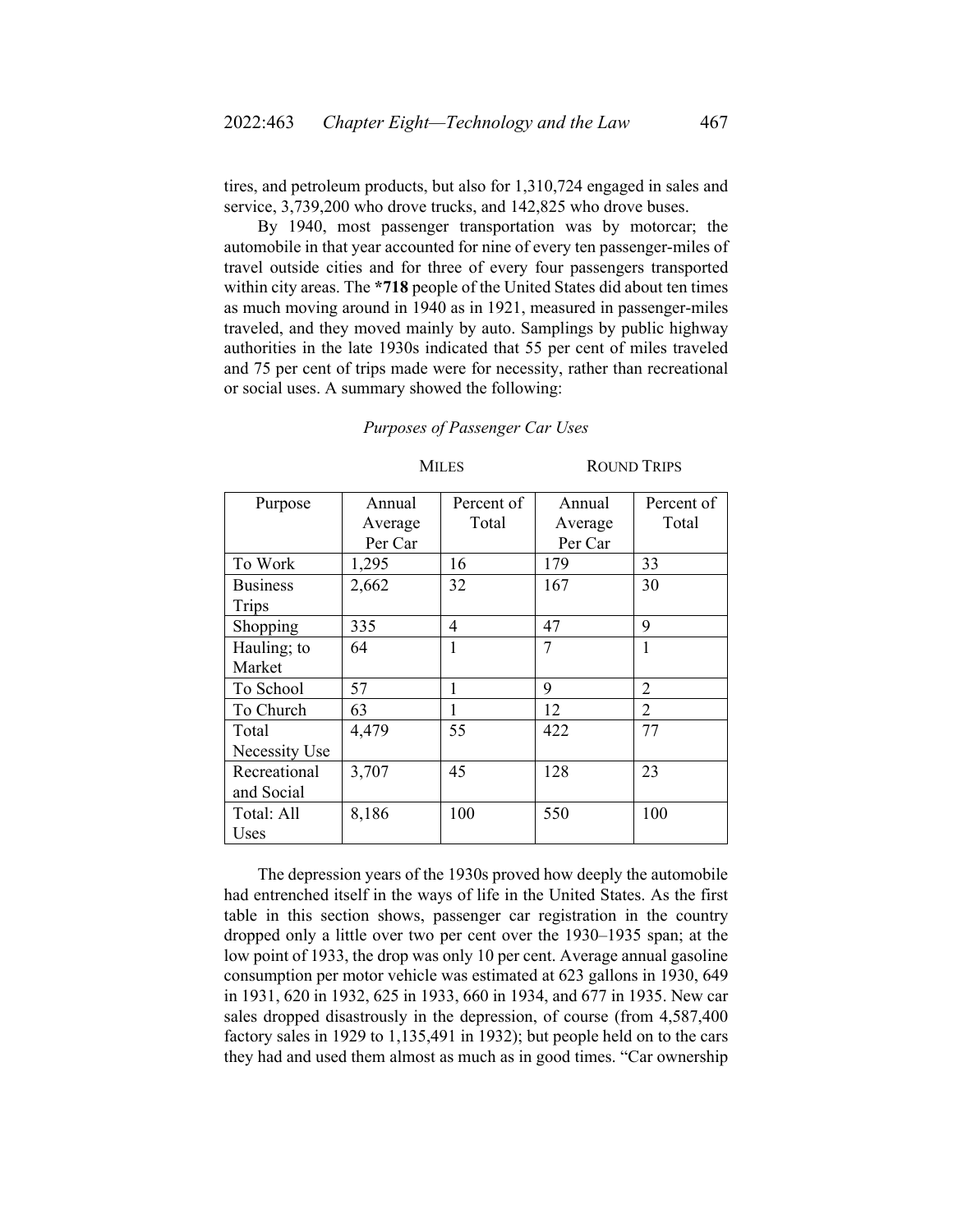in Middletown," the Lynds found in 1935, "was one of the most depression-proof elements of the city's life in the years following **\*719**  1929—far less vulnerable, apparently, than marriages, divorces, new babies, clothing, jewelry, and most other measurable things, both large and small":

Many business-class people regard it as a scandal that some people on relief still manage to operate their cars. No formal effort has been made by relief authorities to discourage car ownership and operation, and . . . . people on relief who own cars have been encouraged to use them in various ways to pick up small earnings. Even at the time of the labor-union fervor under N.R.A., local organizers tell one disgustedly, many Middletown workers were more interested in figuring out how to get a couple of gallons of gas for the car than they were in labor's efforts to organize. While some workers lost their cars in the depression, the local sentiment, as heard over and over again, is that "People give up everything in the world but their car."

In fact, the Lynds noted, the automobile had become a material influence in the underlying emotional balance of the community. Their analysis corrects a likely distortion of the estimates given above on comparative "necessity" and "recreational" uses of motor cars. The depression taught working people to lose confidence in their ability to earn high incomes, the Lynds found; moreover, the machine had lessened the status and satisfaction once attached to skill on the job.

So you work. Someday you're going to die. Meanwhile, leisure assumes a simple, direct, and important place in your scheme of things: it's when you live, and you get all of it you can—here, now, and all the time.

Only by understanding this different focus upon leisure of the lives of those living north and south of the tracks can one appreciate the tenacity with which the workingman clings to his automobile. If the automobile is by now a habit with the business class, a comfortable, convenient, pleasant addition to the paraphernalia of living, it represents far more than this to the working class; for to the latter it gives the status which his job increasingly denies, and, more than any other possession or facility to which he has access, it symbolizes living, having a good time, the things that keep you working. And again, only by understanding how these two groups weigh the importance of work and leisure can one understand the exasperation of the businessman over the workingman's frequent preference for his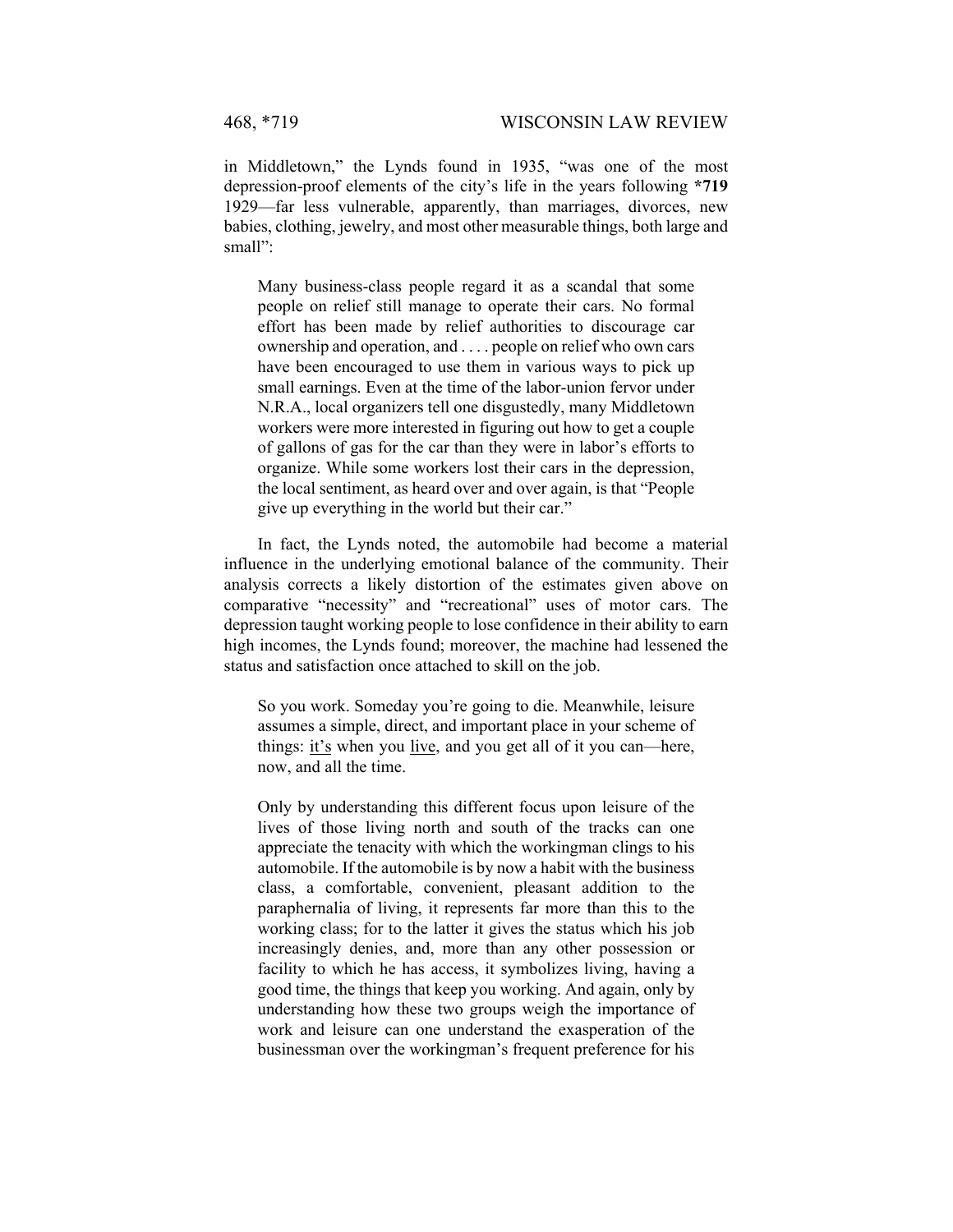car rather than for the slow, painful process of saving for the future.

**\*720** If our imagination and knowledge allowed us to see the whole pattern of the social effects of the automobile over the years 1900–1940, we should probably find that it had left no aspect of life untouched. This stood out so much from the varied data in the Report of the President's Research Committee on Social Trends, in 1932, that the Survey Graphic, reviewing the Report, felt that it could have been subtitled, "The Age of the Automobile."

If we could see the whole pattern, we should also undoubtedly come to a modest appraisal of the foresight, energy, and competence shown in the law's response to the automobile. This is the conclusion from looking at the parts of the pattern that we do know something about; there is no evidence that the judgment would be different if we knew the whole.

The following outline lists some hypotheses about important derivative effects that the automobile has had upon the law. Many of these could not be fully documented from presently available data. In total effect, however, the list can more readily be criticized for giving too limited rather than too broad a picture of the interplay of the law and the motor car. The list is organized about functional characteristics of the auto industry and the auto-in-use. There is some duplication of points, because different functional features of the automobile have often converged upon a common result in law.

#### Some Derivative Effects of the Auto Upon the Law

- I. The automobile industry
	- A. The industry shows the social character of much modern invention; the automobile is an assembly of hundreds of inventions.
		- 1. Predictability of social change should thus have been increased, for the better ordering of law to meet changes brought by the automobile because the convergence of inventions pointed the way; it was, however, mainly a lost opportunity.
- **\*721** 2. Patents were potentially of importance to the growth of the industry; their importance was reduced and their effect channeled through pools, but this fact in itself reflects a way in which the industry had to take account of the law.
	- 3. Business cycle repercussions spread as such an industry, drawing upon so many sources of production, contributes to the growing interdependence of parts of the economy; government is drawn into more concern for economic stability.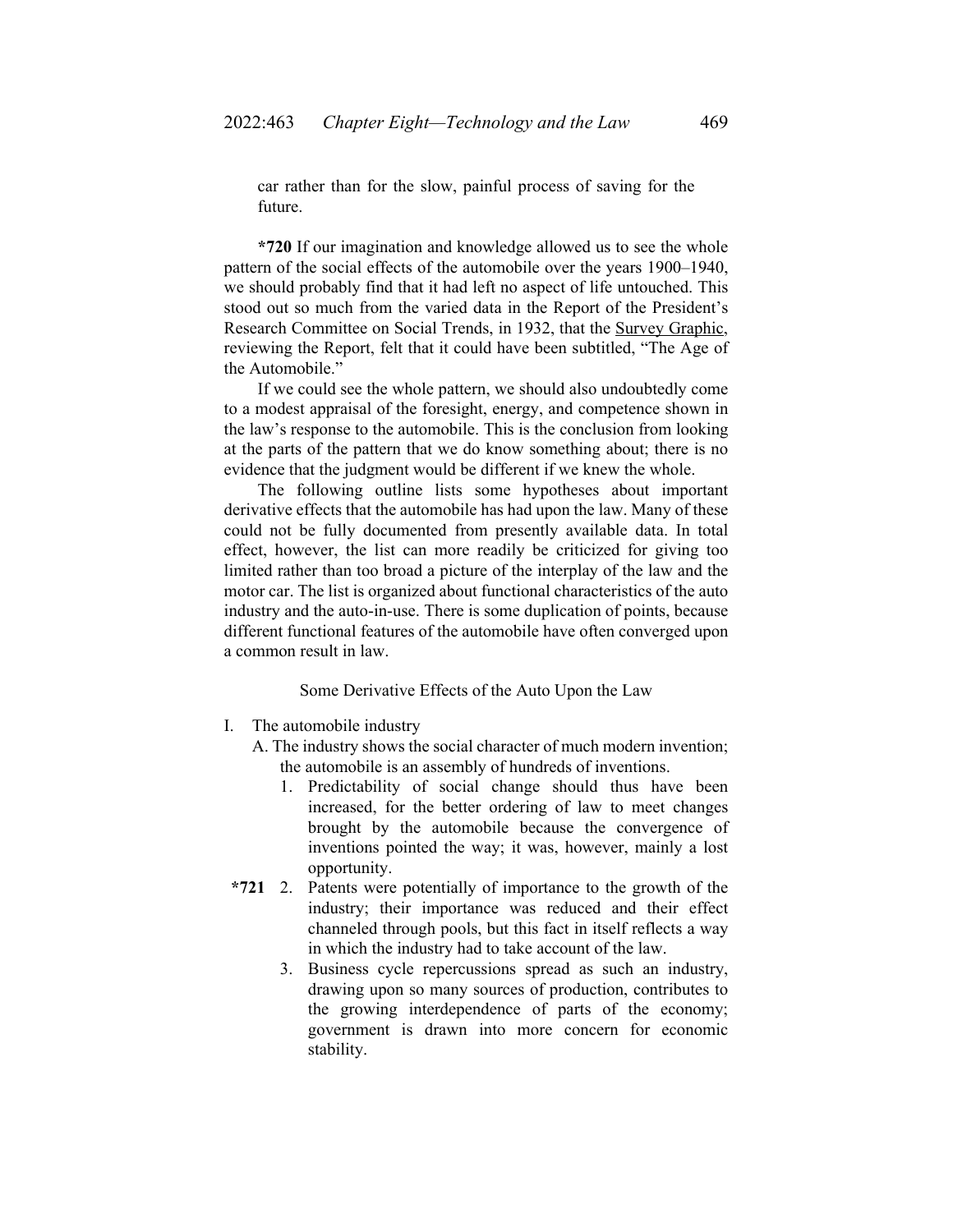- 4. Legal devices for private economic planning—contract, license, franchise, parent-subsidiary corporation relationships—become important for ordering an industry that thus draws together diverse sources of supply.
- 5. Vulnerability of an industry dependent thus upon diverse suppliers and supply markets gives impetus to seeking security through merger or contract, with accompanying questions for anti-trust law policy and taxation.
- B. The auto industry is an outstanding example of machines making machines.
	- 6. The industrial accident hazard is increased; workmen's compensation is imposed by law, and contract systems of plant insurance and company health plans become important.
	- 7. There is reduced demand for skilled labor and less status and security in the job for the individual worker; the industry situation thus contributed to the type of situation and the climate of opinion that made the law concerned with labor relations and union organization.
	- 8. Business cycle repercussions spread, also, because such an industry as this, with great capital investment, could only adjust with difficulty to loss of markets; from this came another contribution to the need for government to act regarding the swings of business.
	- 9. Enormous productive capacity, supportable only by mass markets, heightened this sensitivity to the business cycle, and government's sensitivity to the resulting social disturbances.
- C. The auto industry is the model of mass production methods.
	- 10. The industrial accident hazard is increased, as monotony induces fatigue; this adds another reason for the importance of compensation and private insurance plans.
	- 11. Loss of status or satisfactions in the job, as the job is set up on the assembly line, becomes a further source of tensions and loss of job security, developing labor relations problems and government's concern with them.
	- 12. The demand for semi- or unskilled labor promoted more migration of labor, with attendant problems in community adjustment, regarding schools, racial, religious, and ruralurban attitudes.
	- 13. Enormous productive capacity is also bred of the introduction of mass production methods with the effect of increased sensitivity to the business cycle.
	- 14. Interdependence of the parts of the economy is likewise fostered by the range of markets drawn upon to supply mass production, with increased sensitivity to the business cycle as a result.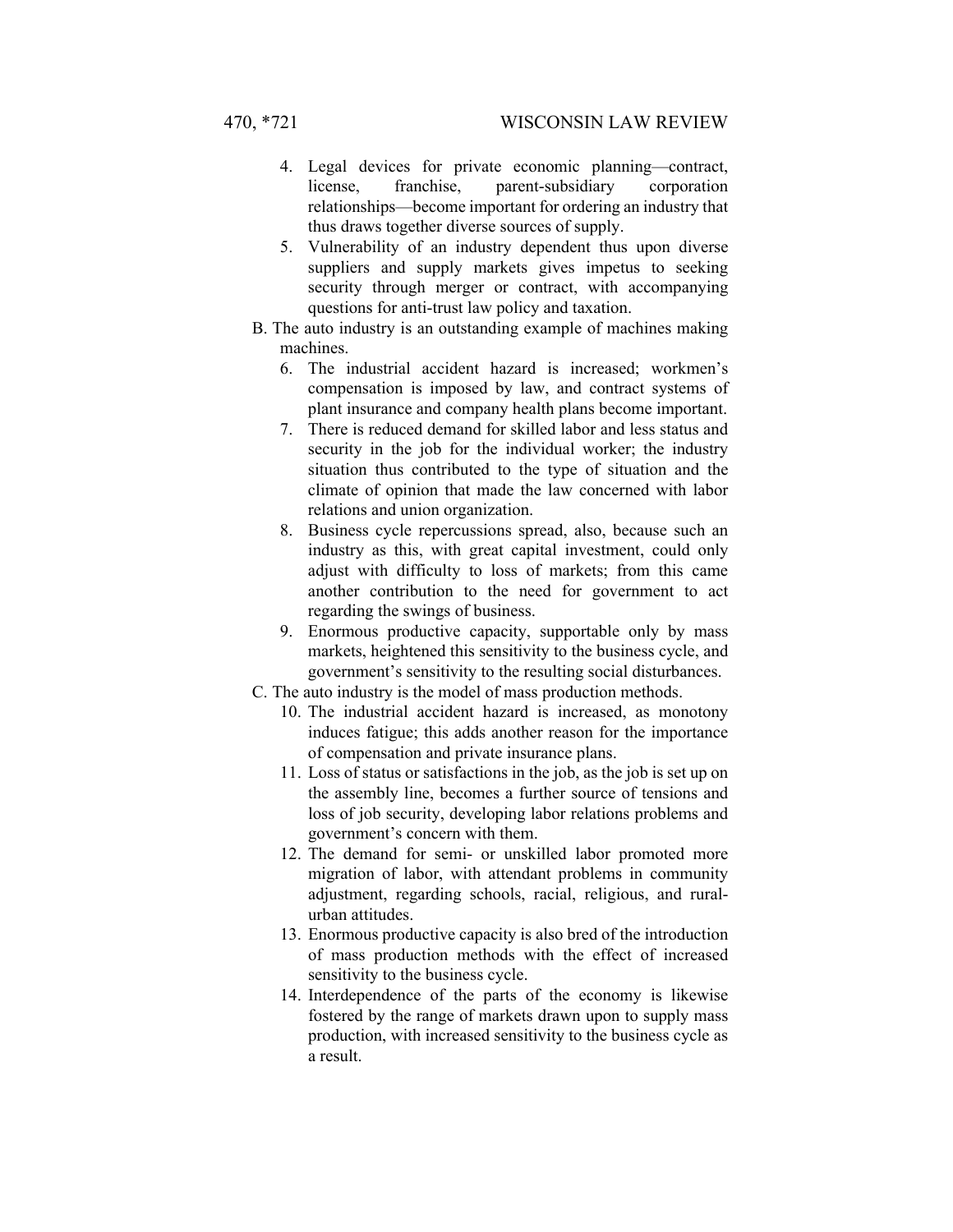- **\*722** 15. Importance of legal devices for private economic planning, (contract, license, etc.), is increased by the network of arrangements needed to feed the assembly line.
	- D. Large-scale operations characterize auto production, even in the case of the relatively smaller concerns.
		- 16. Need for legal devices for internal discipline within large corporate organizations, with problems of rights of management and stock-holders, directors and stock-holders, and parent and subsidiary corporations.
		- 17. Labor relations issues are fostered by the impersonality of dealings between top management and labor, the phenomena of bureaucracy inevitable in such impersonal relations, and the inequality in the parties' bargaining power; these factors contribute to making government aware of labor-management tensions.
		- 18. Problems of community planning—zoning, traffic, movement toward the outskirts with the accompaniments of "blighted" inner areas, need for added community facilities, and more taxes—are brought by the size of such industries.
		- 19. The large capital investments involved increase resistance to smooth adjustment to market changes, increasing the tensions of the business cycle.
		- 20. The concentration of economic power represented in industry of such scale raises anti-trust law problems.
		- 21. The breadth of power and interests represented by such a scale of industry promotes the development of modern-type pressure groups, seeking to influence government.
	- E. The industry was largely self-financed by plowing back earnings.
		- 22. Issues of internal control of corporations were raised between management and stockholders by limited dividend and capital expansion policies.
		- 23. Relations with suppliers and dealers were affected; the devices of private economic planning (notably contract, license, or dealer franchise) were used in the course of requiring suppliers and dealers in effect to supply much of the industry's working capital.
		- 24. Tax law was relevant to the possibility of plowing back earnings and the desirability of doing so, compared with paying greater dividends; inheritance taxes became pertinent to planning the continuity and form of such industries.
	- F. The industry led in developing a relatively low-cost product for a mass market in durable goods.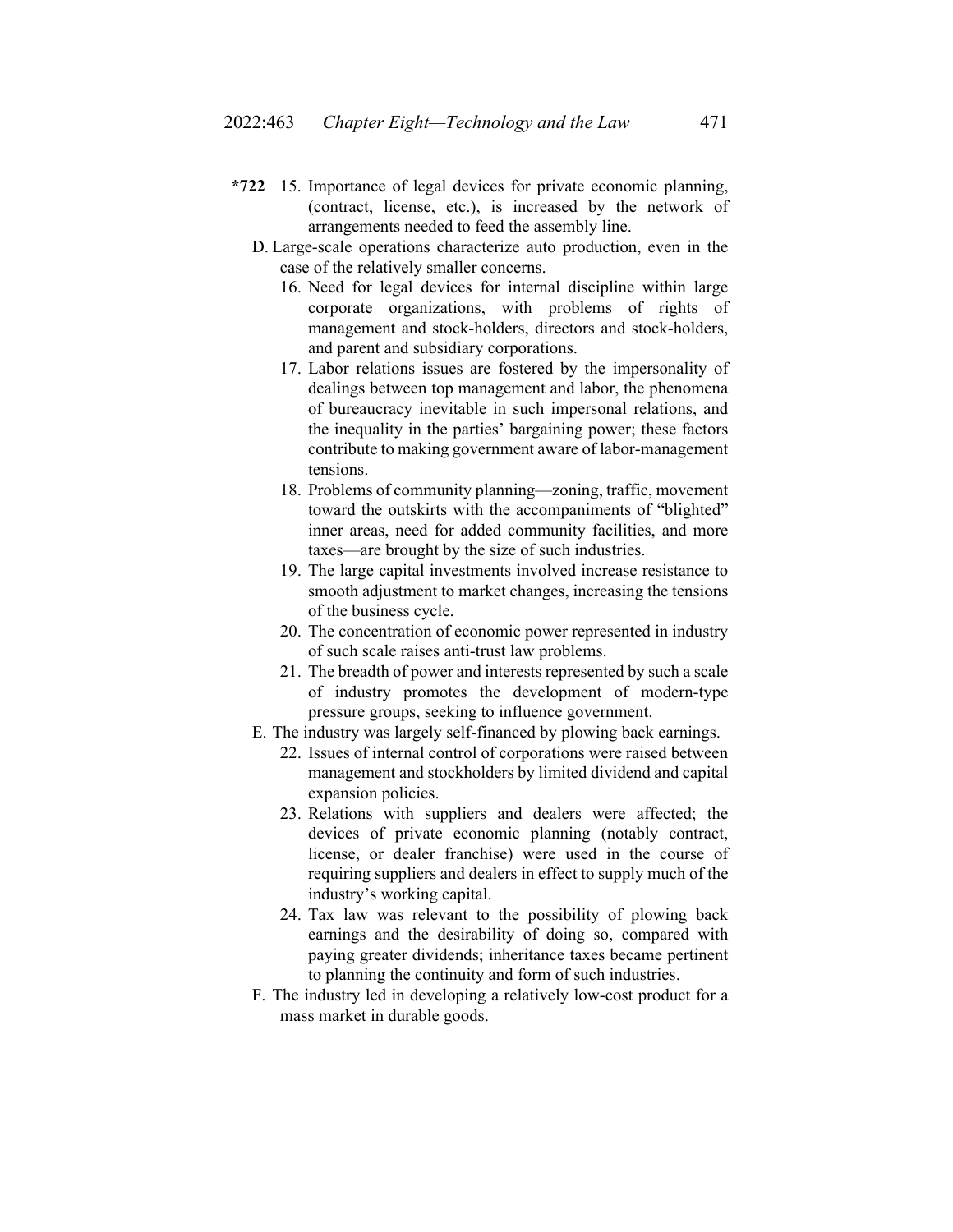- 25. This is the end result of the technical advance of the industry, which made possible the range of social effect charged to the automobile in the second division of this outline.
- 26. The reach of the industry and its dependence on mass purchasing power made the industry a material factor in the business cycle, and government's concern therewith.
- 27. The drive toward concentration and large scale of enterprise, with attendant questions regarding anti-trust law policy, came largely from the fact that the industry's chances for profit become so linked to reaching a mass market.
- **\*723** 28. Extensive distribution channels had to be developed, involving the use of contract, license, and franchise, the protection of trade names, and problems in fair advertising.
	- 29. Government became concerned in the regulation of auto dealers, issuing licenses to them and requiring certain records.
	- 30. The industry developed important direct approaches to car buyers through controlling distribution channels and through advertising; the law then became concerned with problems of the buyer's reliance upon the maker's statements as to quality and safety, with resulting issues in the law of torts and sales.
	- 31. The industry developed installment sales methods as essential to mass distribution. There were problems of the enforcement of installment contracts as between buyer and seller and third parties; problems of registration of car titles under installment contracts; problems of the regulation of interest rates, and the prevention of fraud or overreaching; and the growth of installment selling became a factor in the industry's responsiveness to the business cycle.
	- 32. Shipping of cars by caravan or carrier trucks called for regulation by license and restrictions on methods of carriage.
	- 33. A large used-car market came into existence, eventually as a necessary condition of maintaining volume sales; this market had its own problems of buyer-seller contract relations, regulation of credit terms, and protection of buyers with regard to quality and safety under the law of tort and sales.
	- 34. Government became concerned with licensing of the used-car trade.
	- G. Large accessory industries developed, notably those dealing in parts, tires, petroleum products, and road building and roadbuilding equipment.
		- 35. New sources of organized pressure upon government grew from these new interests, notably in the case of the oil industry and the road-builders.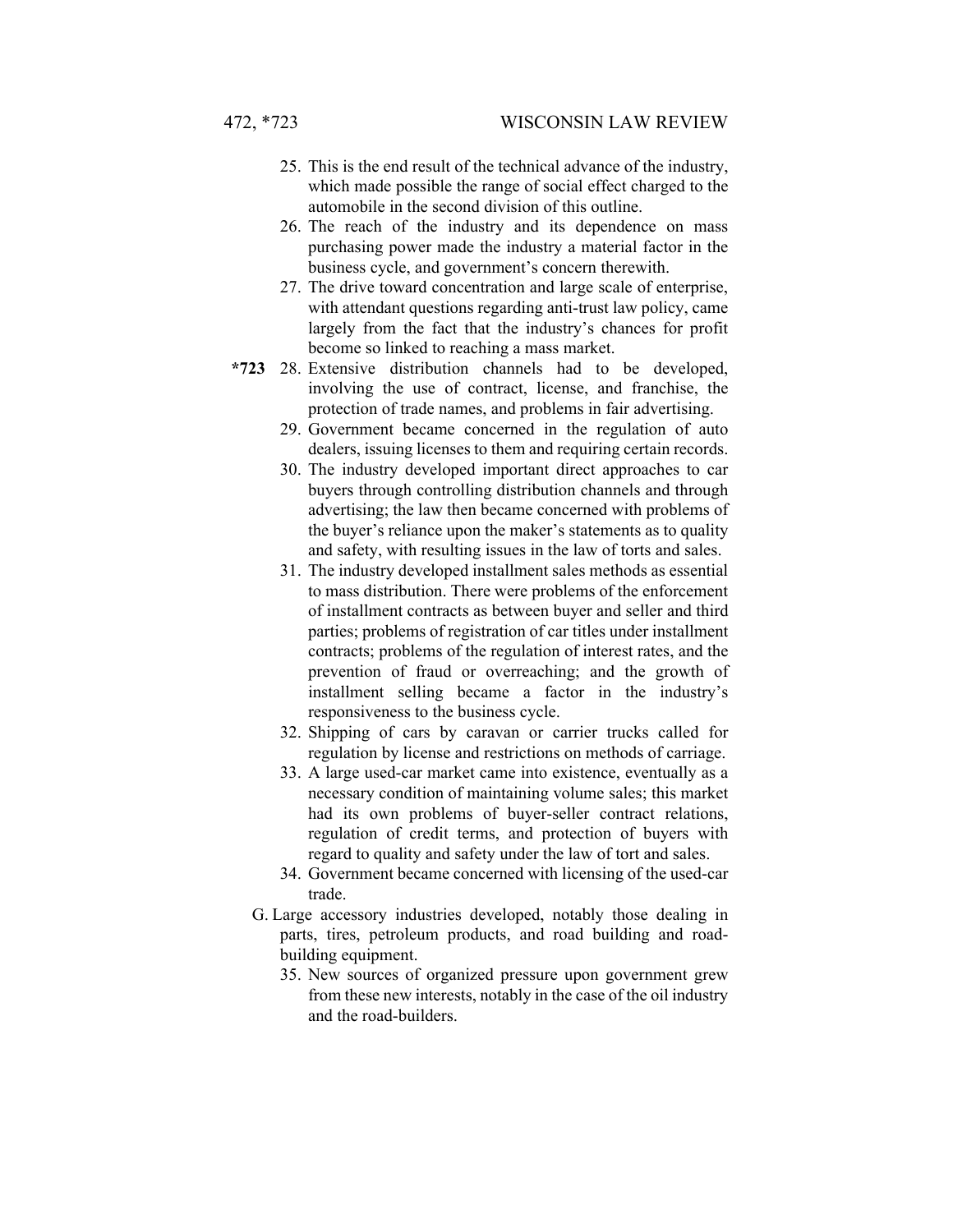- 36. The interdependence of elements of the economy was further underlined by this growth, with increased sensitivity to the business cycle.
- 37. The legal devices of private economic planning—by contract, license, and corporate ties, for example—became more important.
- 38. Community planning problems accompanied the growth of accessory industries in local communities.
- 39. Conservation problems developed in connection with the oil industry.
- 40. Price regulation became important in connection with the oil industry.
- 41. Government found it desirable to regulate, by licensing, the rent-a-car business.
- 42. Government found it necessary to impose licensing and record-keeping regulation on garages and dealers in used-car parts as a check on auto thefts.
- 43. Employees charged with maintaining or operating autos were forbidden, under criminal penalties, from taking fees or commissions in connection with the sale of parts or rendering of services for such autos.
- **\*724** 44. Zoning and safety regulations had to be made to deal with garages and filling stations.
	- 45. New conflicts of small and large dealers were bred out of the competition to serve the auto user, with accompanying repercussions in laws regarding taxes, resale price maintenance, and price discrimination.
	- H. The susceptibility of the auto industry to the swings of the business cycle has been noted in various connections above but deserves listing as a distinct characteristic.
		- 46. This contributed to the demand for government intervention to curb the ups and downs of the cycle.
		- 47. It contributed to the development of large-scale enterprise in the industry, for greater security, as in the tendency to develop "lines" of cars in various price ranges under one company; this course of growth posed questions regarding anti-trust law policy.
- II. The automobile in use
	- A. Mobility-to-individual-order is the basic contribution that the automobile made to our ways of life.
		- 48. It gave new or more flexible means for the commission of crimes against persons and property, extending the criminal's area of operations, facilitating new emphases in types of crime (e.g., bootlegging, kidnapping), and aiding escape.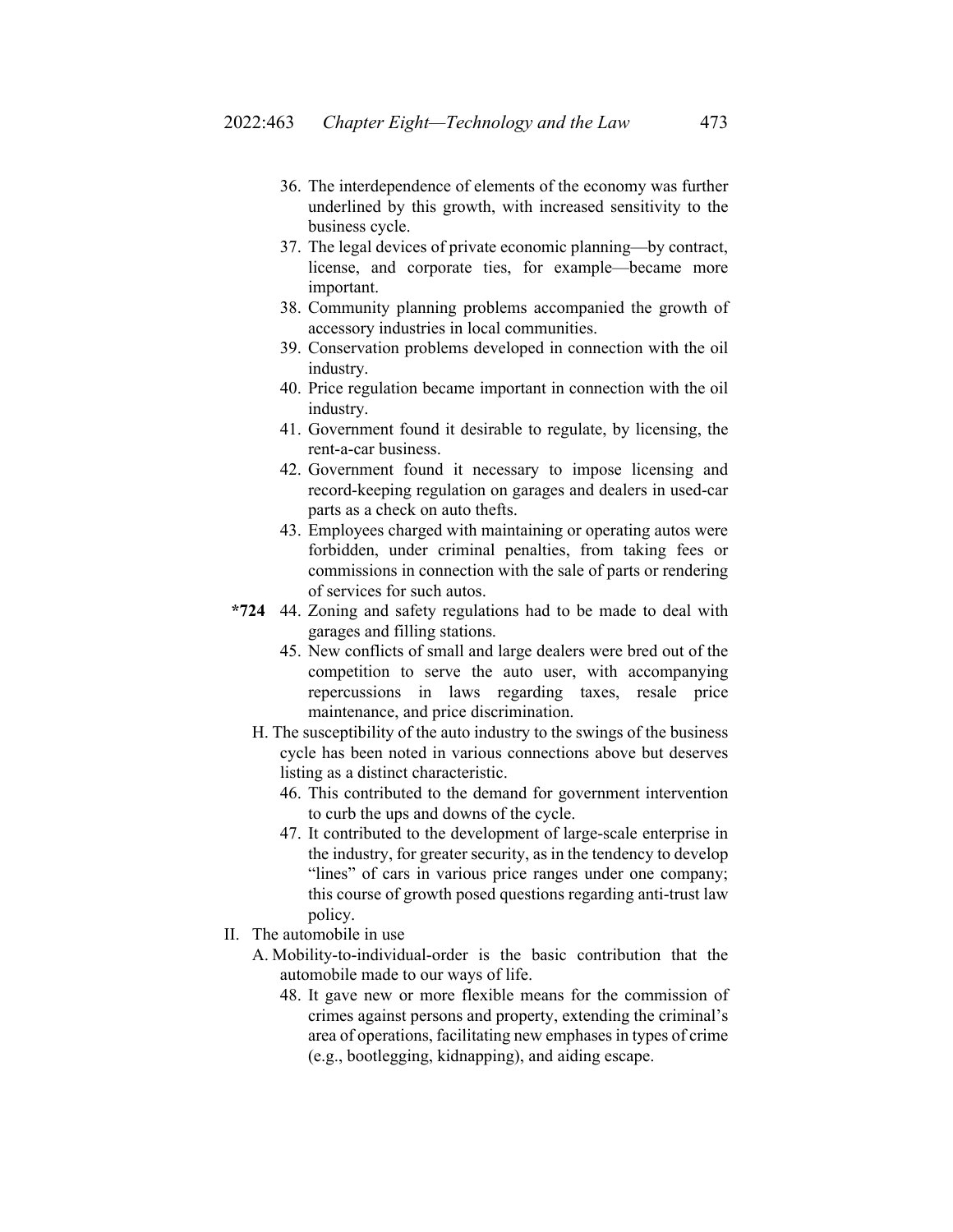- 49. In response, government reorganized its policing machinery largely around the automobile, substituting squad cars for patrolmen and extending the area of police operations not only in cities but also through new types of county and state police activities.
- 50. It affected the extent and types of extra-legal sex relations through the privacy and mobility it afforded, probably reducing the importance of the professional prostitute and increasing that of the amateur, as well as having impact upon the family and church as regulators of sex relationships.
- 51. Autos themselves became prime objects of criminal activity: car thefts and traffic violations added up to impressive totals in the total bulk of offenses handled by the law.
- 52. The auto had diverse affects, hard to weigh in total net impact, upon the family as an instrument of social control that had relieved the law of much regulation; the auto made it easier for family members to flee or evade family control, but it also partly brought the family into a new common center of interest in the joint or shared use of the family car.
- 53. There was growth of the hotel and tourist cabin business, with resulting problems to law enforcement regarding the use of such places for criminal hideouts and unlawful sexual practices.
- 54. The auto made for readier communication of ideas and organized movements, with problems for law and order in the fields of public debate, political contest, labor organization, and sound-truck regulation.
- 55. The possibility of individual choices of times and occasions for moving about, in place of the discipline of regularly scheduled public transportation, created wholly novel problems of traffic control.
- **\*725** 56. Encouragement of mass-spectacle entertainment (e.g., stadium baseball and football games) brought traffic and lawand-order problems.
	- 57. New peak load problems arose for traffic and other law enforcement agencies from the introduction of new mass movements on holidays, weekends, and vacation periods.
	- 58. Health problems grew out of the readier means for carrying human disease about.
	- 59. Plant diseases could more easily be carried from one area to another; agricultural inspection services were needed.
	- 60. The dangers of accidental injury to person and property through operation of motor cars grew to great proportions and created numerous problems for law: development of new doctrines in tort, agency, warranty, and damages, for example;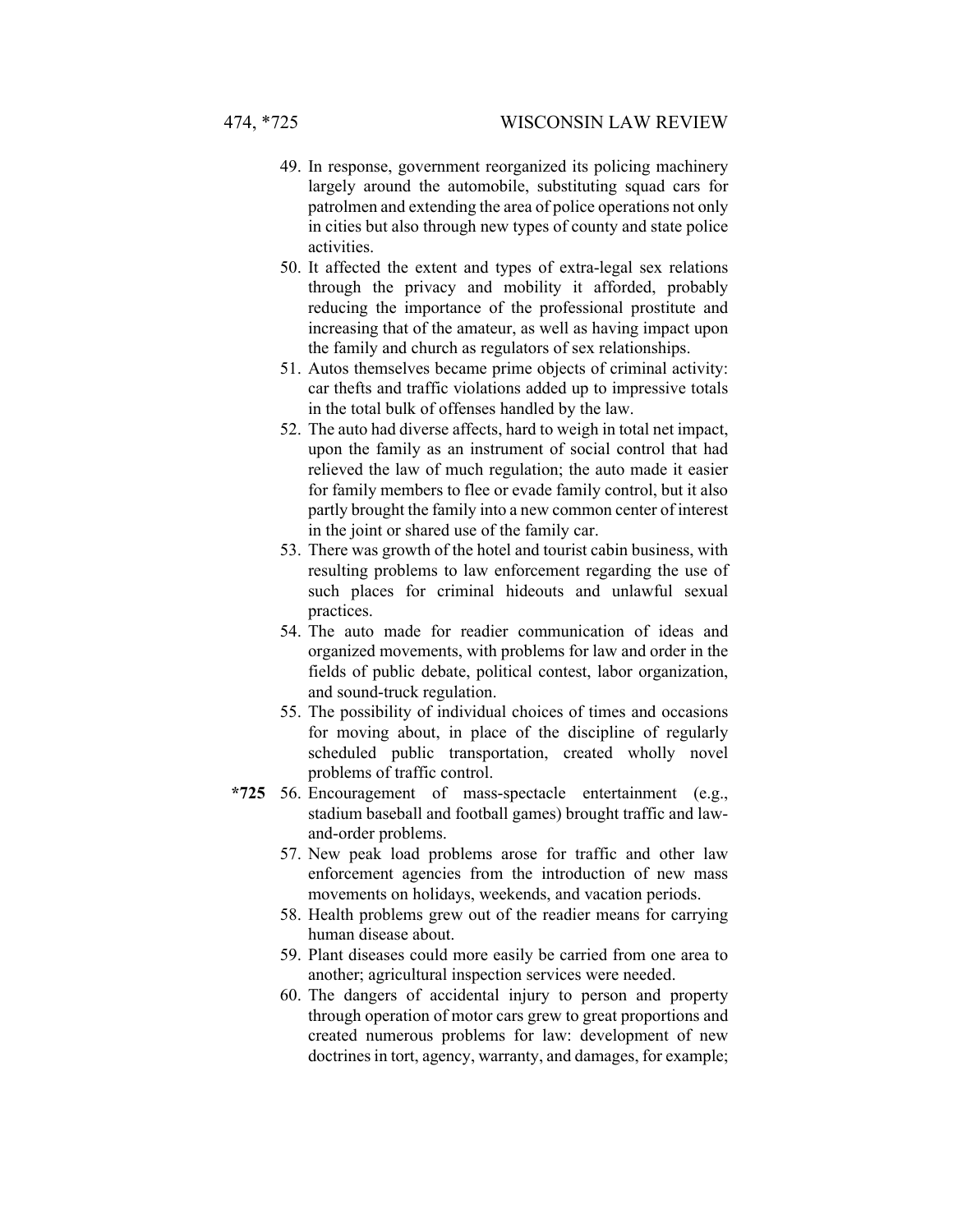more complex highway construction and maintenance activities, emphasizing safety; expansion of public rescue and medical facilities and of administrative agencies for testing the safety of auto equipment, and licensing and inspecting drivers.

- 61. Law had to develop doctrine and agencies to deal with problems of obtaining jurisdiction over transient motorists, regarding civil and criminal liability attaching to their driving conduct while in a given area.
- 62. Motor vehicles brought severe competition to older means of transport, especially for short-haul passenger traffic, and caused or contributed to financial crises in railroad, street railway, and interurban railway companies, with consequent issues for law in insolvency proceedings and in public regulation of utilities.
- 63. The mobility of this form of property brought difficulties in adjusting property rights in autos, especially with reference to security titles in autos and the recording thereof.
- 64. Trucking of farm produce to market brought the need for public regulation of truckers and for marketing agencies that developed to handle this new business.
- 65. Trucking of mercantile goods from wholesaler to retailer, manufacturer to distributer, and party to subsidiary company brought need for regulation of private and contract carriers.
- 66. The auto widened the range and increased the varieties of the peddler or travelling salesman and extended the area of metropolitan competition with local merchants; local trade responded with pressures on law to license, if not in effect bar, such competition.
- 67. Farm producer cooperatives were encouraged by the readier ability of farmers to truck produce to central points; this growth brought demands for legal recognition and support, on the one hand, and on the other for regulation of cooperatives.
- 68. The hotel business, with new forms such as the tourist cabin grew, giving new importance to the law of innkeepers.
- 69. Discrimination on racial, national, or religious grounds, in serving the traveling public, became a greater problem; civil rights acts became more common, though the degree of their enforcement was not great.
- 70. The growth of large-scale enterprise was promoted by the greater ease with which a concern could blanket a sales area employing the motor fleet and the salesman's and serviceman's car; the auto thus made another contribution to the problems of anti-trust law policy.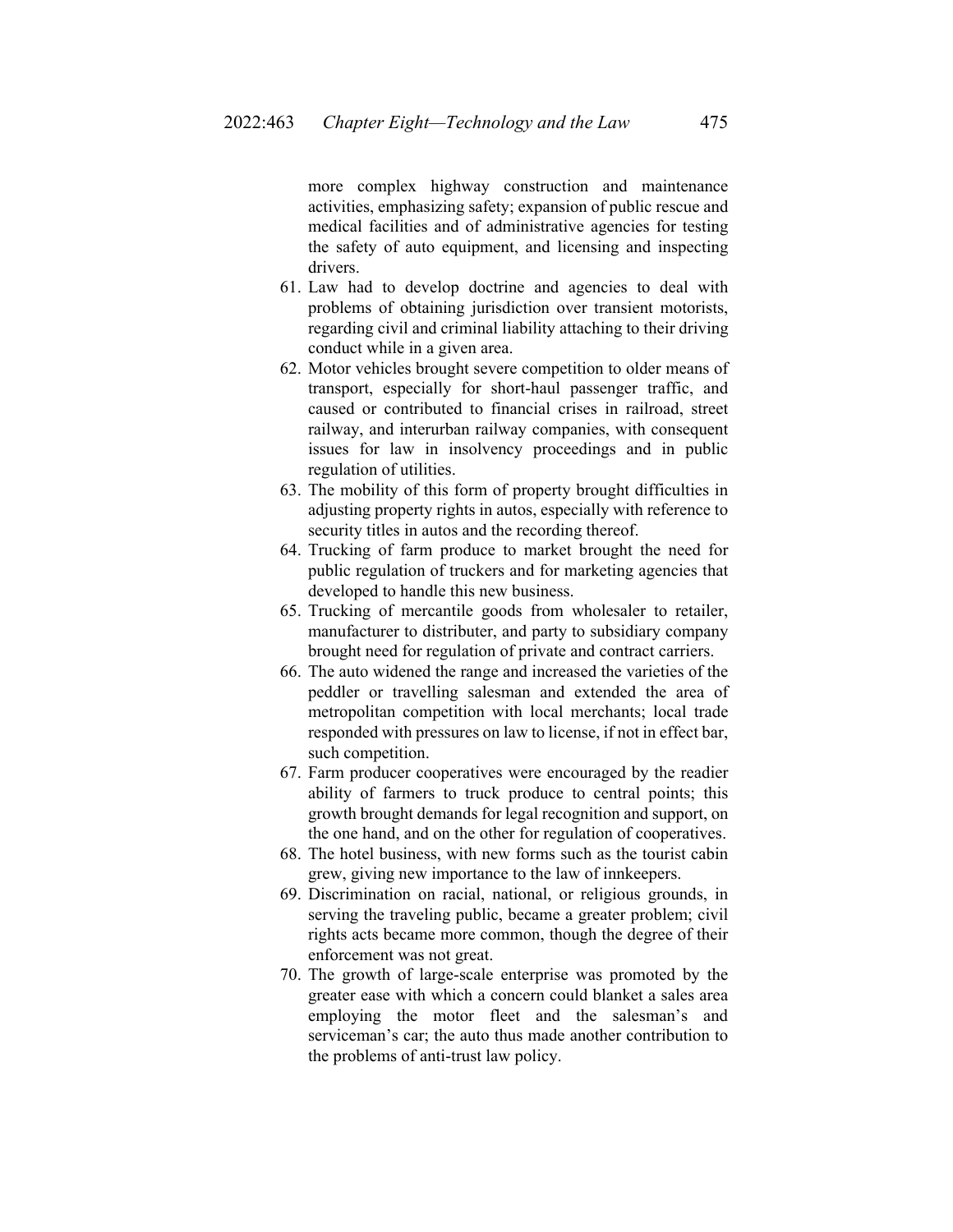- **\*726** 71. Extensive distribution channels had to be developed,
	- 71. By increasing the ability of customers to come to a large central market, decreasing the advantage of the neighborhood or local merchant, the auto again fostered large scale enterprise; this was a contributing point to the tensions that resulted in laws specially taxing or regulating chain stores or penalizing price discriminations that were thought to favor the big distributor or seller.
	- 72. Masses of people turned to out-of-doors for sport and recreation, and this brought a vast expansion of businesses serving these demands; along with this went problems of conservation policy and the creation of administrative agencies to enforce such policy, licensing of the taking of game, licensing of the sale of firearms, the need for interstate and international cooperation for the protection of game, the development of great public parks systems by local, state, and national governments, and new problems for local law enforcement created by the conduct of resorts catering to a large transient, pleasure-seeking population.
	- 73. There was a lessening of the effectiveness of social control outside the law, dependent on individuals' relatively fixed neighborhoods; home, factory, church, and school were no longer necessarily close to each other and no longer necessarily made a common pattern for the norms of conduct.
	- 74. The mobility given by the auto promoted centralization of government authority, or, demanding it, created tensions when the demand was not met; older, more geographically limited units of government became inadequate to deal with behavior that overleapt their boundaries; central agencies had a more effective reach through the more efficiently decentralized activity of their officials; citizens could more readily come to large scale agencies at central points where lower overhead costs from bigger operations could allow the citizen more efficient and varied services.
	- 75. A new unit of urban living—the metropolitan area—grew out of the new mobility; unmatched by older local government organization, it presented demands for services and protections that were met only in patchwork fashion in most places.
	- 76. The cities lost population to suburban areas and suffered depreciated central-area real estate values and loss of tax revenues, at the same time as they faced higher unit costs for public services in their "blighted" districts and demands for new investments to serve the new outlying parts.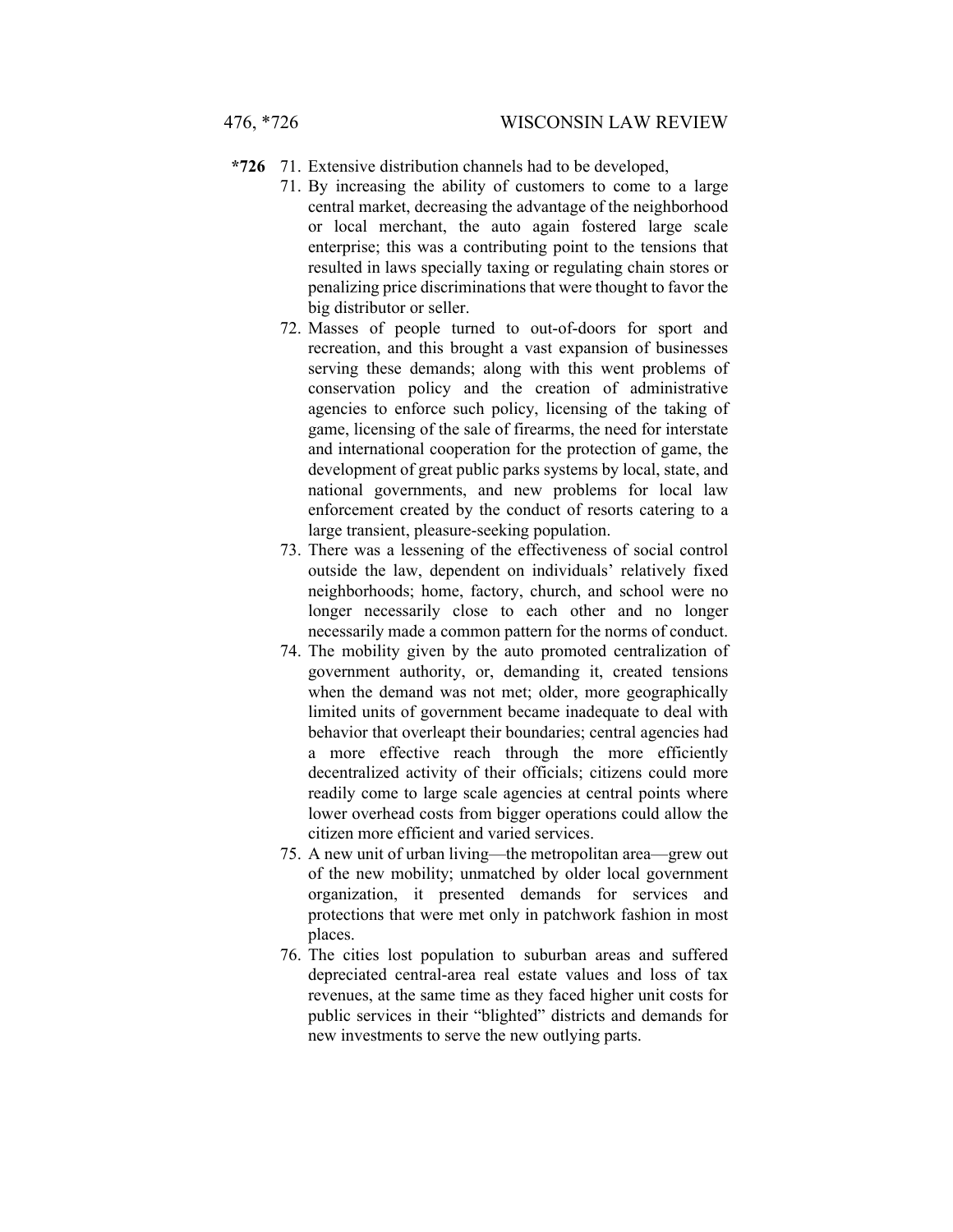- 77. The auto's mobility required new kinds of roads and their expansion on a great scale; new government activity was called for in planning, building, and maintaining roads, as well as in taxing to support the new road systems.
- 78. A great addition to the expanding administrative arm of the government was made by the auto, in the necessity of agencies for its registration, licensing of drivers, administration of taxes on cars, trucks, gasoline, and various forms of business centering on motor vehicles, regulation of auto insurance in all forms, and building and care of highway systems.
- **\*727** B. The automobile has taken on important meaning for the individual life, in ways that bear upon the law's place in the society.
	- 79. By providing emotional release, some sense of control, freedom, and escape, the auto probably promoted that minimum of general acceptance of the society on the part of people of small means that was required for an emotionally balanced community; thus, it somewhat offset the loss of status and independence that had come with a machine-based society.
	- 80. The auto also probably supplied some needed sense of status or self-respect in the individual, lessening the sense of class distinction, and giving him a badge of position and reassurance, to offset somewhat the loss of older status and sense of belonging that went with having job skills that counted and ties to a well-knit local community and neighborhood. Both this and the preceding point have particular applications to law, apart from their contribution to the emotional balance of the community. For example, both points help explain the force of the demand for cars that produced the installment sales and financing aspect of the industry; they explain, too, why in the depression relief officials in practice did not try to stop families on relief from owning and running a car.
	- 81. The auto, with its quickly responsive power, gave a dangerously effective means for extending, or expressing in exaggerated form, certain personality traits of its driver: his over-caution, or his need to show-off, for example, his care or heedlessness of others. This pressed the law to develop and enforce objective standards of conduct in the use of automobiles.
	- 82. The auto markedly contributed to the individual's sense of privacy and his ability—and increasingly felt right—to live free of many restrictions that family, church, and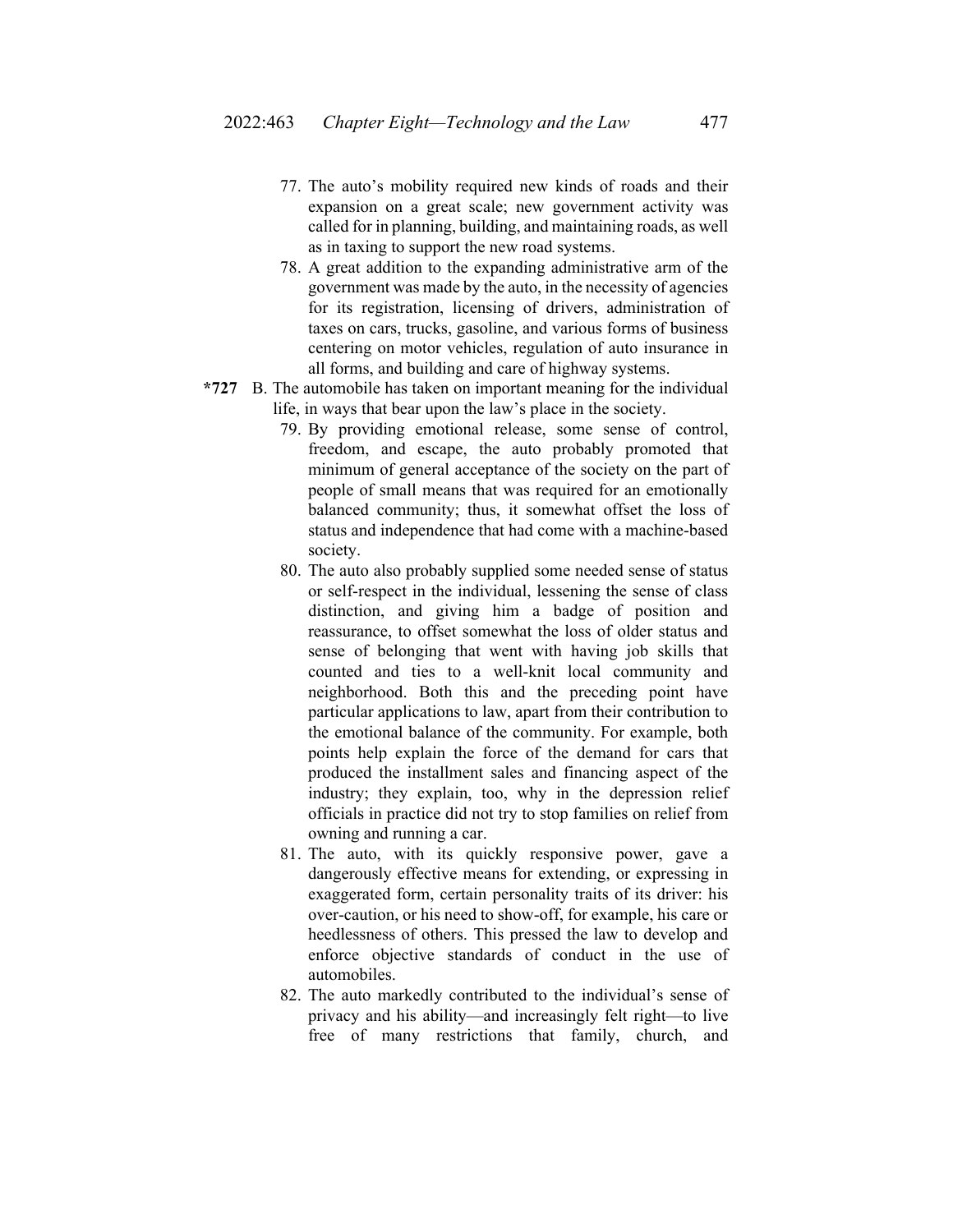neighborhood had imposed; the law thus had to carry added burdens of social control.

- 83. The auto helped to raise the general expectations, and hence demands, as to the standard of living; it helped thus to form an opinion that the law should act to preserve and advance that standard of living, as by taking positive action to curb the swings of the business cycle.
- C. The automobile became an instrument of everyday living, used for all purposes and on a vast scale; in a decade it ceased to be a toy or a luxury and became a necessity.
	- 84. This mass use brought traffic problems—not only police regulation, but also zoning, street and highway construction, and community planning.
	- 85. Parking became a problem of independent weight.
	- 86. Mass use of the auto brought great expansion of the administrative branch of government, for licensing, etc.
	- 87. Mass use made pressure for road programs; the law faced problems of constitutionality (use of funds for public or international improvements, diversion of gasoline tax funds to other highway uses, the proper spheres of national, state, and local government), and the need to develop the administrative offices to build and maintain highways and to provide regulations for their use (e.g., speed, regulation of weight and width of trucks, use of tractors, bridge loads).
- **\*728** 88. Motor car uses provided a whole new field for government revenue, with accompanying growth in types of taxes, creation of administering authorities, and disputes over proper use of funds.
	- 89. It became necessary to provide for computing deductions for expenses of the business use of autos in income tax returns.
	- 90. Consideration had to be given to the liability of public agencies for torts of drivers of publicly owned motor vehicles.
	- 91. Problems of reciprocity in legal regulations had to be worked out between states, in view of the general use of motor vehicles for private and commercial interstate travel.
	- 92. There was new interest in resort to law to preserve the natural beauty along the roads from invasion by roadside advertising and business; both phenomena came from mass motoring.
	- 93. Conservation of natural resources in oil became a problem as mass use of the auto put unprecedented demands upon petroleum supplies; of secondary consequence, so far as the effects of the automobile are concerned, was the growth of price troubles in the petroleum industry, encouraging wasteful production practices, and making added pressure for government intervention.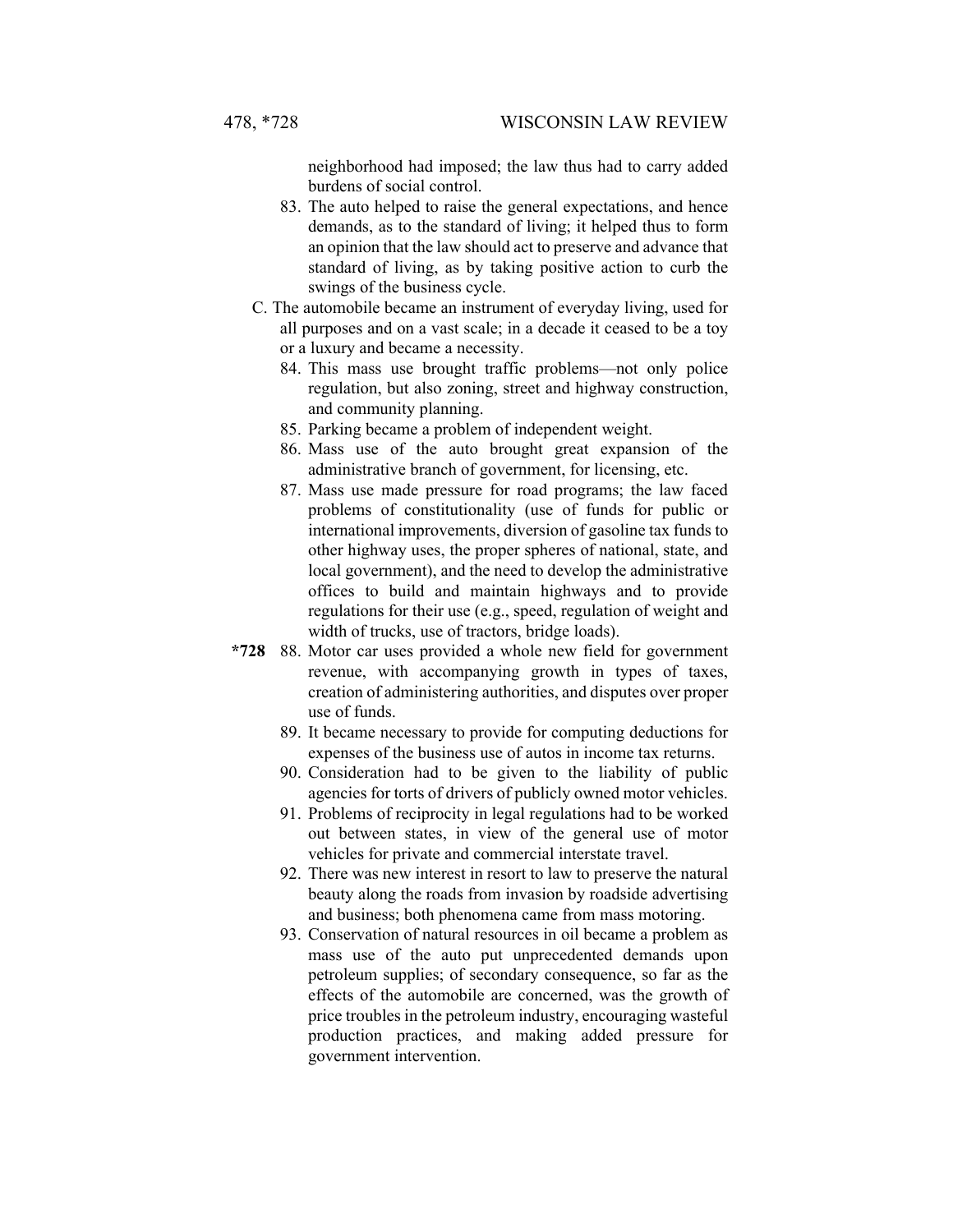- 94. There was need for wartime regulation of petroleum supplies, tires, parts, and replacement sales because of the extent to which the auto had become essential to the economy.
- 95. Mass use of the auto gave impetus to formation of new types of associations (notably motor clubs), which fostered adjustment and arbitration of accident disputes, offered insurance, and acted as pressure groups upon government in behalf of motorists, truckers, and common carriers.
- 96. The auto servicing business grew, especially garages and service stations, and brought problems of licensing, zoning, regulation for public safety, provision of garage owners liens, regulation of the quality and safety of motor fuel.
- 97. Licensing of dealers in new and used cars and regulation of their financing practices reflected the extent to which auto use had become a concern to masses of the people.
- 98. Regulation of rent-a-car companies reflected the place of the auto as a device of everyday need and use.
- 99. Regulation of common carriers by motor vehicle, including buses, trucks, and taxis, expressed the people's dependence upon motor cars.
- 100. Special regulations had to be made in connection with the use of school buses.
- 101. Driving schools were regulated.
- 102. Insurance regulation had to be extended to cover auto casualty insurance.
- 103. Railroad grade crossing elimination and the sharing of costs, therefor, between railroads and the public purse became an issue for the law.
- 104. Provisions for the registration of auto titles and legal doctrine governing transfers of title had to be made because of the importance of transactions in automobiles.
- **\*729** 105. Accidents to persons and property growing out of the operation of autos grew to alarming proportions as the use of motor cars spread, and from this came a great diversity of demands upon law: licensing of drivers, testing of equipment, requirement of safe equipment (e.g., safety glass), stipulations for financial responsibility of drivers or owners, traffic regulation, adjustment of court structures and procedures to cope with the flood of litigation, the handling of out-of-court settlements (involving relations of lawyer and client, insured and insurer, injured party and insurance adjuster), and developments in legal doctrine regarding negligence, causation, joint tortfeasors, etc.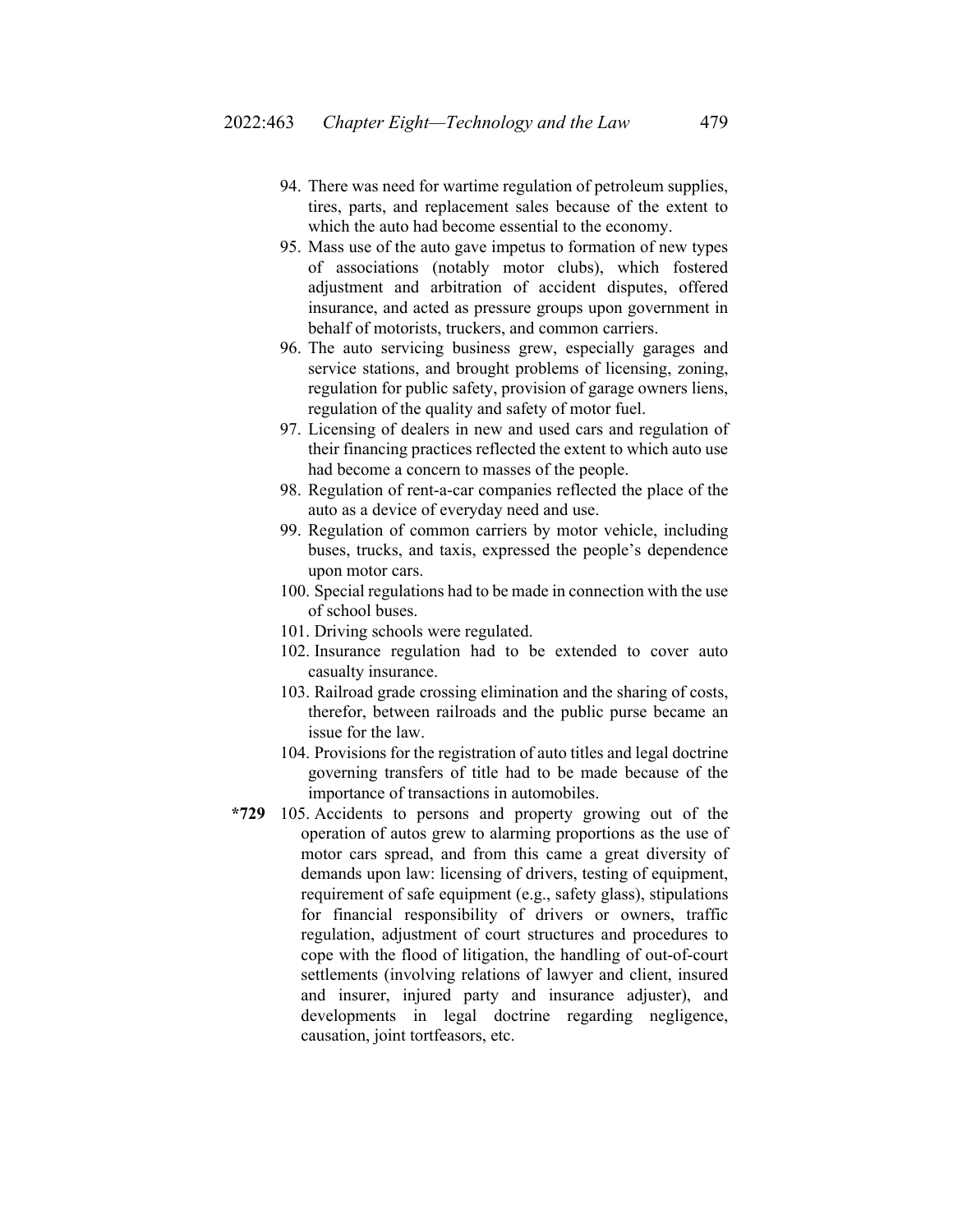- 106. The great use of autos by nonowners, acting on behalf of or with consent of owners, both in business and in private affairs, enormously expanded the problems of vicarious liability: the law of master and servant, or principal and agent and bailor and bailee; the family car doctrine; the liability of the holder of a security title in an automobile for acts of its operator.
- 107. The amount of passenger-hauling by motor car created new problems of host-guest relationship, including not only the host's obligations to guests (including hitchhikers), but also the guest's obligations to share some responsibility for the way in which the car is run as by keeping some amount of lookout.
- 108. Regulation of hitch-hiking was required.
- 109. The applicability of search-and-seizure provisions of the Bill of Rights to automobiles had to be considered.
- 110. The status of the auto under debtors' exemption laws had to be worked out.
- 111. Liquor regulation and laws and doctrine pertaining to intoxication had to be applied to automobile cases (driver's license problems, liability under dramshop acts, definition of criminal and civil liability of the drunken driver).
- 112. Anti-noise regulation became of concern with the mass use of the automobile.
- 113. Labor relations in the trucking industry became of public concern and part of the business of government regulation of labor problems.
- 114. Old ties between people growing out of common and close location were lost or weakened as the mass use of the auto led people to live at considerable distances from their places of work, play, and worship; this figured in the weakening of forces of social control outside the law and demands upon the law for more intervention in affairs.
- 115. Use of the automobile and truck (and tractor) on farms had varied repercussions in law; it practically eliminated the horse trade as a subject for disputes at law; it reduced the stock of natural fertilizer, contributing to the development of the manufactured fertilizer industry, with pressures for regulation thereof; it reduced the farmer's self-sufficiency by making him buy fertilizer and gasoline and parts and greatly increased his production for commerce by taking acreage **\*730** out of production of feed for horses and mules and at the same time increasing the productivity of farms, and in these ways made the farmer more sensitive than ever to market fluctuations, thus breeding pressures for tariffs, government regulation of money, credit, mortgage foreclosures, over-production, and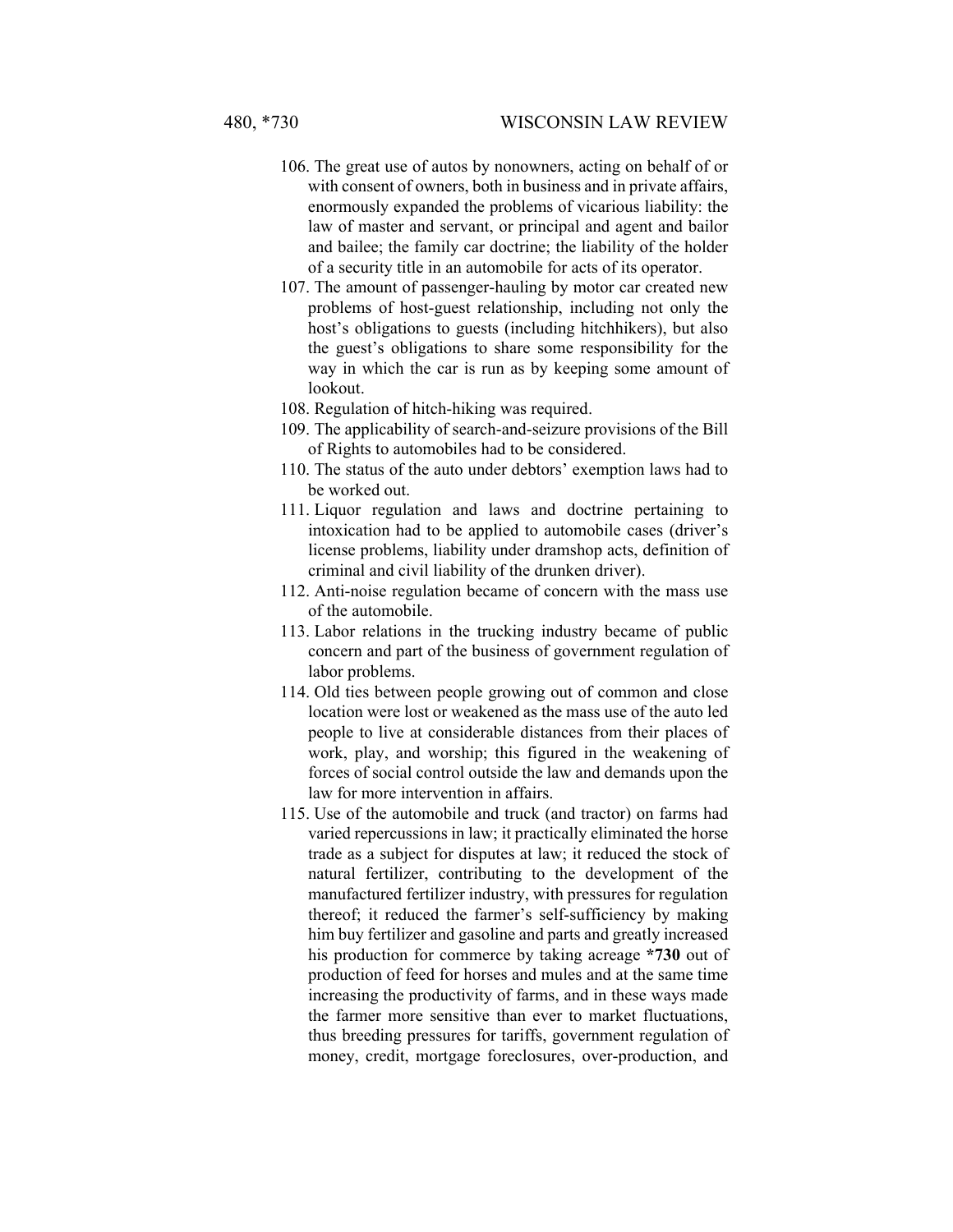the business cycle in general; the need to buy gasoline for farm trucks, autos, and tractors stimulated the cooperative movement; the added capital investment in motor vehicle equipment was a stimulus to larger farms, with effects therefore upon the need for farm credit and pressures to keep farm acreage together upon its devolution by will or support contract.

- 116. The automobile (after it was equipped with the self-starter) contributed to reducing women's housekeeping burdens, added to their independence and scope of activities, and contributed to making them a new source of pressure.
- 117. Development of the auto trailer for living purposes brought various problems in community adjustment: police regulation, school attendance, taxes, registration, sanitary regulations, and questions of voting residence, for example.
- 118. The auto was an important factor in the higher standard of living desired by twentieth-century Americans, which tended to lower the birth rate and contribute to the relative aging of the population, with attendant shifts in demands upon government for economic security; of the same tendency was the greater freedom from family ties to which the auto contributed, and which reduced the willingness and ability of children to take care of aged parents.
- 119. Regional and rural-urban differences in cultures have probably been reduced considerably, with consequent reductions in the differing demands made upon law; similarly, ethical standards of urban areas have been helped to permeate the country, affecting the temper of law enforcement and administration, (e.g., in the declining rural hostility toward the auto driver).

**\*731** This list could be expanded one hundred times by detailed breakdown of the general points included. Let us consider, for example, the number of penal offenses involving the automobile as these stood defined in the Illinois Revised Statues of 1941. A liberal interpretation might make applicable to the automobile some early statues, like those defining the rules of the road for "carriages"; but none of the specific automobile offenses in the 1941 list will be found in the Illinois Revised Statues of 1901. About a third of them can be found in the Illinois Revised Statutes of 1921. The following list is limited to penal offenses directly relating to dealing in or operating motor vehicles; it does not, for example, include the substantial number of related provisions dealing with duties of public officers, special procedural points in the enforcement of automobile law, administrative sanctions (e.g., suspension or revocation of driver's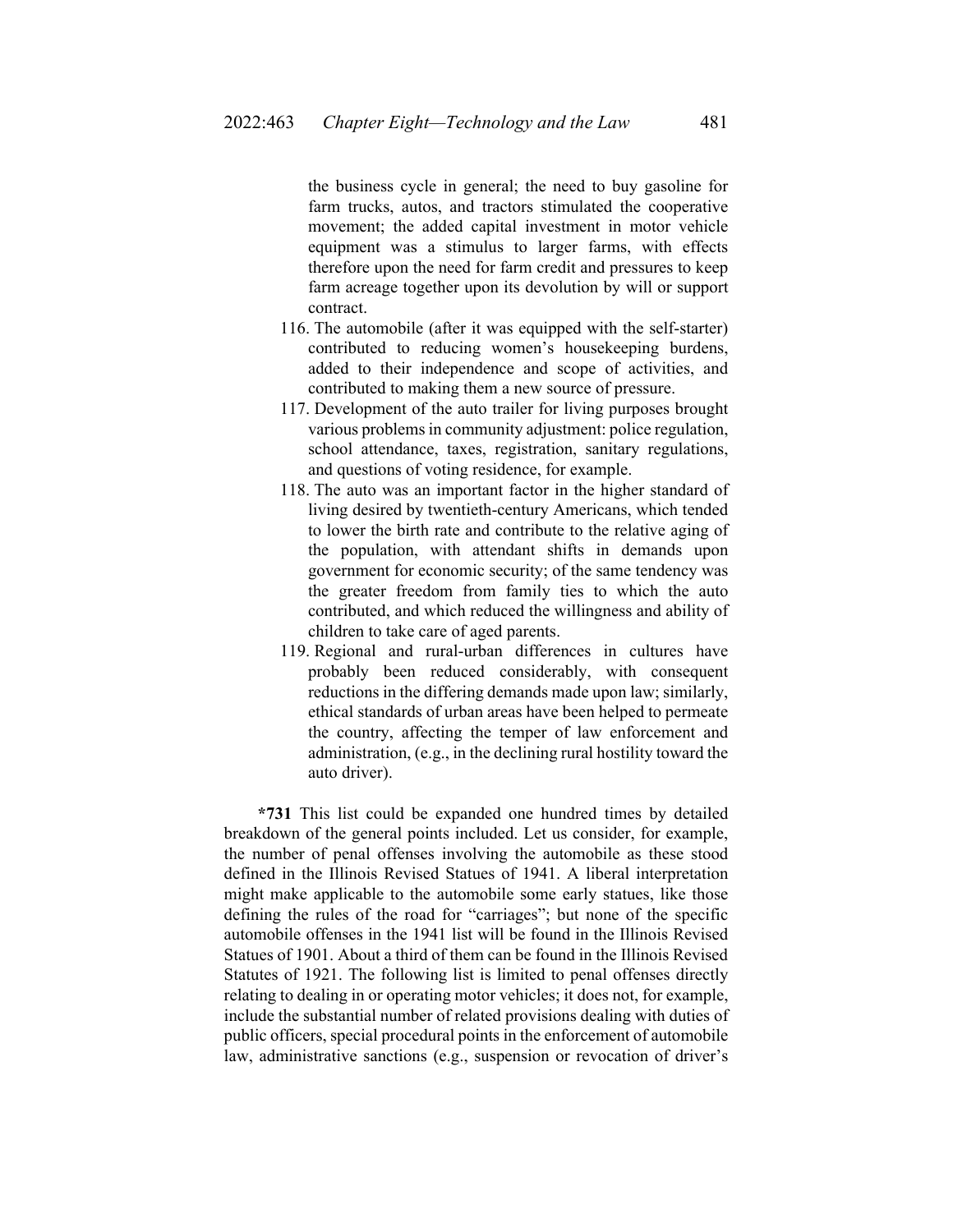licenses), or regulation of the quality, safety, sale, and taxation of motor fuel.

Penal Offenses Growing out of Dealing in or Operation of Motor Vehicles, Illinois Revised Statues, 1941

A. Registration of vehicles

- 1. Registration of motor vehicles is required.
- 2. License plates must be displayed, firmly affixed, kept at a specified level above ground, kept clean.
- 3. Covering or mutilating license plates is prohibited.
- 4. Special registration of cars in hands of makers or dealers is required; license plates so issued may not be used by others.
- 5. Use of fictitious regulation number or license is penalized.
- 6. Upon sale of a car by a person not a maker or dealer, certain registration procedures must be observed.
- 7. Non-residents must register cars after certain period in state.
- 8. False description in registration application is penalized.
- 9. Persons in business of transporting motor vehicles not their own must register to obtain "in transit" license; they must not use such license plates for other purposes.
- **\*732** B. Licensing of Drivers
	- 10. "Chauffeurs" (persons operating cars for pay) must obtain licenses.
	- 11. Non-resident "chauffeurs" must obtain licenses if they operate cars in the state for more than temporary periods.
	- 12. "Chauffeur" must wear a badge.
	- 13. Use of "chauffeur's" badge by other than the person to whom issued is penalized.
	- 14. No one shall employ an unlicensed "chauffeur."
	- 15. No one under 15 years of age shall operate a motor vehicle.
	- 16. Operators other than "chauffeurs" must have licenses; a learner must have a license as such; no one may operate a car in violation of any restrictions stated in his license.
	- 17. Display or possession of a fictitious, cancelled or otherwise legally inoperative driver's or "chauffeur's" license is forbidden.
	- 18. No one shall lend to another or knowingly permit another's use of his driver's or "chauffeur's" license.
	- 19. Use of a fictitious name or false statements in obtaining a driver's or "chauffeur's" license is penalized.
	- 20. Display or representation of another's license to operate a car as one's own is forbidden.
	- 21. No one shall authorize or knowingly permit his car to be driven by an unlicensed person.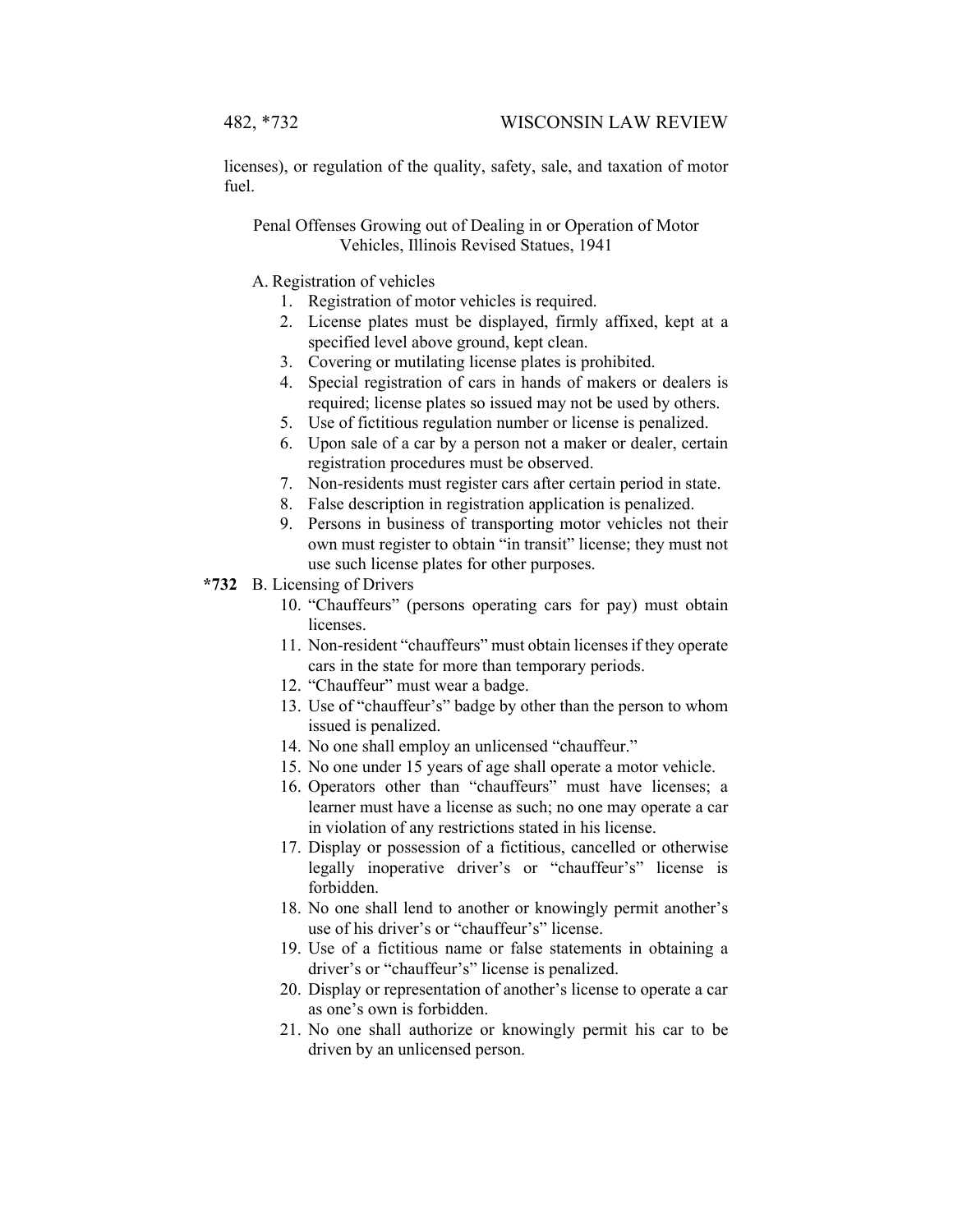- 22. To operate a car in violation of any licensing requirements, or after revocation or cancellation of a license, is an offense.
- 23. To rent a car to an unlicensed driver, or to rent a car without examining and confirming the authenticity of the renter's license to drive is an offense; renters must keep a record of rentals.
- 24. Persons under 21 years of age may not operate a common carrier motor vehicle or school bus.
- 25. One whose license has been suspended must return such license or license plate to the Secretary of State.
- C. Maintenance of highways
	- 26. Maximum gross loads, width, and length of vehicles, and length of trailers and loads, are specified.
	- 27. Vehicles with lugs, flanges, etc., may not use improved public highways.
	- 28. Motor vehicles in general must be equipped with rubber tires.
	- 29. Non-skid devices injurious to highways may not be used.
	- 30. To protect the edge of paved highways, heavy vehicles must use a temporary ramp to climb onto the highway.
	- 31. Speed of heavy vehicles and use of vehicles limited on certain highways when frost is leaving the ground.
	- 32. Driving over roads marked closed for construction, or injuring "detour" signs, is forbidden.
	- 33. Travel on highways recently "dragged" is limited.
	- 34. Trucks are obliged to stop and submit to weighing tests upon order of highway officers.
- D. Traffic regulation: the following conduct is dealt with:
	- 35. Obedience to orders of traffic police.
	- 36. Obedience to traffic-control signal devices.
	- 37. Ban on unauthorized signs declaring or purporting to declare traffic regulations, or simulating these.
- **\*733** 38. Altering, defacing, or destroying traffic signs.
	- 39. Remaining at scene of accident, furnishing aid and information.
	- 40. Duty upon striking unattended vehicle.
	- 41. Duty upon striking fixtures upon a highway.
	- 42. Duty to report accidents to public authority.
	- 43. Driving if habitual users of drugs, or if drugged or intoxicated.
	- 44. Reckless driving.
	- 45. Speed.
	- 46. Driving to the right.
	- 47. Passing vehicles proceeding in opposite direction.
	- 48. Overtaking vehicles.
	- 49. Driving on one-way roadways and around traffic islands.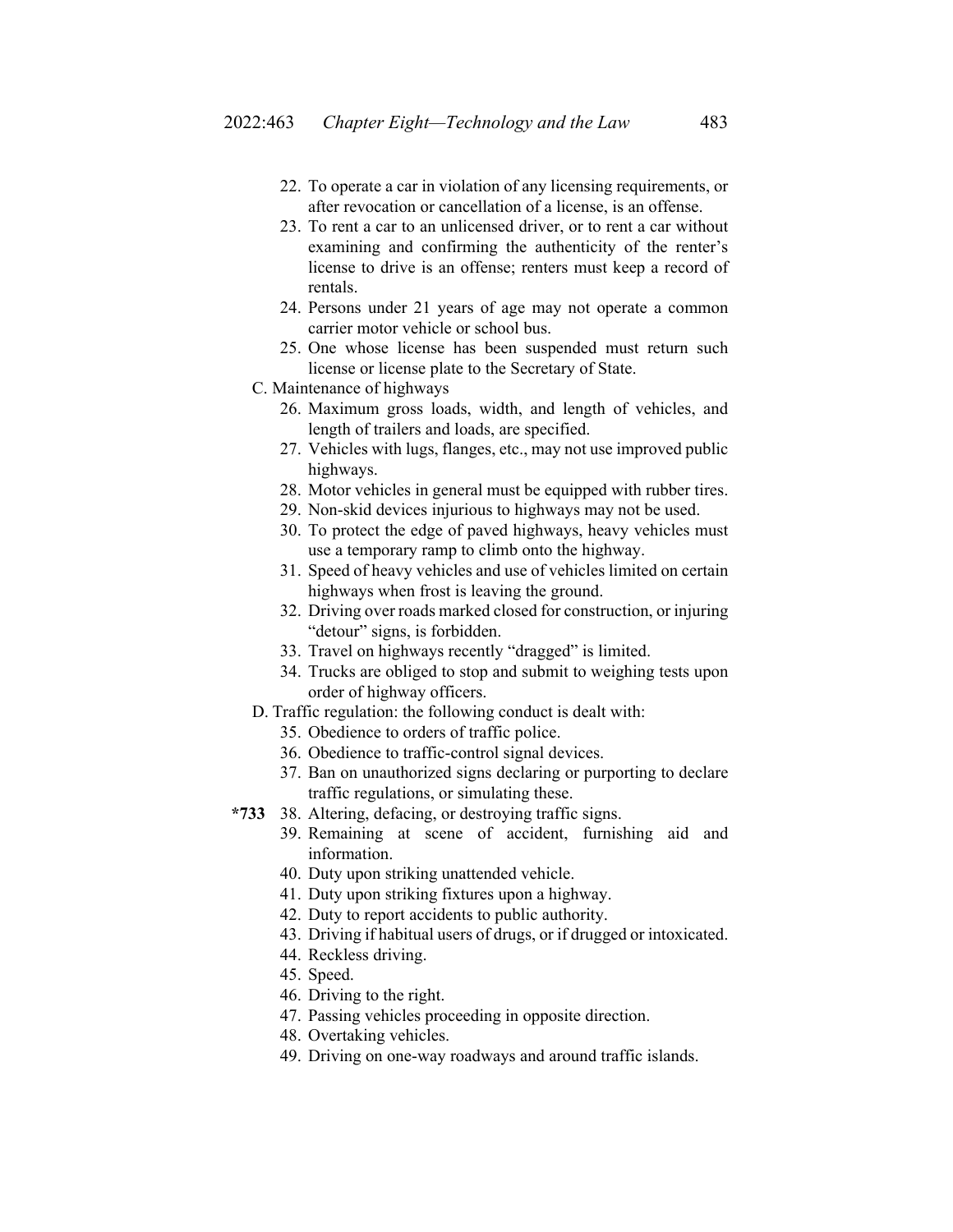- 50. Driving on roads laned for traffic.
- 51. Following too closely.
- 52. Turning at intersections.
- 53. Turning on curve or crest of grade.
- 54. Starting parked vehicle.
- 55. Giving hand signals; methods.
- 56. Right of way: approaching or entering intersection.
- 57. Right of way: vehicle turning left at intersection.
- 58. Right of way: vehicle entering through-highway or stopintersection.
- 59. Right of way: entering highway from private road or drive.
- 60. Right of way: approach of fire engines, etc.
- 61. Right of way: pedestrians at crosswalks.
- 62. Right of way: pedestrians at other than crosswalks.
- 63. Pedestrians must obey traffic control.
- 64. Ban on hitch-hiking in roadway.
- 65. Where pedestrian should walk on highways.
- 66. Right of way: passing streetcar.
- 67. Right of way: driving on streetcar tracks.
- 68. Right of way: driving through safety zone prohibited.
- 69. Obedience to railroad grade-crossing signals.
- 70. Certain vehicles must stop at all railroad grade crossings.
- 71. Limits on moving heavy equipment or vehicles over grade crossings.
- 72. Stopping at through highways.
- 73. Stopping before emerging from alley or private drive.
- 74. Parking: manner.
- 75. Parking: obedience to time limits.
- 76. Parking: forbidden at fourteen specified places (e.g., by fire hydrants).
- 77. Moving car into prohibited parked position by other than owner.
- 78. Parking: at right-hand curb, generally forbidden.
- 79. Unattended car must be left locked and properly parked.
- 80. Driving with load obscuring vision.
- 81. Riding in vehicle in position obscuring driver's vision.
- 82. Manner of driving through mountainous country.
- 83. Ban on coasting.
- 84. Ban on following fire apparatus.
- 85. Ban on crossing fire hose.
- 86. Putting glass, etc., in highway; obligation to remove.
- 87. Meeting or overtaking school bus.
- 88. Obstructing highway.
- 89. Maintenance of vehicle's equipment in safe condition.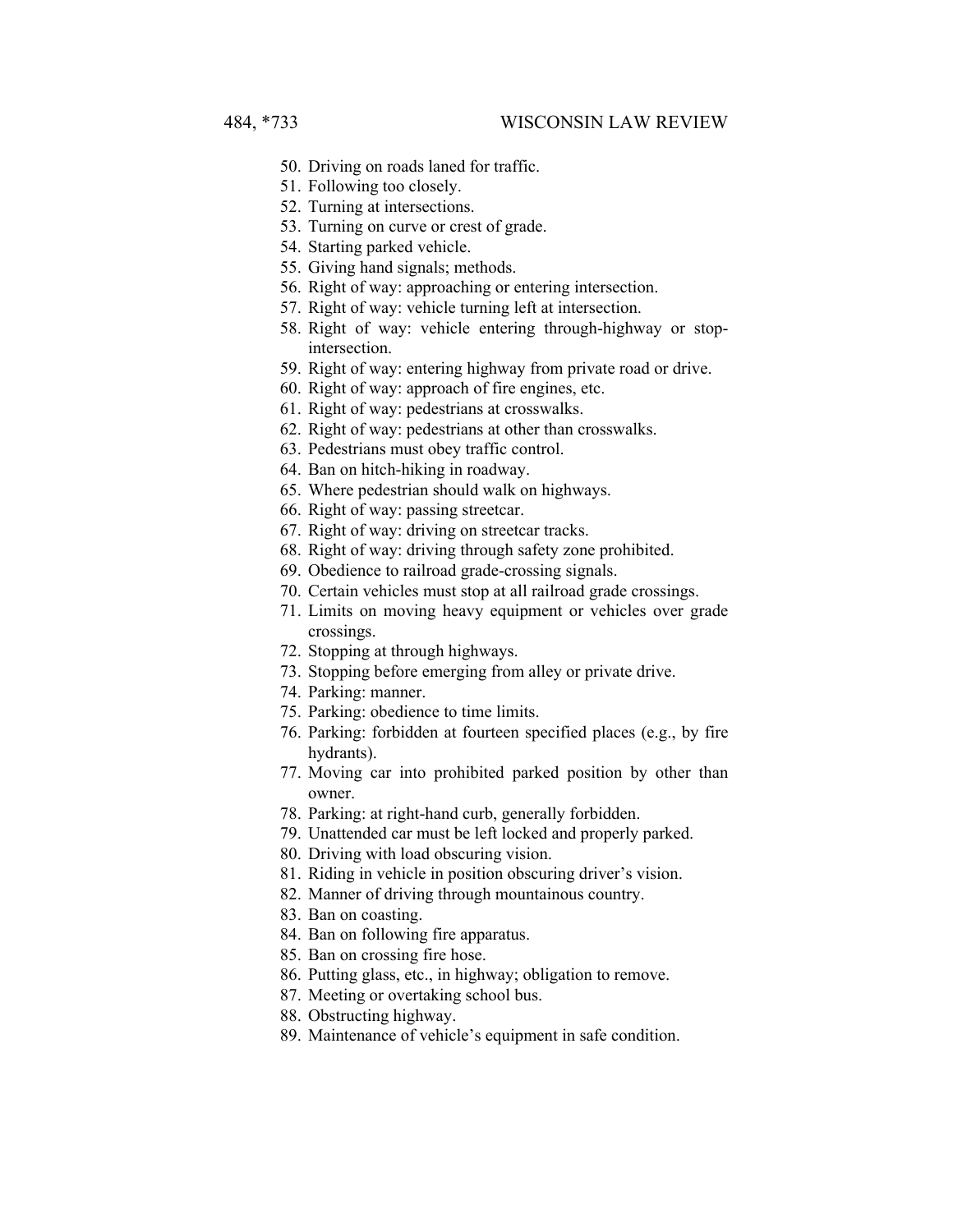- 90. Lamp requirements: number, position, placing on projecting loads.
- **\*734** 91. Use of lamps: when must be lighted; on parked vehicles; dimming.
	- 92. Brakes: required equipment and condition.
	- 93. Horns and warning devices: required equipment and condition.
	- 94. Mufflers required.
	- 95. Rear-view mirrors required.
	- 96. Unobstructed windshield with wipers required.
	- 97. Tires: required equipment and condition.
	- 98. Safety glass required.
	- 99. Flares as required equipment on certain trucks; required use.
	- 100. Required markings and fire extinguishers on explosives carriers.
	- 101. Safety tests for trucks required: for operation; upon sale.
	- 102. Spilling loads on highway.
	- 103. Required couplings for truck trailers.
	- 104. Owner forbidden to direct or knowingly permit operation of a motor vehicle in any way contrary to law.
	- 105. Penalties on those attempting, aiding, or abetting violations of traffic laws.
	- 106. Local government regulations of speed and use of motor vehicles in public parks and cemeteries.
	- E. Carriers of passengers or freight (private, contract, and common carriers).
		- 107. Licenses required for operation as carriers of freight or passengers by motor vehicles, in different categories.
		- 108. Transfer of such carrier vehicles must be reported.
		- 109. Local government regulation of certain carrier operations is authorized.
		- 110. Carriers must pay mileage taxes; penalty for nonpayment or failure to make returns, or for making false returns.
		- 111. Misrepresentation in obtaining certificates for operation is penalized.
		- 112. Identification marks must be painted or affixed to truck.
		- 113. Carriers may not use bills of lading in form other than approved by public authority.
		- 114. Carriers may not use bills of sale in form other than approved by public authority.
		- 115. Carriers must comply with public authority's requirements for reports and forms of accounts.
		- 116. Hours of labor of truck drivers are regulated.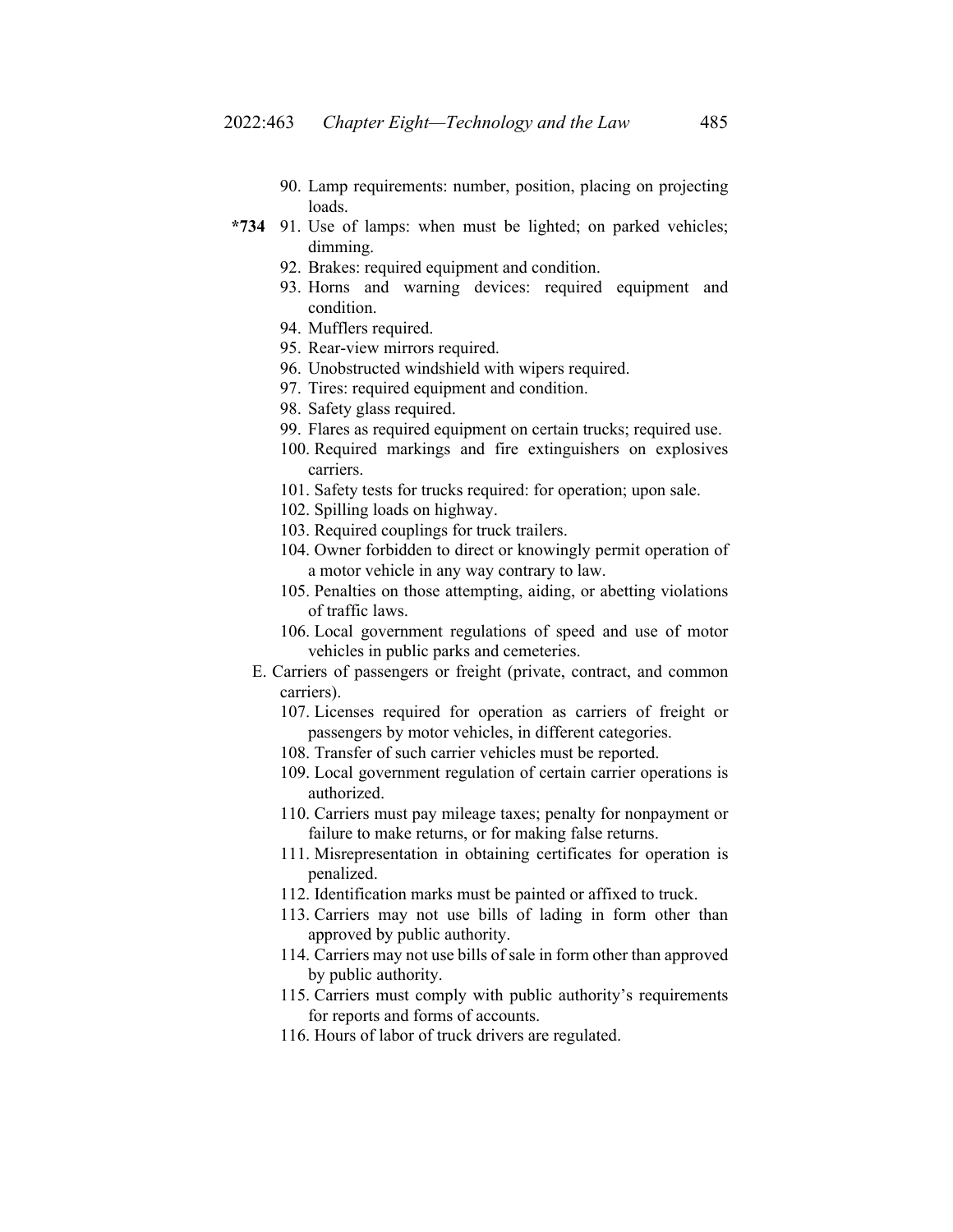- 117. Violation of the Truck Act or of administrative regulations issued thereunder is made penal offense.
- F. Preventive regulations: preventing crimes, accidents, uncompensated losses in connection with operation of automobiles.
	- 118. Garages must keep record of license and engine numbers of cars held for sale, rent, storage, or repair and must report altered engine numbers to public authority.
	- 119. Suitable showing of financial responsibility, by bond or insurance, required of private, contract, and common carrier operators of motor vehicles.
	- 120. No person may rent cars without carrying insurance or posting a bond, to meet liability arising out of their operation; bond or insurance must be kept in force.
	- 121. Carrying firearms in car is forbidden when done with criminal intent or by a person of criminal associations.
	- 122. No persons without official authorization may equip an automobile with a shortwave radio receiver.
- **\*735** G. Crimes against property in automobiles.
	- 123. Use of a motor vehicle without owner's consent is forbidden.
	- 124. Tampering with motor vehicles is forbidden.
	- 125. Destruction or alteration of engine number is forbidden.
	- 126. Possession or sale of motor vehicle with altered engine number or without any engine number is unlawful.
	- 127. Destruction or alteration of special engine number assigned by secretary of state for an engine lacking a number is unlawful.
	- 128. Stealing or receiving stolen motor vehicles is penalized.
	- 129. Person coming into possession of unclaimed car must deliver it to sheriff or municipal officer.
	- 130. No one shall operate a car without a certificate of title having been obtained therefor.
	- 131. No one shall sell a car without obtaining cancellation of old certificate of title and issuance of new one.
	- 132. Alteration or forgery of certificate of title is penalized.
	- 133. False statements in application for certificate of title are penalized.
	- H. Dealing in automobiles
		- 134. Maker or dealer selling a car must give bill of sale to buyer.
		- 135. No "chauffeur" or other person having the care of another motor vehicle shall take a bonus or discount for himself in connection with the purchase of supplies or doing of work thereon.
		- 136. No person shall tender a bonus or discount to a "chauffeur" or other person in charge of another's car.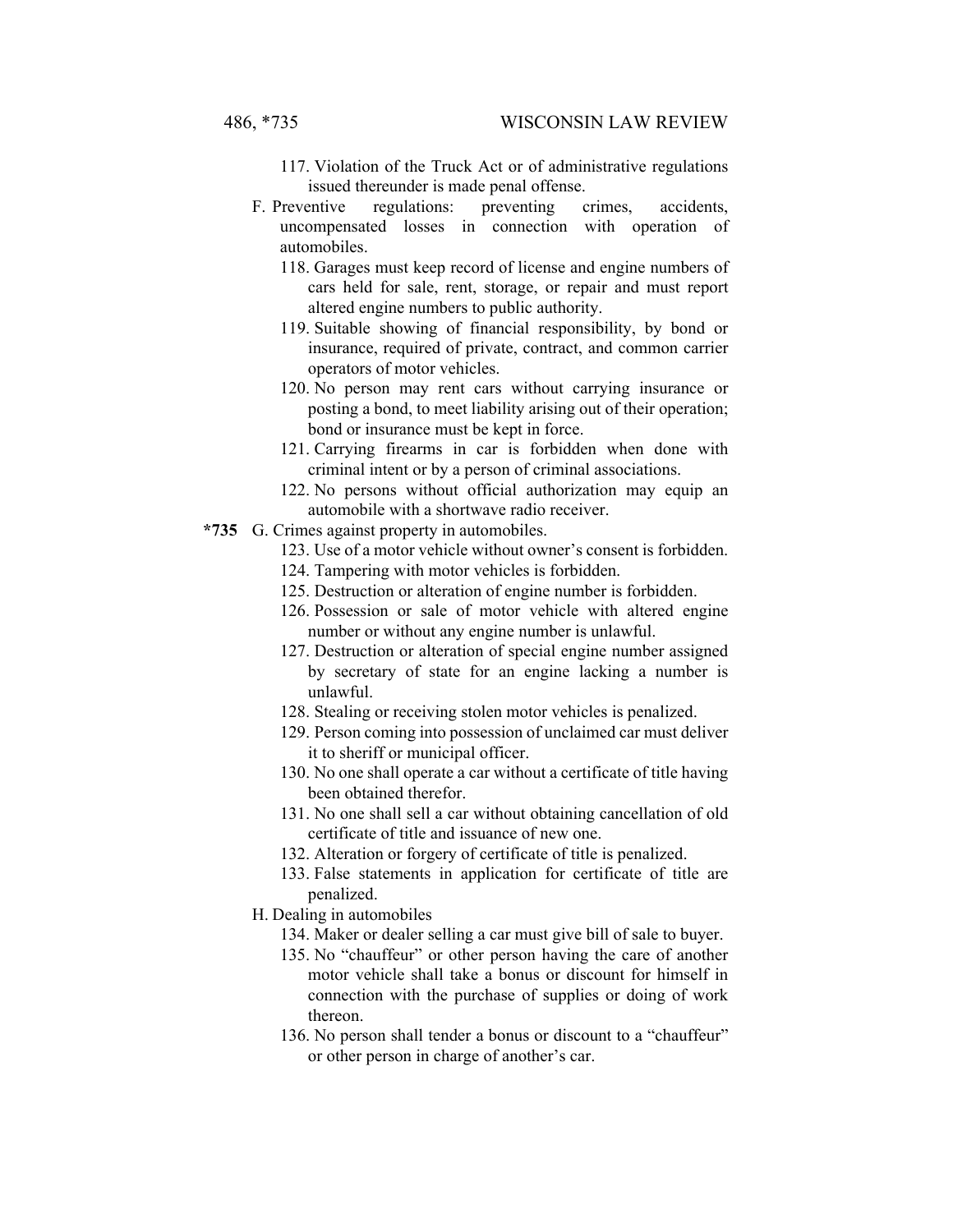137. License is required for engaging in retail sale of new or used cars, or parts or accessories; no person shall represent that he is in such a business unless he is licensed; he must post his license; he must re-apply if the facts of his business change.

# I. Miscellaneous

- 138. Holder of a license to sell used cars or parts or accessories must keep specified records of transactions.
- 139. Persons owning or operating motor vehicles used for delivery of goods must provide windshield to shelter driver.
- 140. Authorized limits of auto races may be set by local government officials.
- 141. Location and use of public garages and private garages for more than five vehicles may be regulated by cities and villages.
- 142. Persons engaged in business of providing automobile insurance must comply with stated forms.
- 143. Resident owners may be required by municipalities to submit cars to safety tests.
- 144. No one shall place the badge of the American Legion or its Women's Auxiliary upon an auto unless authorized under the rules of those organizations.
- 145. A person conducting a "community sale" involving goods delivered by motor vehicle must keep a record of the operator, make, and license number of the delivery vehicle.
- 146. No one shall take protected wild game from an auto or by use of its lights.
- 147. Transportation of unlawfully taken game by auto is forbidden.
- 148. No one shall transport or possess alcoholic liquor in any motor vehicle.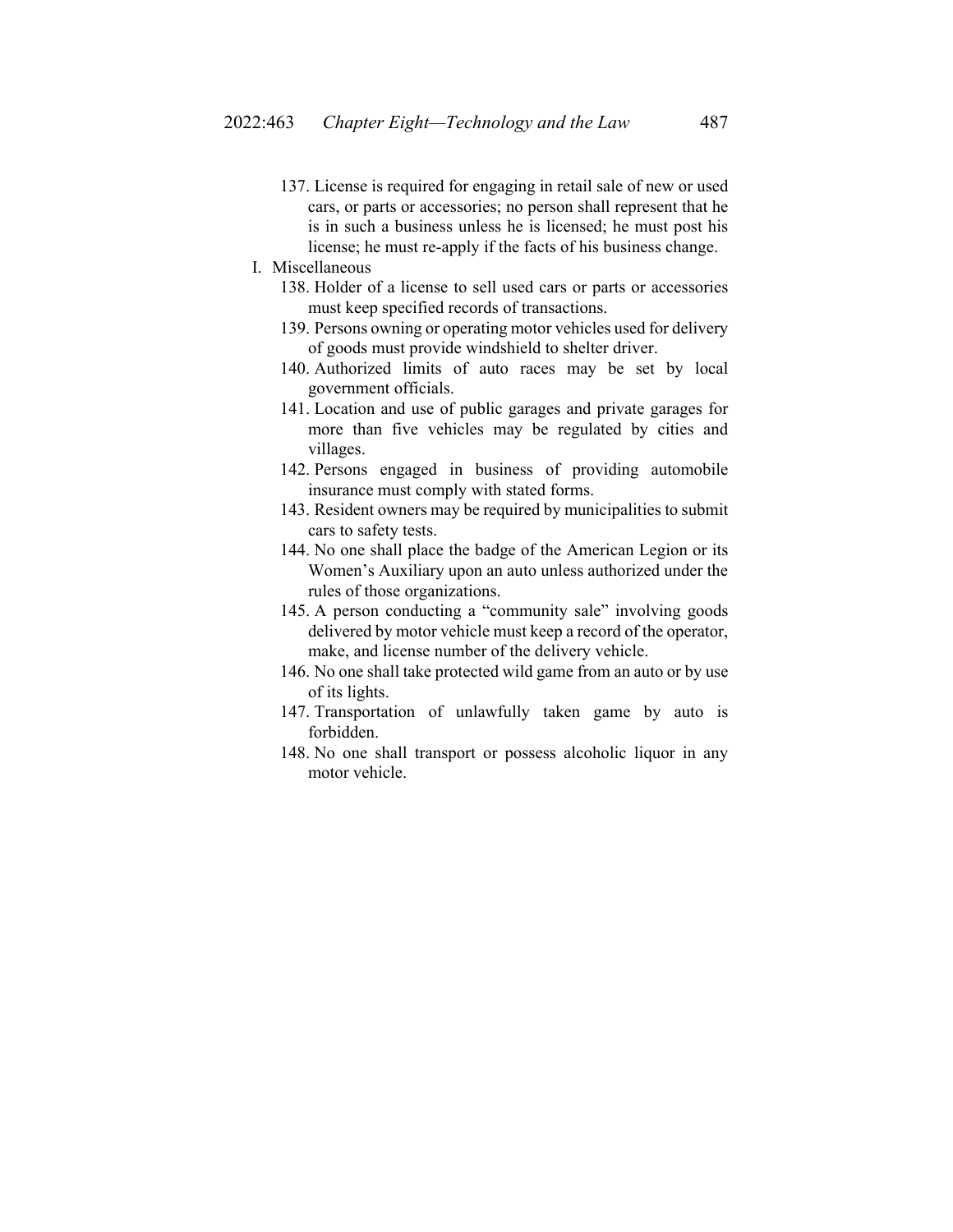## II. THE HAZARD TO LIFE AND PROPERTY

# *A. The Facts*

**\*736** An increasing number of people were killed or hurt, and an increasing amount of property damaged, as the automobile came into mass use. In states that recorded such data, the death rate from automobile accidents rose from 1.8 per 100,000 population in 1910 to 10.4 in 1920, to 24.5 in 1930, fluctuated about this last figure in the next decade, and stood again at 24.5 in 1940. From 1923 through 1930, 201,000 persons died in accidents involving motor cars, from 1931 through 1940, 344,234. Though records were incomplete, non-fatal injuries in automobile accidents showed like increases—from about 150,000 persons in 1913, to 650,000 in 1923, to 1,150,000 in 1930 and never less than the last figure through the ensuing decade. It was hard to estimate the money loss from these accidents. Out of its experience, the National Safety Council suggested that

[a] community or state can roughly determine the cost of all its traffic accidents by this method: Multiply the number of deaths by \$45,000, which is the average cost of a death plus the cost of 35 injuries and 150 property damage accidents.

The Council, for example, put the calculable direct costs of automobile accidents in 1940 at \$1,600,000,000; half of this was property damage, \$570 million was wage loss, \$40 million was medical expense, and \$190 million was the overhead cost of insurance.

The automobile problem came to dominate the field of accidental personal injury. The National Safety Council pointed to this comparison among the different main causes of accidental deaths:

|                | 1913 | 1930 | 1940  |
|----------------|------|------|-------|
| Motor Vehicles | 5%   | 29%  | 33.3% |
| Falls          | 18%  | 18%  | 25%   |
| Drowning       | 10%  | 8%   | 6%    |
| Railroad       | 15%  | 7%   | $5\%$ |
| <b>Burns</b>   | 11%  | 6%   | 8%    |

Experience did not show a rapid or satisfactory social adjustment to this new accident source. Between 1925 and 1940, **\*737** it is true, deaths per 100 million miles travelled showed a general tendency to decline. The figure was a little over 19 in 1925, went to 16 about 1932, climbed back to a lower peak of a little over 18 by 1934, but from then on fell steadily to 12.5 in 1940. Over these years people were increasing their motor vehicle mileage; thus, from an estimated 252 million vehicles in 1936, the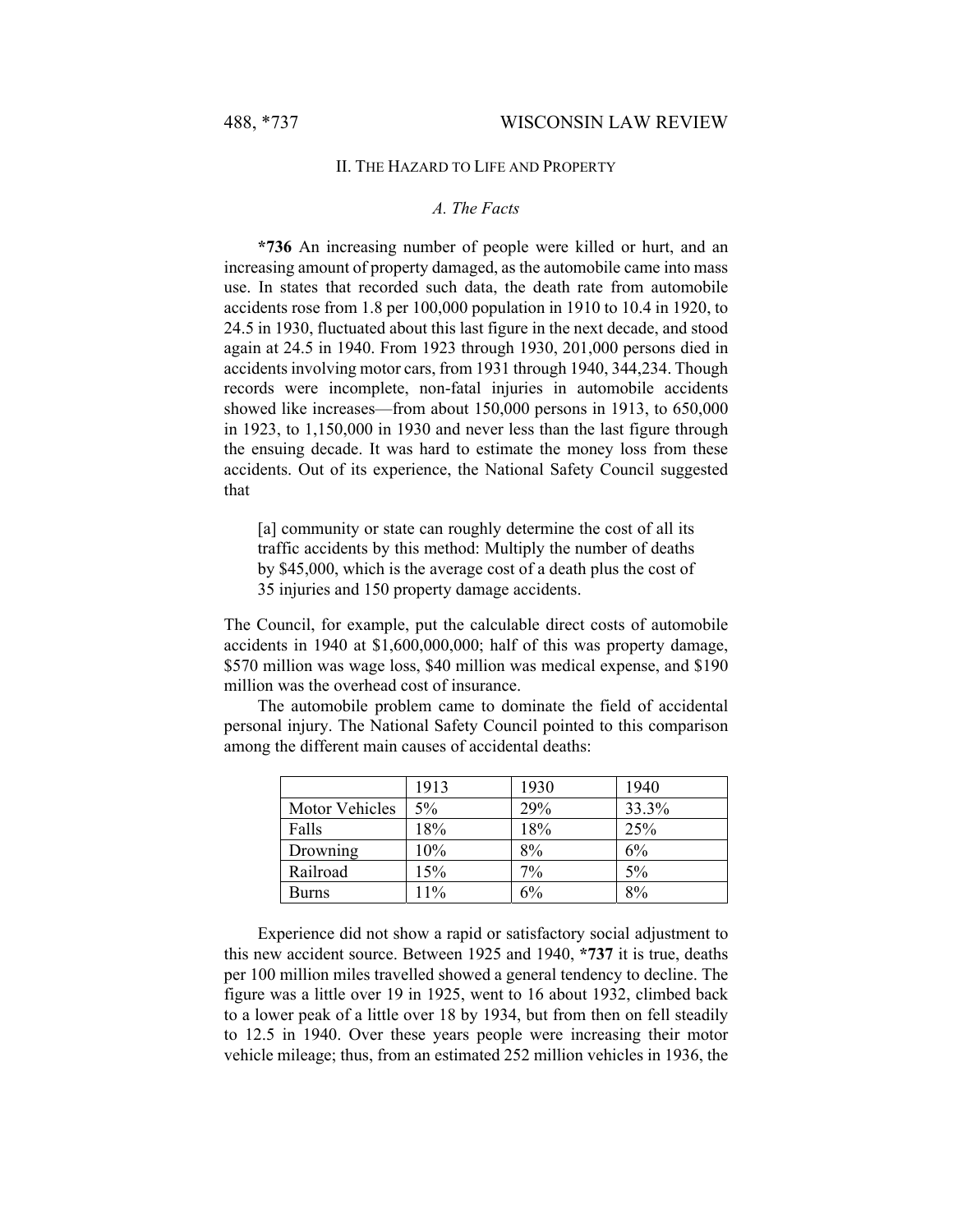figure went to 302 million in 1940. Apparently, we were getting a growing amount of transportation service out of the motor vehicle at a relatively decreasing cost in life. But from other aspects, the accident costs did not appear to be in so encouraging a trend. Deaths per 10,000 registered motor cars, 1925–1940, went from about 11 in 1925 in a generally higher curve to a little above 14 in 1934, and then slanted down again to 11 in 1940. If the mileage curve suggested some improvement in the hazards of vehiclesin-use, the curve relative to registrations suggested at least less progress in terms of dangers from drivers-in-operation. And automobile accident deaths per 100,000 population over this 1925–1940 period, as we have seen, showed a generally upward curve. The human cost of motor vehicle use, relative to population, stood substantially higher at the end of the period.

## *B. Repairing the Damage*

**\*738** How did the law respond to the growing hazard to life and property presented by the mass use of the automobile? By mid-twentiethcentury, it had had the problem on its hands for about forty years, taking as the starting point in 1909, when Ford introduced "Model T." The outstanding fact of that forty-year span was the law's preoccupation with the problem of compensation for damage done, and, conversely, its relatively limited attention to prevention of damage. The next sub-section gives some details of the growth of preventative legal regulation in this field. Here let us note that not until the middle 1920s did many states begin the elementary preventive work of building a reasonable traffic code; not until the middle 1930s was any substantial attention turned to preventive effort; and as late as 1942, a careful survey, soberly declaring that "[t]he United States has the greatest and most costly automobile accident problem in the world," concluded that "in spite of our spasmodic efforts to control it, we have not made much impression on it."

This accident problem was a product of a machine society—of the interplay of many drivers and much driving, relatively inexpensive and dependable but also faster and heavier cars, and a vastly extended mileage of all-weather roads. But the law's excessive concern with compensation, at the expense of prevention, was not a response natural to the thought and action of science or technology. We must not romanticize about the amount of forethought and planning that have gone into our scientific and technical progress; our technical means, particularly, have grown more by rule-of-thumb than according to long-range plan. Nonetheless, a selfconscious ideal and measure of success, in a society increasingly scientific and technical-minded, was to make things work. This meant, to take thought to cut costs, waste, friction, and interruptions in the flow of whatever was in process. Certainly, the great rise in the material standard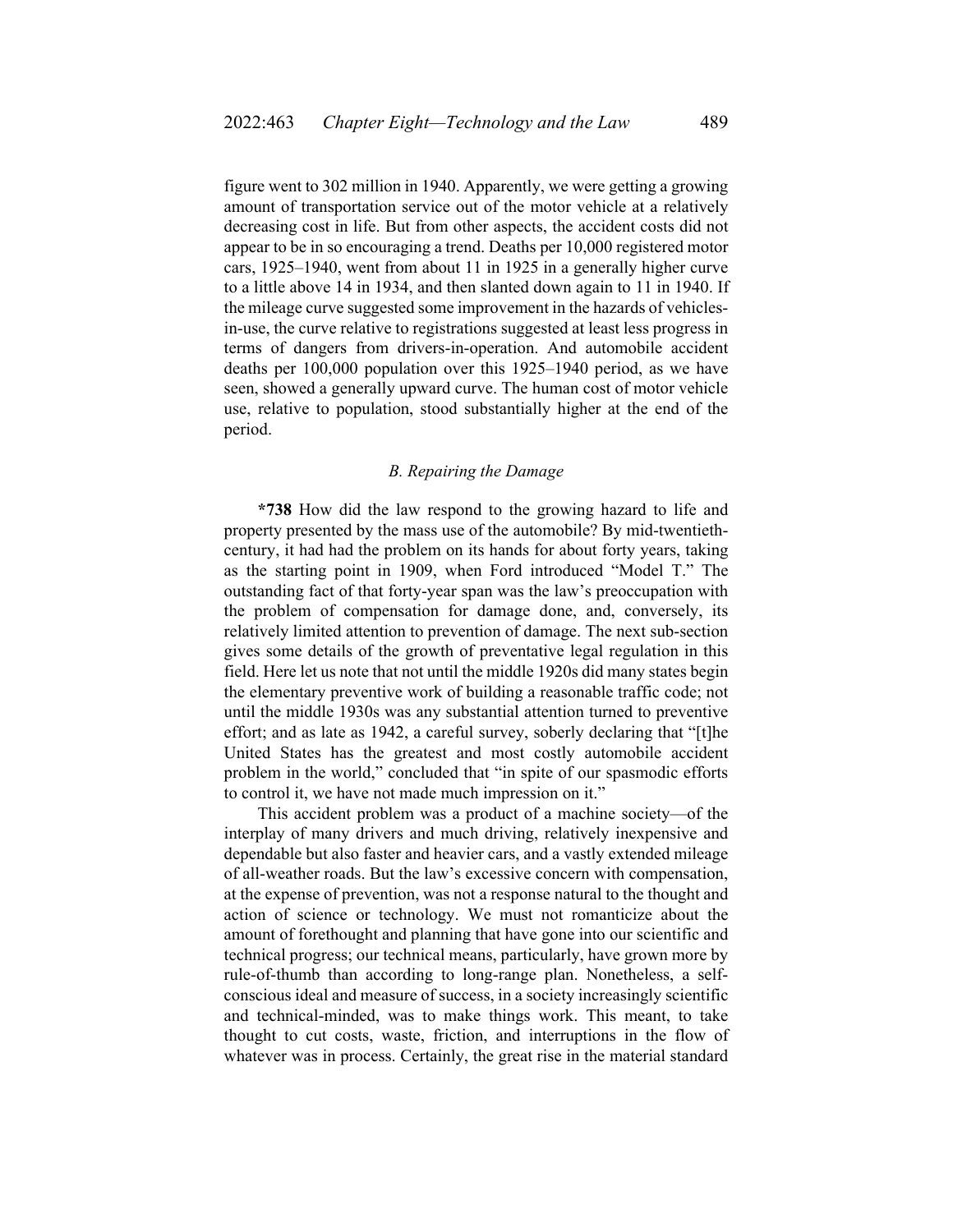**\*739** of living that affected all ways of life in the United States after 1870 did not come because men gave their main attention to mopping up the debris of breakdowns. Hear a spokesman of this machine society: To Andrew Carnegie, "[t]he saving that the community makes is the root of wealth in any branch of material development . . . . [A] young man's labour or service to the community creates wealth just in proportion as his service is useful to the community, as it either saves or improves upon existing methods."

Automobile accidents did not present an isolated instance. In other cases, the law lagged by at least a generation in applying to machine-age issues the natural machine-age emphasis on preventing trouble rather than on picking up the pieces after trouble had fallen. This so often happened that we may fairly call it a leading characteristic of the law's reaction to the first fifty years of the technological advance after 1870. Chapter VII discussed certain positive effects of science and technology on the law. At this point we see a case where the law had positive effect, if not on science and technology themselves, at least on the course of their influence in human relations.

Consider, for example, industrial accidents. The law first marked the impact of this issue in the United States in 1841 and 1842, in the South Carolina and Massachusetts decisions that adopted the fellow servant rule. For some thirty years, nothing happened except the elaboration of common law rules dealing with recovery of damages for such injuries and the enactment of laws permitting recovery under these principles in cases of wrongful death. The next thirty years, after 1870, saw widespread legislation. But the overshadowing attention was given to employers' liability laws, which simply tinkered with the elements of the suit for damages, limiting or abolishing the employer's array of defenses (contributory negligence, assumption of risk, and the fellow servant rule). Starting in the late '70s—by the most conservative count at least twenty years after the Northern United States had a full-grown problem of industrial working conditions on their hands—legislatures began the **\*740**  general adoption of factory safety laws. For another thirty years these made a most faulty body of preventive regulation: (1) They were spotty and uncoordinated; they dealt with particular problems as these chanced to get attention, making a hodge-podge of laws about fire escapes, seats for women workers, safe scaffolds, engine-room speaking tubes, machine guards, toilets, overcrowded workshops. (2) They were timid or unthinking to the point of being innocuous, so far as concerned enforcement. They were usually content with making violation a misdemeanor. Enforcement thus must be by cumbersome criminal proceedings dependent on the initiative of a local prosecutor who was untrained in safety matters, busy with more familiar kinds of criminal cases, and not likely to discount the ill-will of local industry. By the '80s, some states had factory inspectors, but they did not back them up with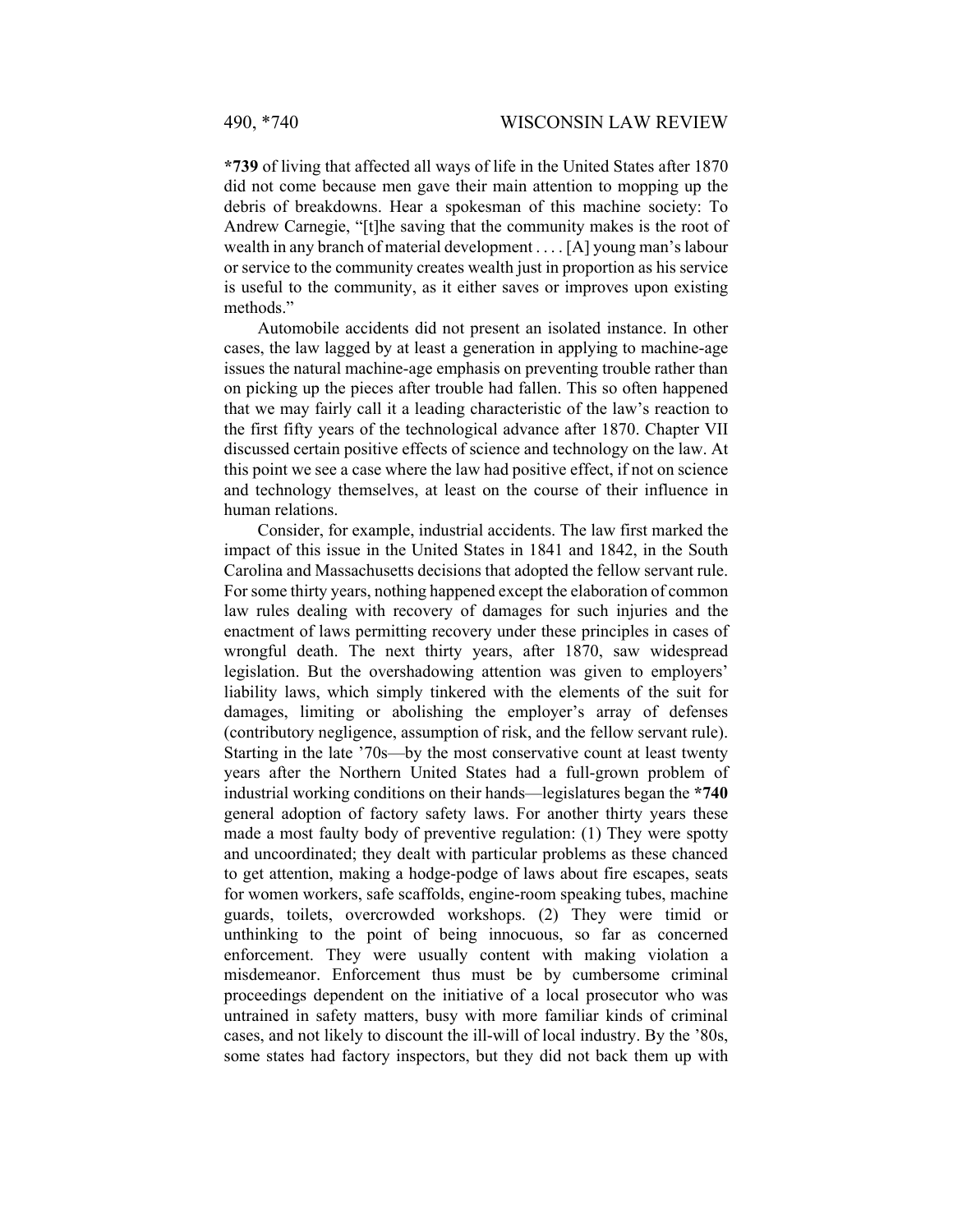enough staff or money or with effective administrative remedies. Seventy years after the industrial accident problem first marked the law and about forty years after it had become a first-rank problem in social and economic loss and human suffering, the real beginning was made on preventive regulation. Because of the scope of their relief, the first workmen's compensation systems, after 1911, immediately drew full attention to the problem of accident prevention in industry. The new industrial commissions worked as much at the framing and enforcement of systematic safety codes as they did at the administration of compensation.

A similar lag in the type of approach taken to problems of a technical society marked such diverse fields as consumer protection, crime, and domestic relations. From the 1870s on, developments in large-scale production, transportation, and cheap printed matter were building wider markets; at the same time, an increasing part of the population was becoming dependent upon money income and the exchange of money for needed goods and services. There were more buyers, and there was less face-to-face dealing of producer or distributor **\*741** and buyer. In the face of these trends, for a generation the only consumer protection at law was by actions for damages—for negligence, for fraud and deceit, for breach of contract or of warranty. About the turn of the century, under pressure of farmer-producers, most states created administrative offices to police the adulteration of foodstuffs by processors. But the growth of markets had made the protection of consumers largely a national issue. We can measure the tardiness of the response in federal law by taking as a conservative dating point 1879, when began the first major effort to get legislation. It took until 1906 to win the uphill fight against states' rights, apathy, and commercial interest. The Food and Drug Act then put on the books was a major step toward adequate prevention of fraud and peril to consumers within its range. Even within its scope, however, it was of limited effectiveness, and it took another thirty-two years to get new strength in the law, by amendments of 1938. Outside of the food and drugs field, the consumer had little preventive protection against false or misleading advertising until the creation of the Federal Trade Commission in 1914; here, again, substantial force had yet to be added to the regulation as late as 1938.

Tensions peculiar to an urban-industrial society produced new types and reaches of crime—notably, juvenile delinquency at one extreme and business or "white collar" crimes at the other—and new economic and social strains upon marriage. The sketch of changes in court organization, in Chapter Four, dates the slow adoption of preventive-administrative technique alongside the conventional emphasis on penalty and reparation. From the baseline of 1870, we have to look to 1899 for the first real juvenile court experiment and to 1920 for its general adoption; as to business crime, we have already noted the example of the tardy provision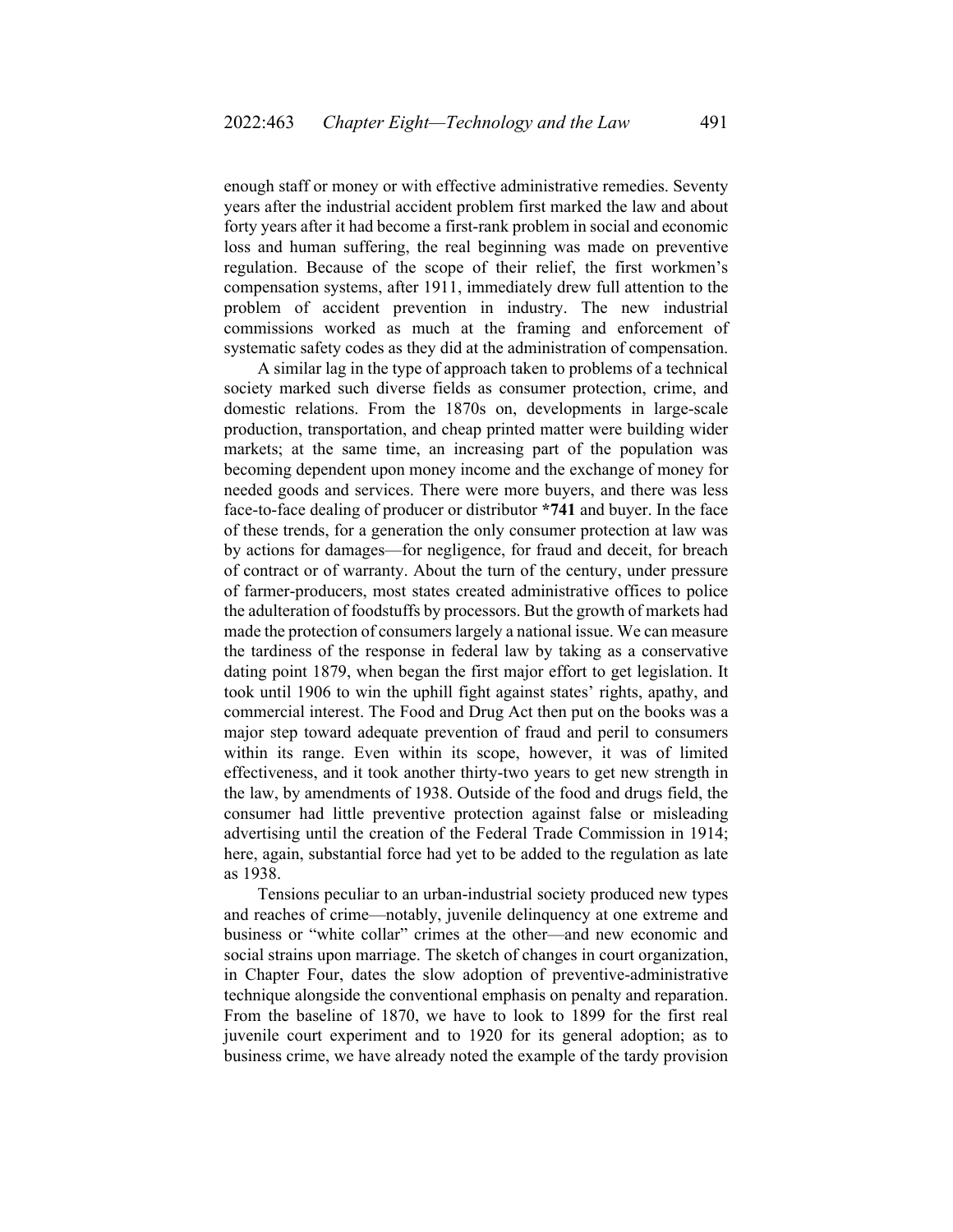for preventive **\*742** regulation affecting pure food and drugs and false and misleading advertising. Special response in law to the pressure that urban life was thrusting on marriage came in the first domestic relations courts in 1910, 1911, and 1914. That there was an urgent public interest in urban housing, from the standpoint of juvenile delinquency and broken homes, did not become an idea of real force until the 1930s, through crowded states and cities had earlier tinkered with tenement safety and sanitary regulations. Planned use of education, consultation, and publicity, in place of conventional criminal prosecution or divorce or separation proceedings as means of handling social tensions did not bulk large in legal regulations until after 1910.

There was nothing inevitable about this extent of lag in the law's use of controls natural to society built on applied science and technology. There were some signs that the lag grew less. The airplane and the radio both took on commercial importance from about 1920. Both presented serious problems in the collision of private and public interests. The airplane offered new hazards to life and property. The radio early offered a different sort of traffic problem: many people wanted to use a number of channels that were limited by nature. Traditional legal doctrine offered analogies to handle each issue by the award of damages for invasion of private interest. But as early as the Air Commerce Act of 1926, Congress put reliance in preventive administrative regulation to deal with the air safety problem. For all the shortcomings of this beginning effort, it followed the rise of the problem with a speed unmatched in the history of industrial or automobile safety. And the first main strengthening regulation in this field came, not after a thirty- or forty-year lapse, but within twelve years, in the Civil Aeronautics Act of 1938. The pace of advancing preventive regulation in radio traffic control was similar: the first main step in the **\*743** Federal Radio Commission of 1927, the decisive strengthening legislation in the Communications Act of 1934.

Why should there have been the lag in preventive response to the automobile accident problem and these other troubles that seemed so naturally induced by a machine society? And what light might be cast on this question by the contrasting examples of air and radio regulation?

First, it is clear that emphasis upon repairing rather than preventing damage was inherent in the situation so long as the main job was left to the courts. The injunction could afford some advance protection to property interests. Otherwise, the traditional equipment of the courts fitted them only to grant and enforce compensation for damage done. The "judicial power" vested by constitutions was not a roving commission to anticipate trouble, but rather to act on the facts off trouble when parties brought them before the courts. The courts, moreover, lacked the funds, staff, experience, and time for special inquiry with which to do more. They could not search out the roots and the prevention of unexpected troubles that came with living under conditions set by technics. Yet in most states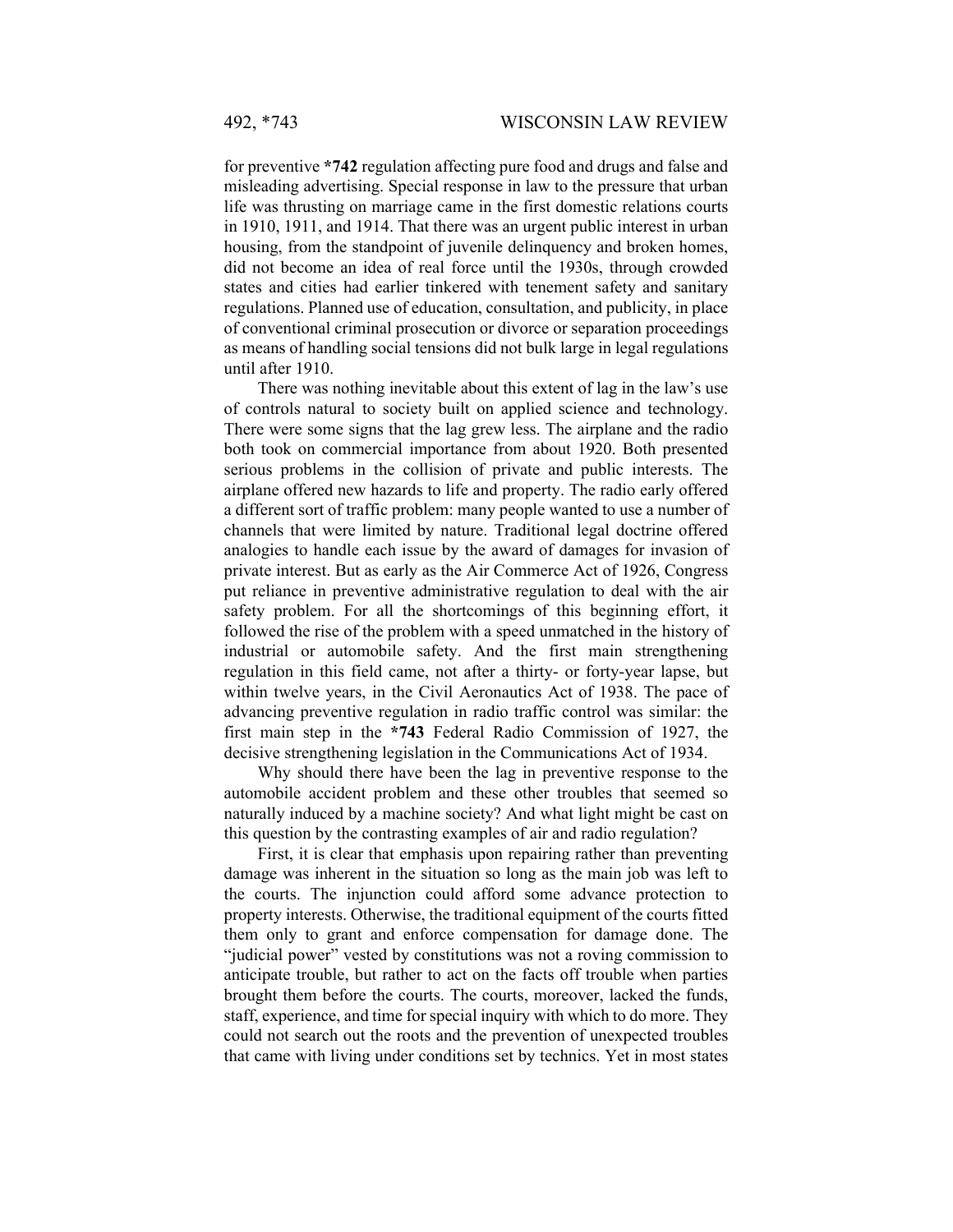as late as 1940, both in handling accident litigation or traffic violations, the courts still held the field, after nearly a generation of mass use of the motor car. This could not but give a set to thought and action in this field of law, preoccupying them with the main type of court-administered remedy. The example suggests why twentieth-century thinking began to emphasize early action in a trouble area by the more flexible and resourceful legislative and executive agencies. The price of continued judicial predominance was apt to be inertia or impotence in the development of more effective means to implement public policy.

**\*744** Plainly, however, this reliance on the courts was itself the mark of deeper influences. One of these was an idea of public policy that sprang from the abundance and promise of the machine. The Industrial Revolution had opened up infinite roads to material progress; society would move best by encouraging as many people as possible to explore these roads; the law should be cautious about adding to the inevitable risks of these explorations by the regulations and liabilities it set. Lord Abinger sensed this much of the tempter of the age when in Priestly v. Fowler (before the English Court of the Exchequer in 1837), he refused to hold an employer liable for injury done to one of his employees by a negligent fellow servant, because "[i]f the master be liable to the servant in this action, the principle of that liability will be found to carry us to an alarming extent." Men were firm in their confidence that the machine plus free ingenuity in its use spelled progress. Let progress run; if some loss went with it, this would be relatively minor and should be made up after the event and within careful restrictions. This view had classic expression from another English judge, whose view had been sharpened by the vision of a more dramatic generation of industrial empire than Abinger had seen. Contract was the instrument the law put in men's hands to work out this technical abundance. In 1875—appropriately enough, in a case that upheld a contract for the sale of future inventions—Sir George Jessel, Master of the Rolls, observed,

It must not be forgotten that you are not to extend arbitrarily those rules which say that a given contract is void as being against public policy, because if there is one thing which more than another public policy requires it is that men of full age and competent understanding shall have the utmost liberty of contracting and that their contracts when entered into freely and voluntarily shall be held sacred and shall be enforced by Courts of Justice. Therefore, you have this paramount public policy to consider—that you are not lightly to interfere with this freedom of contract.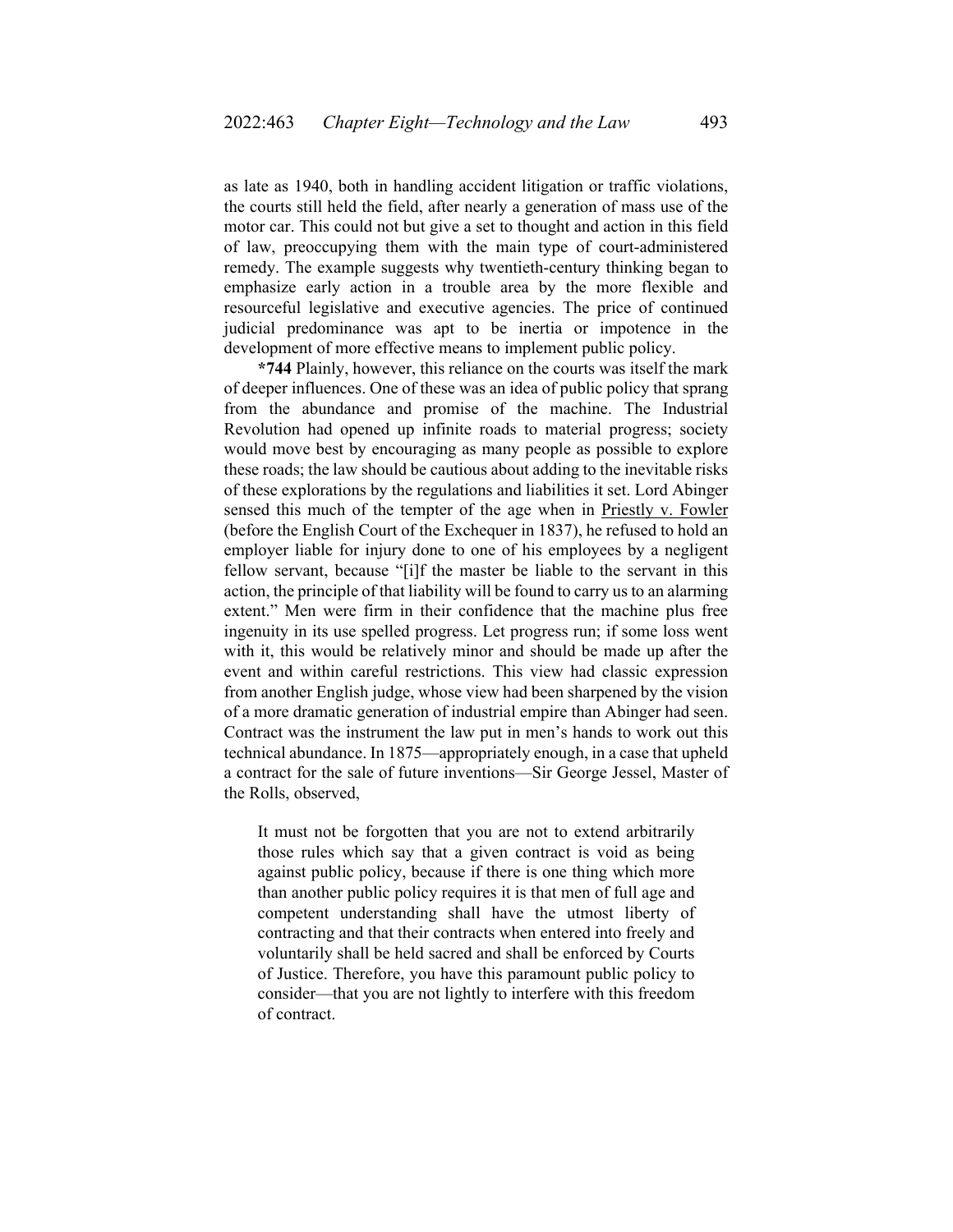Early automobile cases showed how taken-for-granted was **\*745** this confidence in the gifts of the machine. With striking unanimity, the courts ruled that, despite its noise, smoke, and hair-raising twenty-miles-an-hour speed, the automobile was as much entitled as more familiar vehicles to the use of the highways. Even more significant was their refusal to borrow the ready-to-hand common law precedent that made the owner of an inherently "dangerous instrument" liable regardless of fault for damage that it did when operated by a servant or when it broke bounds, or otherwise fulfilled its natural propensity. In the leading case, in 1905, the Indiana Supreme Court said that one could not be held guilty of negligence as a matter of law for using an automobile on the public highway:

Because novel and unusual in appearance, and for that reason likely to frighten horses unaccustomed to see them, is no reason for prohibiting their use. In all human activities the law keeps up with improvement and progress brought about by discovery and invention, and, in respect to highways, if the introduction of a new contrivance for transportation purposes, conducted with due care, is met with inconvenience and even accidental injury to those using ordinary modes, there can be no recovery, provided the contrivance is compatible with the general use and safety of the road.

The danger, said the courts, was not inherently in the automobile, but in how it was used. So spoke the Georgia Court of Appeals in an influential opinion of 1907:

It is insisted, in the argument, that automobiles are to be classed with ferocious animals, and that the law relating to the duty of the owners of such animals is to be applied. It is not the ferocity of automobiles that is to be feared, but the ferocity of those who drive them. Until human agency intervenes, they are usually harmless. While, by reason of the rate of pay allotted to judges in this State, few, if any, of them have ever owned one of these machines, yet some of them have occasionally ridden in them, thereby acquiring some knowledge of them; and we have, therefore, found out that there are times when these machines not only lack ferocity, but assume such an indisposition to go that it taxes the limits of human ingenuity to make them move at all. They are not to be classed with bad dogs, vicious bulls, evildisposed mules, and the like.

The abundance that swelled from applied science and technics originally fostered this presumption in favor of let-things-alone. **\*746** At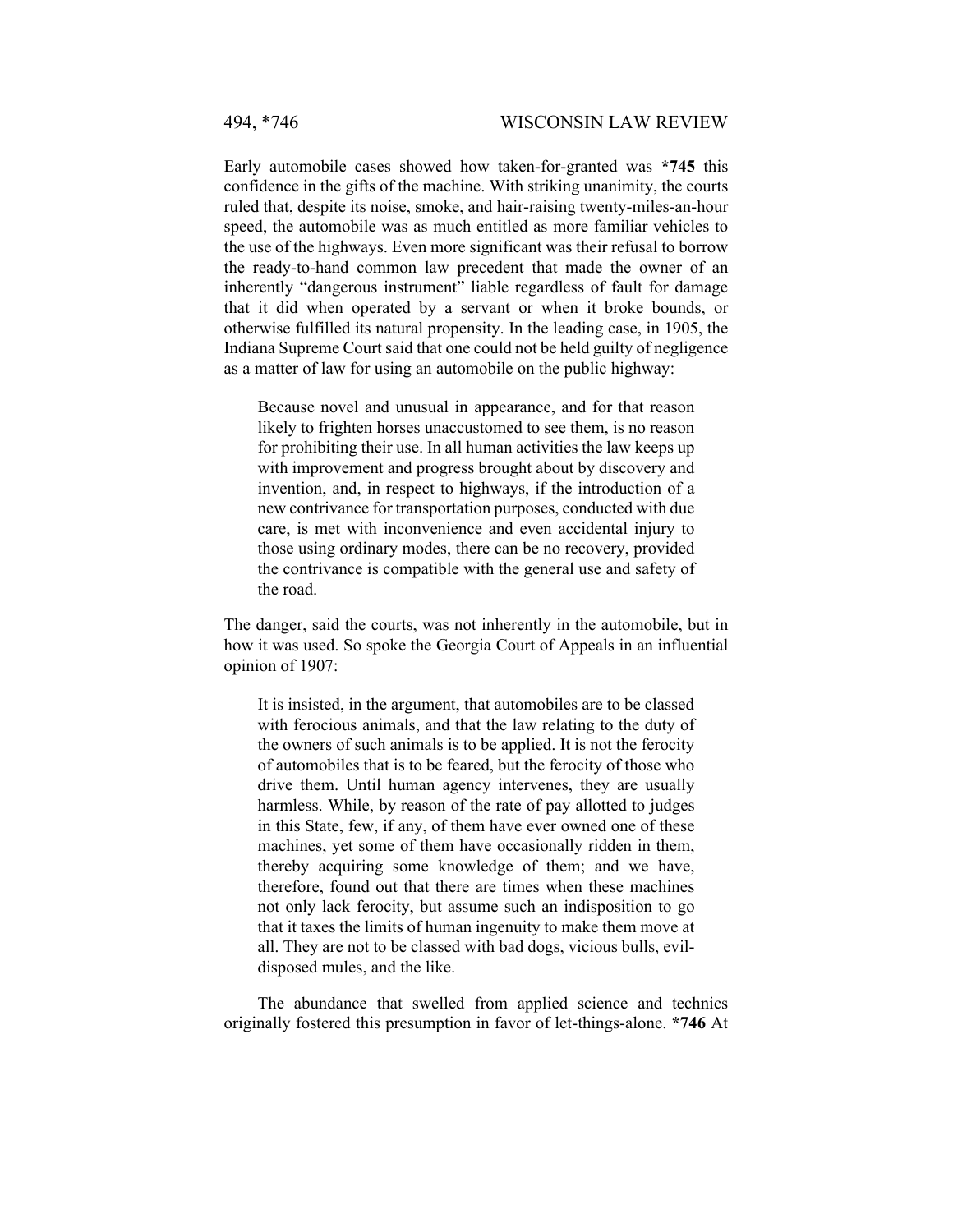least two other characteristics of the machine society delayed questioning of it.

First, important social consequences of technological change developed with great speed. From 1900 to 1920 the manufacturers' problem was to make enough cars to meet the demand. With the depression of 1921, capacity sales of new cars began to be possible only because users were getting accustomed to trading in an old for a new car; by 1922, there were three trade-ins to five new-car sales; by 1923 there was a trade-in with over three of every four new-car sales; and by 1929 the trade-in was the center of more than four of every five new-car sales. The used-car market made the auto available to hundreds of thousands of persons who could afford to spend only between \$100 and \$400 for a car. In about seven years it created a mass of car owners who by definition were financially irresponsible. The trend had climaxed long before there was any substantial attention to what it implied for the adequacy of the traditional suit for damages as a means of handling the accident problem.

In the second place, the general result of technological change was typically a material advance that was large and widespread. This made the accompanying costs seem smaller than they really were. Also, it tended to cover up the fact that the costs might fall with unfair or crushing burden on a few people. Let us recall only one symbolic aspect of the data summarized in the first section of this chapter: the people of the United States found the automobile so useful and satisfying that between 1916 and 1940, while total passenger movement by public carriers declined about 12 per cent, total private automobile transport increased from 18 to 476 billion passenger-miles, and it accounted for nine out of every ten passenger-miles of travel outside of cities and for three of every four passengers transported within urban areas. "On the whole, the mobility of the American people, measured in passenger-miles traveled, was ten times greater in 1940 than in 1921." On the other side of the ledger was an annually increasing toll **\*747** of deaths numbered in tens of thousands, injuries in hundreds of thousands, and money losses in hundreds of millions of dollars. All this made dry reading. And consciousness of it tended to be buried beneath the daily felt utility of the machine whose use was running up these costs, apparently for somebody else to pay. Naturally the general consciousness felt even less the private hardship and tragedy behind the statistics:

Male head. Fatal. Went behind in rent. Daughter trying to support self and mother, though not well. No savings. Compensation pending.

Woman. Sole support of three. Out six weeks. Debts to grocer, butcher, commercial loans. No compensation.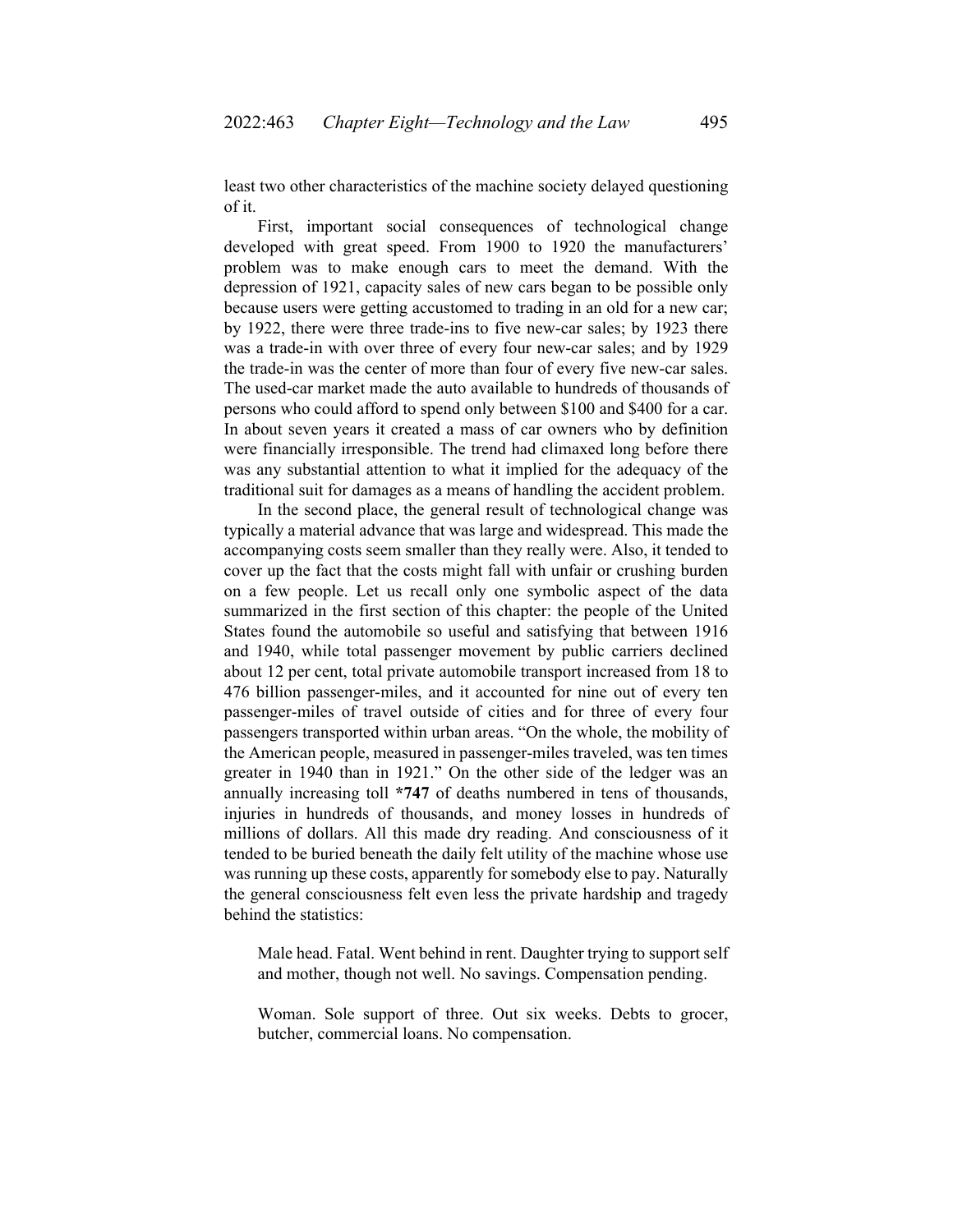Child. 63 days in bed. 8 family members, no earners (father unemployed at time). Grocery bills owed. Borrowing from friends. No compensation.

Male head. Serious injury, probably permanent. Three months in hospital. Compensation more than covering expenses up to time of settlement, received 8 months after accident. Meanwhile family owed grocer, landlord, coal dealer, and drug store. Commercial loans at 12%.

The importance of these factors was underlined by the contrasting examples of legal regulation of air safety and radio traffic. There, we noted, the law turned toward a preventive emphasis with a speed quite unlike its laggard's preoccupation with awarding damages for industrial or automobile accidents. The technical facts set much more obvious terms for the public enjoyment of radio and the airplane. A listening public could learn fast and on a large scale that for want of radio traffic control they would get mainly a jumble of interfering stations on their new receiving sets. The airplane was conspicuous and conspicuously hovered over innocent heads. Its accidents had the drama of lone adventure and did not lose headline appeal by fast becoming mere incidents of a new mass form of travel; the timing as well as the technical facts of air travel development both favored earlier resort to preventive regulation. The pressure of the facts in the radio and airplane **\*748** cases thus was so strong that we cannot allow law-men clear credit for showing that they could learn by experience. Still, radio and air regulation plainly benefitted because they came after twenty years of pioneering work in preventive-administrative law.

Granted that for forty years the law attended mainly to the award of damages in handling automobile accidents, how did it develop within this frame of reference? Again, it was slow to adapt its thinking to the ways of life in a machine society or to the analytical methods of applied science or technology. What it did do was demonstrate that legal institutions and doctrines can have remarkably tough staying power against the weight of facts that press on them from outside.

The law met the rise of the automobile accident problem about 1910, with a policy deep-fixed since Mr. Chief Justice Shaw's opinion in Brown v. Kendall in 1850: to recover for injury unintentionally inflicted, plaintiff must show that defendant was at fault; and plaintiff must not be guilty of fault contributory to the injury. So rooted was this approach that in 1911, the New York Court of Appeals could regard the legislature's attempted substitution of a principle of liability without fault as unreasonable to the point of a violation of due process of law; hence it held unconstitutional the state's first workmen's compensation act.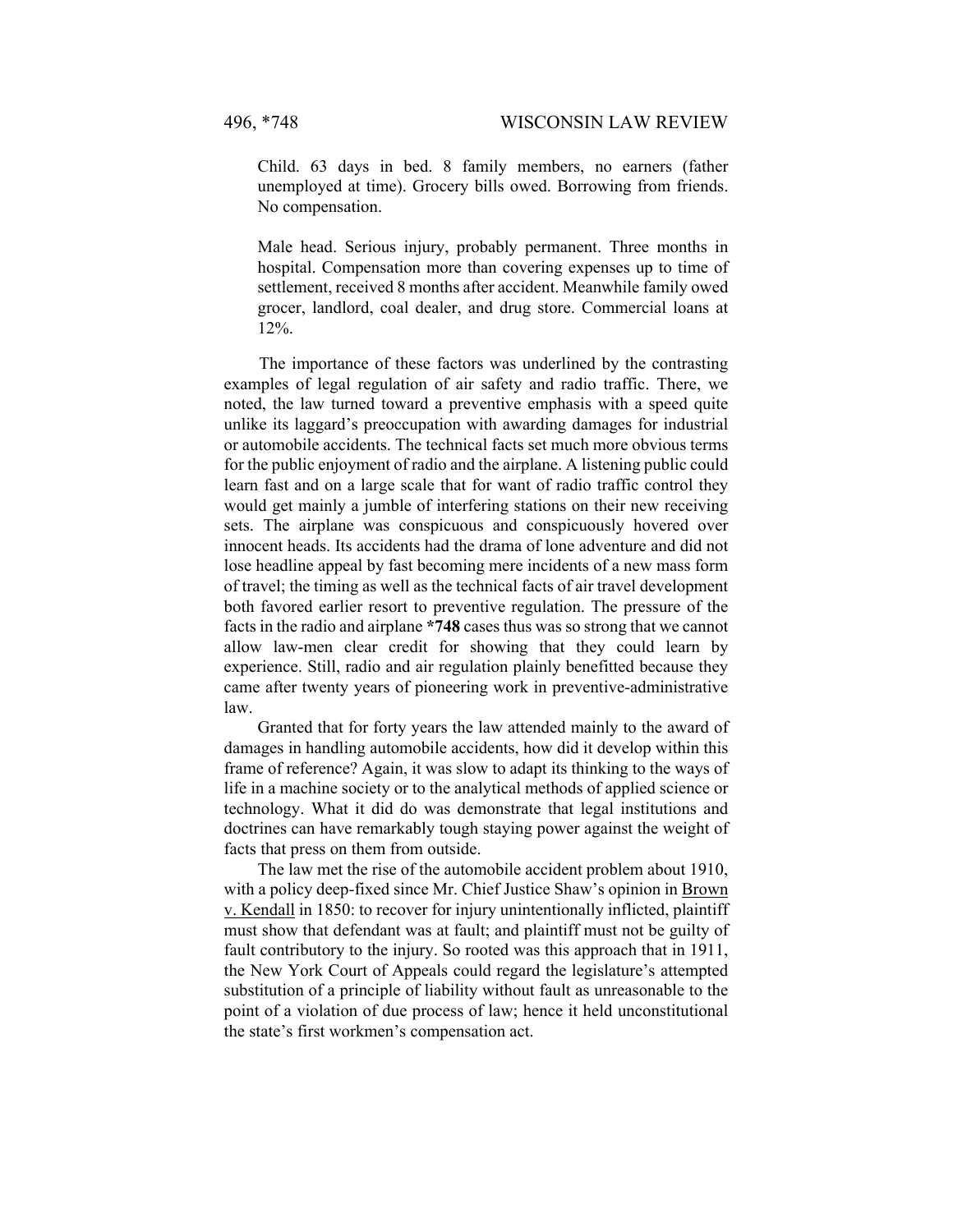The facts of automobile use made the "fault" principle in large measure irrelevant and certainly very hard to administer. The principle assumed that serious damage to another was unusual and the normal result of only a substantial departure from ordinary standards of care. But a percentage of cost was inherent where people made wide use of machines. The automobile was fast, powerful, and heavy. It responded quickly to the will or impulse of its driver. It magnified his personal characteristics in action, turned what otherwise would be a moment's inattention, a **\*749**  trifling indecision, a second's daring, into tangible consequences heavy with loss. The mass use of the automobile multiplied the occasions on which such otherwise trivial lapses might have these results and the likelihood that all the fault would not be in one party to the accident. Moreover, almost any accident involving an automobile in motion happened very fast and with little or no warning.

The confidence with which courts early denied that the automobile was inherently a "dangerous instrumentality" marked not only their faith in the wisdom of maximum free action, but also their failure to foresee how technical fact and human nature would mix. Experience with the behavior of people and automobiles tardily pressed questions on the lawmen: (1) Was it just to decide how the loss of an automobile accident should be borne, according to a weighing of somebody's (more likely, at least two people's) split-second "fault," which in most other circumstances would not have caused such disproportionate harm? It seemed especially harsh that "fault" of plaintiff should bar his recovery under the defense of contributory negligence. (2) Did it not turn the administration of justice largely into a game of chance to attempt, months or years after these splitsecond events, to piece together an appraisal of "fault" from partisan witnesses, or witnesses who at best were untrained observers of unanticipated happenings that they saw or heard in a flash of startled perception? In 1925 a distinguished judge of a busy, urban, first-instance court soberly appraised the automobile accident lawsuit. His testimony exemplified an almost unanimous current of opinion increasingly voiced by experienced trial lawyers and judges. Said Judge Marx:

In the average personal injury case, it is a pure gamble who will win. The result does not depend upon who was negligent because that question can not be accurately determined by anyone. The result may depend upon who has the most or the best witnesses, the ablest lawyers, or upon the bias of the judge or the jury, the "breaks of the trial," the personal equation, the wealth or poverty of the parties and many other questions which have little or no connection with the issue of true fault. Every practicing lawyer knows that a negligence case is built upon shifting sands and that different juries, trial judges and appellate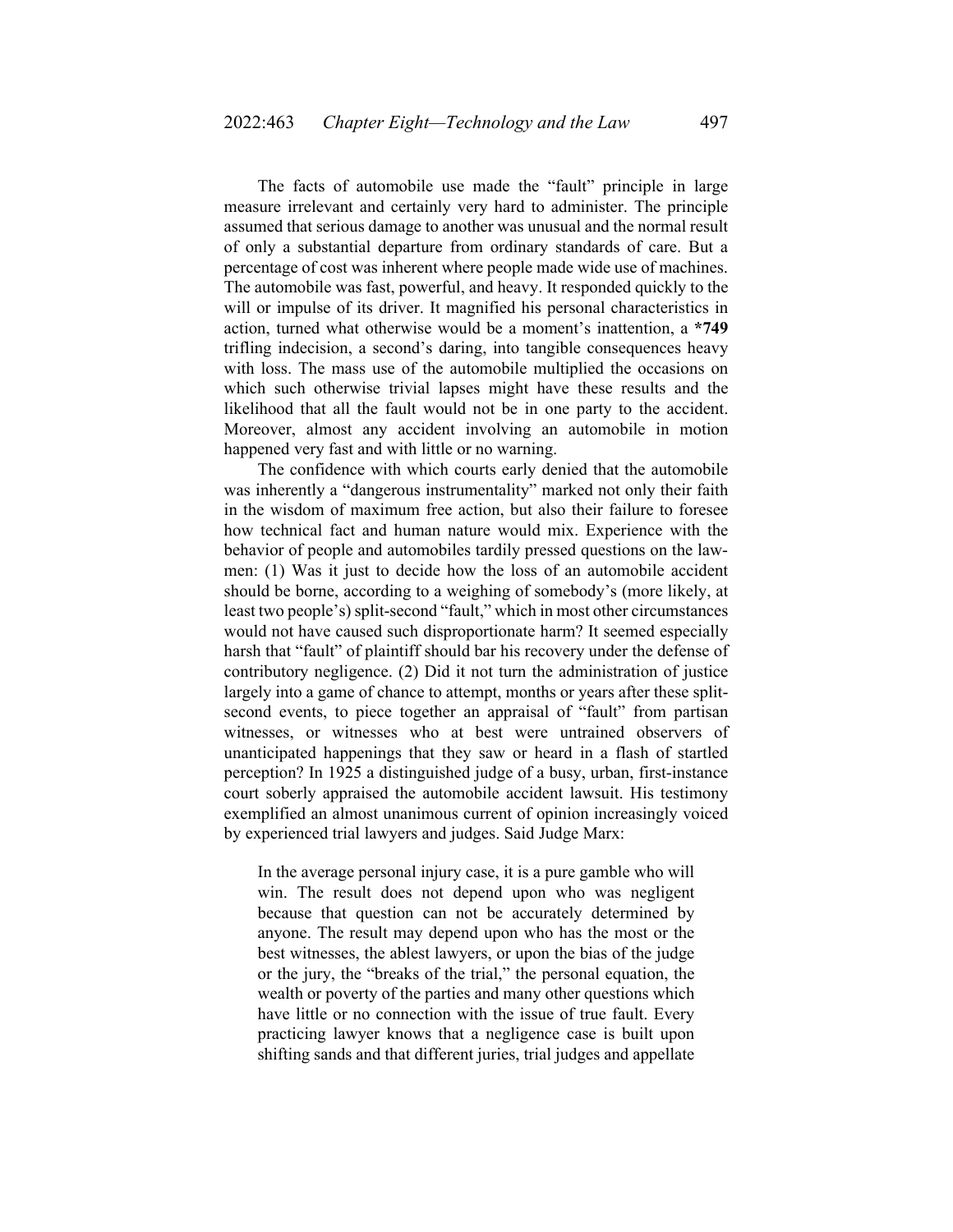courts, upon re-trials of the same case and upon the same evidence, reach varying and opposite results.

**\*750** In various ways, from the 1930s on the law in a backhanded fashion seemed to acknowledge the fault principle had dubious value in automobile cases. Experience showed that if a case got to the jury, the plaintiff was likely to win at least two out of three times. If it appeared that the plaintiff's conduct had violated some clear standard of care fixed in legal doctrine, the judge could keep the case from the jury, as by directing a verdict for defendant. As the accident problem mounted after 1910, courts in traditional common law fashion began to elaborate rules out of similarities they saw in the situations brought before them. The majority of states also followed the doctrine that violation of a penal statute was in itself negligence. Legislatures were adding to traffic codes, and the courts drew on these more fixed rules of careful conduct; since driver violations were involved in at least half of traffic accidents, judges thus had potentially broad opportunity to curb the jury's role. But the first enthusiasm for fixed, specific rules of drivers' care later slackened. At one stage, for example, applying the traffic codes, decisions announced firmly that the person approaching an intersection from the right had the right-ofway. Later cases so qualified the rule that it finally amounted only to one element to be weighed by the jury: the one having the right-of-way must not exercise it without regard to other facts—the width of the street, the number of cars crossing, the scope of the other driver's view, for example—which might lead a careful man to yield the right to avoid collision. The lines of other fixed rules were likewise blurred as experience taught the infinite variety of auto accidents and the almost inevitable degree of split-second fault involved on one or more sides. This sent more cases to that plaintiff's tribunal, the jury. The effect was as if the law recognized that in most cases the plaintiff should have some compensation.

**\*751** Both courts and legislatures began to chip away at the fault principle in another fashion by reducing the importance of the defense of contributory negligence. Largely out of cases involving automobiles, judges developed a material exception to this defense, in the "last clear chance" rule: where plaintiff negligently put himself in danger, defendant might yet be liable if he had a "last clear chance" to avoid injuring plaintiff and failed to use it; some states applied the rule even where defendant did not know of plaintiff's peril in time to avoid injuring him if defendant could have known, had he been using due care. The frequent explanation of this exception was that plaintiff's contributory negligence was not the "proximate cause" of the accident. By hypothesis, however, plaintiff's conduct had in fact contributed to the situation to such an extent that but for the exception he must be barred from all recovery; clearly the judges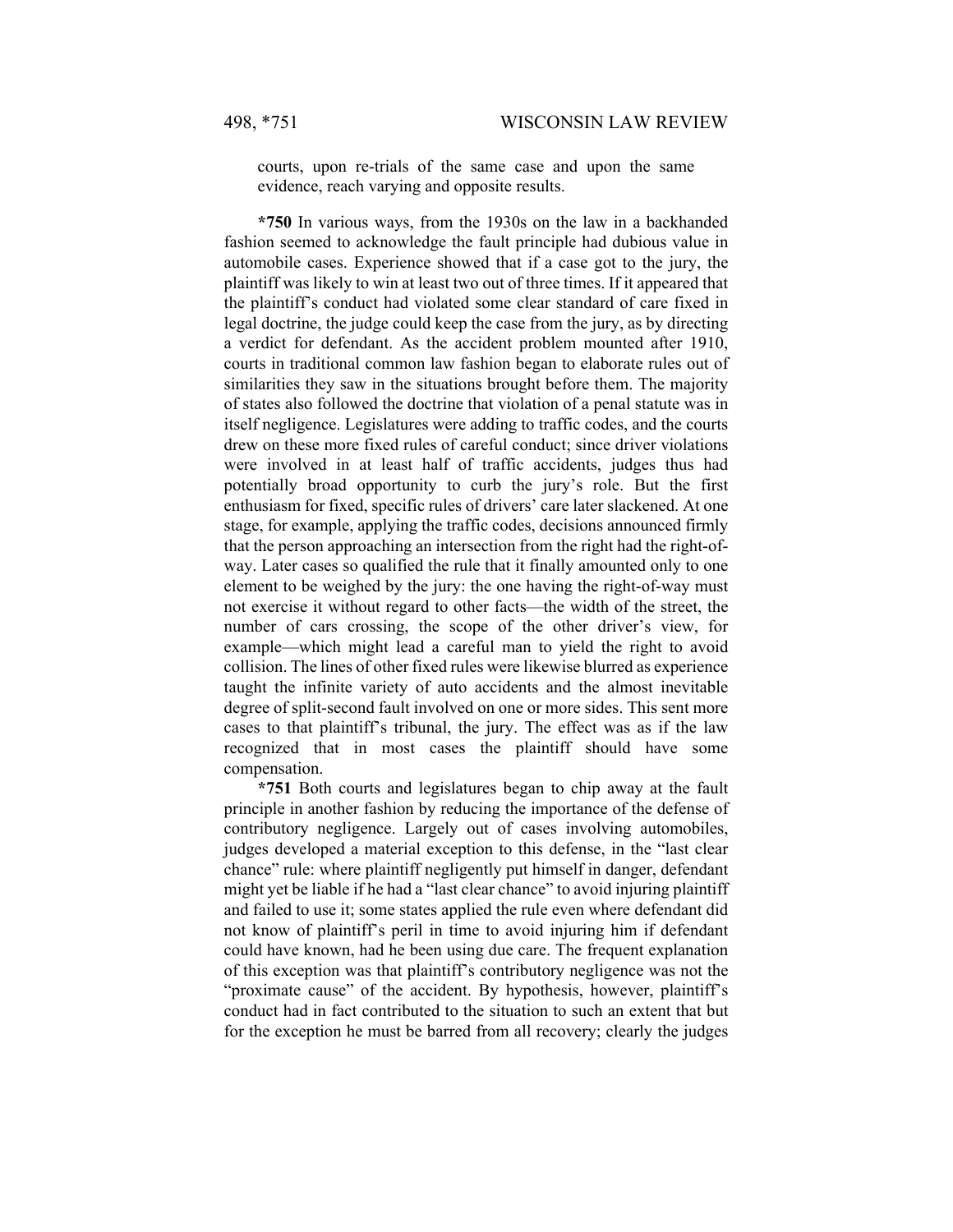were moulding causation theory to express a judgement against the harsh results of the common law.

Another inroad on contributory negligence was made in the handful of states—among which Wisconsin was outstanding—which adopted statutes providing that plaintiff's recovery should not be wholly barred by his fault but should be diminished by the amount of his fault contributed to the injury. The Wisconsin statute, like that of Mississippi, was passed after the automobile accident became a major item in personal injury lawsuits. Again, by decision in four jurisdictions and by statute in about one-fourth of the states, the common law rule barring contribution among joint tortfeasors was altered to allow contribution in tort actions where the person seeking it was not an intentional wrongdoer. This trend also reflected growing dissatisfaction with the equity of the fault principle. Whether it represented an effective or fair answer to that dissatisfaction was hard to say, pending more experience. Conceivably the change might go counter to the tendency, **\*752** hereafter noted, to put loss in the first instance on somebody who could best spread its cost around and so limit its damaging weight on any one person. For it seemed likely that the one most apt to seek contribution would be an insurance company that had had to pay a claim and that this would measurably reduce the social utility of insurance.

Back of the fault principle was a judgment that in case of unintentionally inflicted injury the loss should lie where it fell unless reason was shown for shifting it. No social good would be served merely by transferring loss from one person to another.

This made sense in a simple society where most human relations had effects limited in locality and in the number of people directly concerned. It made sense, too, because most people there had to bear their own losses; they had no way to pass them on or shift them, at least beyond the circle of family or close friends or relations.

But developments that stemmed from applied technology made this reasoning inapplicable to a large portion of personal injury cases, including those involving the automobile. Again, the law was tardy in recognizing the changed facts. Again, its response was in large part by clumsy indirection.

The machine and the business ways that grew up to explore the machine's possibilities had effects not limited in locality or in number of persons directly affected. Machines and the new business raised the mass standard of living. They did so only because they reached out to involve almost the whole people in a new way of life, as producers and consumers. Passenger automobile and commercial truck contributed to the rising standard of living by permitting a huge scale of economical transportationto-individual-order. The community as a whole had to use the motor vehicle if cars were to be produced cheaply enough, and if it was to be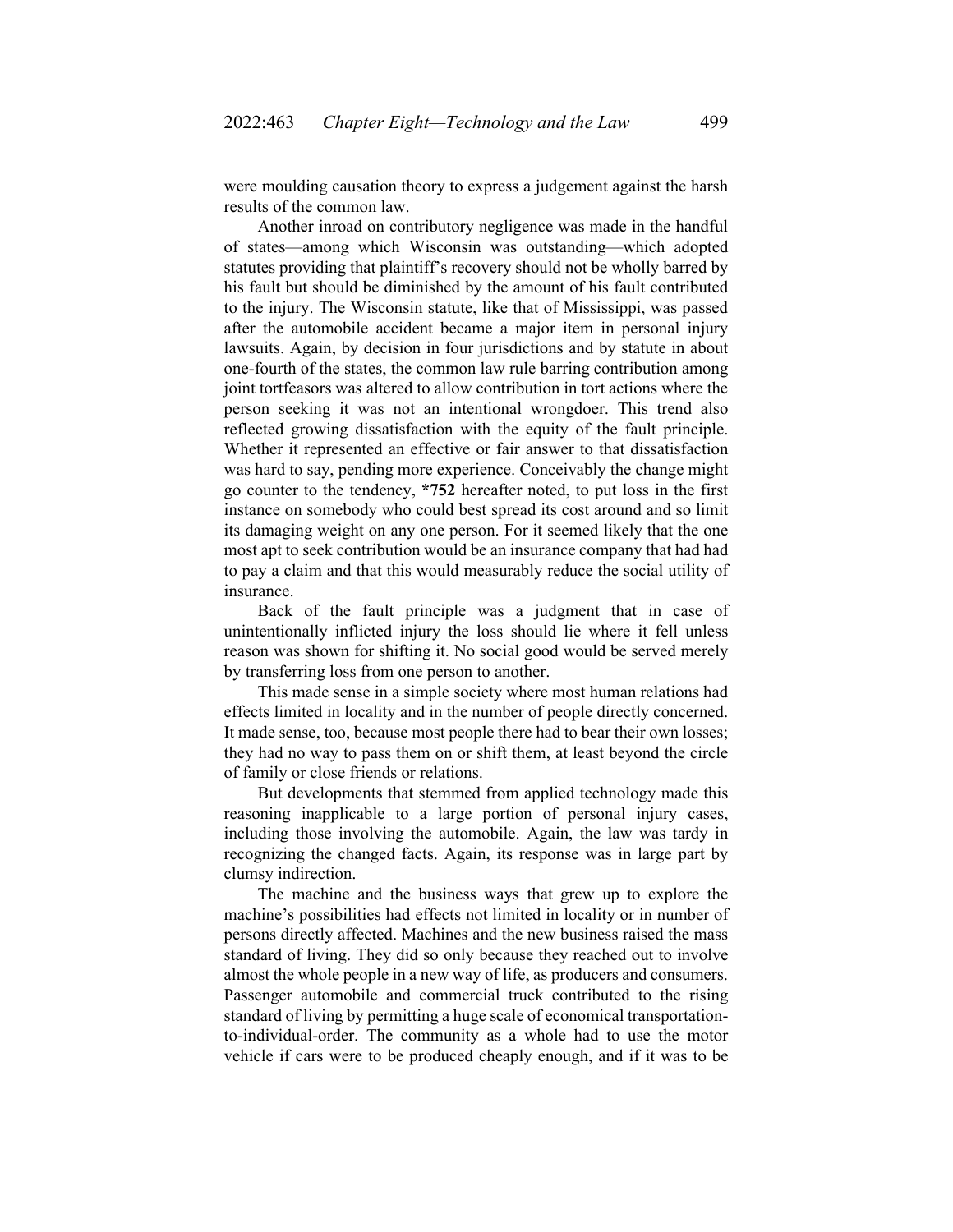economical to build the necessary good roads and streets, to spread these benefits. In turn, the general community benefitted from the **\*753** cheaper and more flexible transportation of raw materials and more flexible transportation of raw materials and manufactures, from fresh-delivered foodstuffs and movies, from easier access to recreation and emergency life-saving services, and from an infinite number of other services.

The benefits of a machine like the automobile came because most people used it, directly or indirectly. Machine and human nature could be mingled on this scale only at cost of a predictable range of accident. Was it, then, just or efficient that individuals involved in a motor vehicle accident, should, one or the other or all, bear the whole direct cost of it?

The law began to whittle away at this problem chiefly by expanding the scope of vicarious liability—that is, by increasing the cases in which one person might have to pay the costs of another's conduct. The courts made the most direct expansion along this line by extending the master's liability for torts of his servant in automobile cases. Thus, where a servant, without authority, let another drive the car, the negligence of this unauthorized driver might be imputed to the master if the servant was in the car when the accident happened. Old decisions settled that the master was not liable where the servant took the vehicle on a frolic of his own. But, as the automobile became a familiar business instrument, the cases seemed to recognize that its ready mobility required some relaxation of this defense; the master must expect some deviations from the line of duty; hence he was likely to be held liable if, though on a detour, the servant was taking a general course necessary to do the master's business. The courts also devised doctrine to help the plaintiff prove his case. In 1869 the Massachusetts court, following the English rule, required the injured plaintiff to prove affirmatively that defendant owned the horse and wagon and hired the driver and that the driver was on defendant's business. In the same year the New York court adopted a different rule: when plaintiff **\*754** proved that defendant owned the horse and wagon, it would be presumed that it was being driven by his employee on his service until defendant showed evidence to the contrary. Only scattered cases followed the New York doctrine over the next generation. Then, in the years of the automobile, it sprang into steady growth. Twelve other jurisdictions followed it between 1904 and 1914. In the twenty years after 1914 when the automobile accident problem became acute, the New York rule became the express doctrine of twelve jurisdictions and was accepted in principle in twelve others. Only four states continued the rule that Massachusetts had taken in the horse and wagon century, and in Massachusetts itself the rule was changed by statute.

To hold the master liable was to put loss on one who was in a favorable position to pass it on as part of the price of goods and services rendered. Thus, loss might be spread among a broad enough circle that none would feel it a hardship.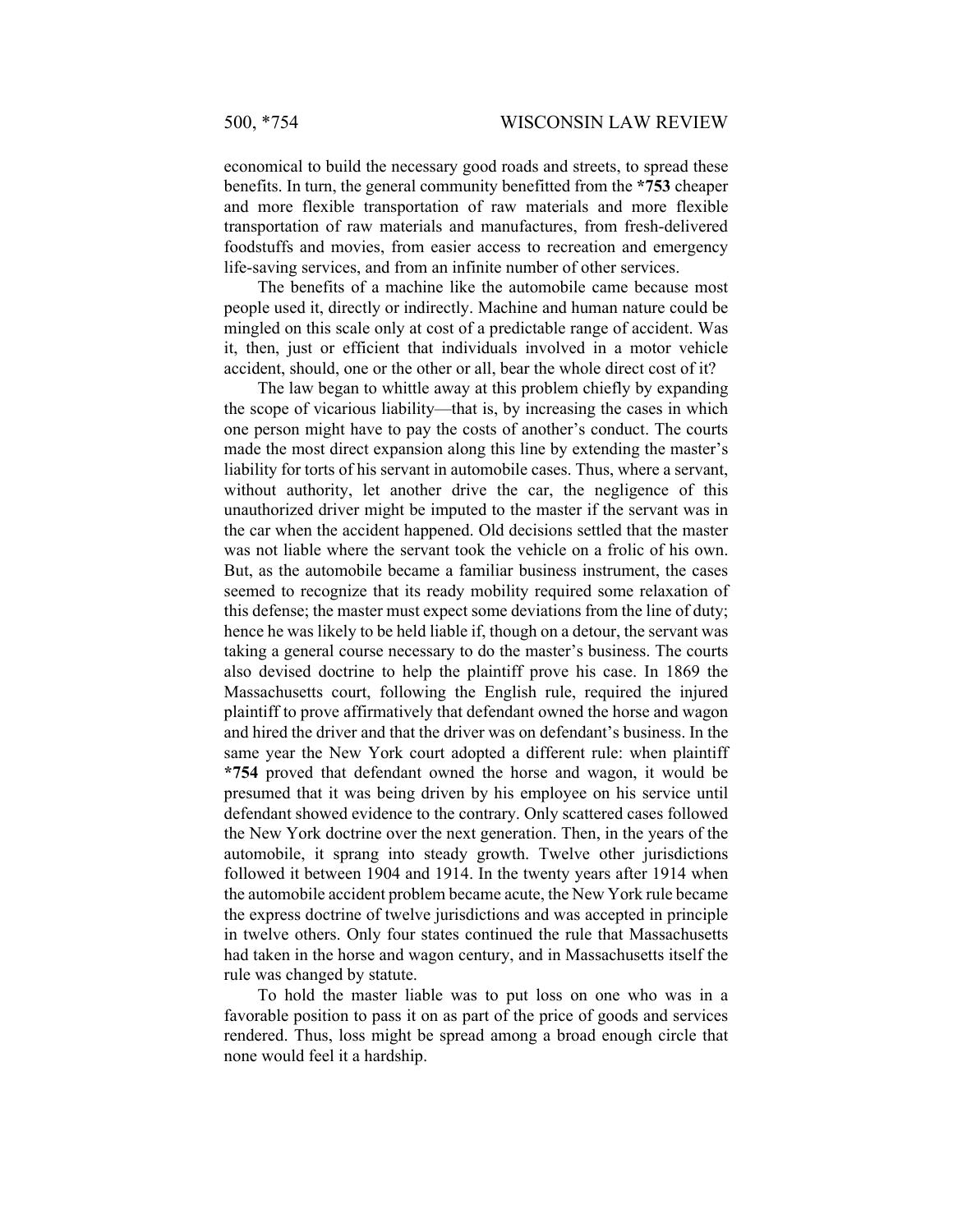Courts, juries, and legislatures tended to effect the same result, if in less obvious fashion, by their development of the law regarding casualty insurance. Insurance against loss or liability arising out of damage done by oneself, or others for whom one was legally responsible, was itself a product of the interplay of law and technology. It was first offered in the form of employer's liability insurance in the '80s. This came in close answer to employers' demands for protection against risks and recently enacted employer's liability laws that cut down their common law defenses in industrial accident suits. Insurance companies first feared to explore the unknown risks of automobile operations. They ventured in, however, about the turn of the century, and with a sharp burst of development in the early 1920s, automobile liability insurance grew by 1940 to be the largest liability insurance business written. **\*755** It then comprised over one-fifth of the total casualty insurance volume, ranking ahead of workmen's compensation insurance. Data were lacking for a precise statement of the percentage of the country's motor vehicles covered by insurance at different stages of this growth. One careful estimate indicated that 27.3 per cent of all private passengers and commercial motor vehicles registered in the United States in 1929 were insured for public liability. Excluding Massachusetts (which had a compulsory insurance law after 1927), five states had over 40 per cent of their private passenger cars in the insured category; in three-fourths of the states the percentage was under 25. Some increase in the percentage of insured vehicles went on apparently in many states in later years; thus, in Wisconsin, representatives of the state insurance department estimated that the percentage rose from about 28.5 per cent of family cars insured in 1935 to about 33 or 34 per cent insured in 1940.

Automobile casualty insurance originated not as a social device for the more just and efficient spreading of loss, but simply as privately contracted protection to the insured car owner. Early policies underlined this. The insurance company usually agreed not to pay the victim, but only to indemnify the insured if the latter suffered actual loss by having to pay the victim. Not only did the injured person have no right to sue the insurance company directly, but any legal liability under the policy depended on the insured's fulfilling all conditions in the policy and himself first discharging a legally established liability for the injury. The insurance company would not have to pay, for example, if the insured was unable to pay first or became insolvent or bankrupt before he paid anything, and the company would have a defense if the insured had committed fraud in applying for the insurance or had broken the terms of the policy.

By 1930, two lines of change had become apparent in this **\*756**  situation. In a number of states, statutes made the insurance company directly liable under the insurance contract to the injured person who had prosecuted a claim to judgment. Moreover, they set terms for this direct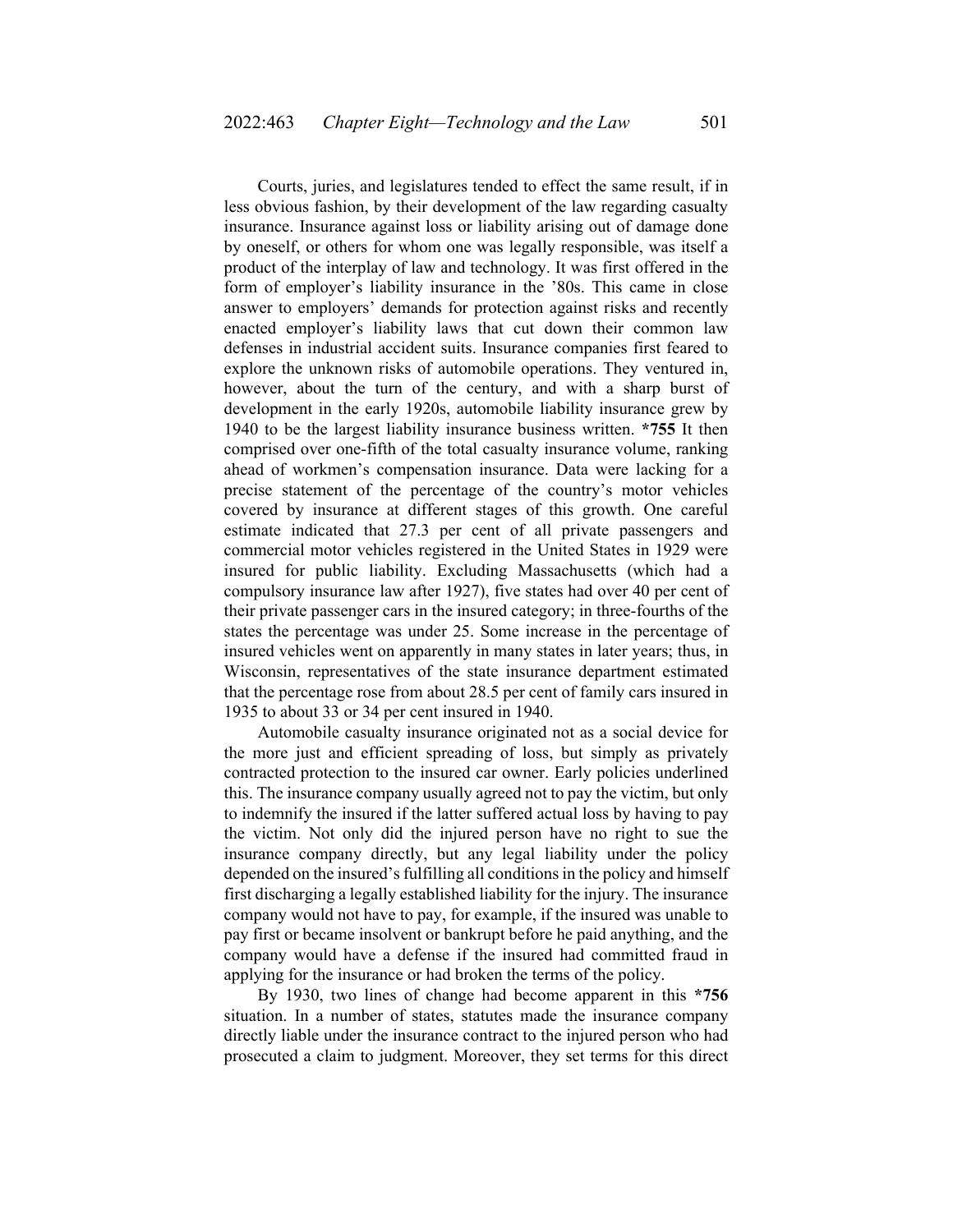liability of insurer to judgment creditor, which could not be altered by any provision in the insurance contract; particularly, they said that the insurance company could not defend against the judgment creditor because the insured was bankrupt or for other reason had not discharged his liability and hence had not sustained a loss as the result of such liability.

Partly in response to this gathering pressure, partly in continuation of practices that the companies had learned were good business, the terms of the standard policy were changed throughout the country by the 1940s to the benefit of the accident victim. The standard policy became an agreement not merely to indemnify the insured, but (within the policy terms) to pay the insured's legally established liability; and it allowed the victim to sue the insurer directly once he had established the insured's liability by judgment or agreement of all parties including the insurer.

The law in some respects developed beyond the liberality of this new business practice. In a few states, statutes said that the insurer could not invoke against the victim defenses based on fraud or breach of condition by the insured in violation of terms of the policy. A common law development paralleled this. In the 1920s, court decisions made it very difficult for the insurance company to defeat liability under a policy on grounds of alleged illegal conduct (traffic violations, for example) by the insured or his servant in the absence of express provision in the insurance contract regarding that type of illegal conduct. A careful student of this development points out that it marked only the field of automobile casualty insurance. There it was "unavoidable in view of the multitude of statutes designating, as crimes, frequently recurring acts of employers and of automobile operators." In other areas of public liability insurance there was no detailed legislation comparable to the traffic codes; there, accordingly, the courts often repeated the old doctrine that no insurance policy could lawfully protect the insured against the civil consequences of conduct in violation of penal law.

By the 1930s the companies had learned to insert in auto policies clauses barring liability for unlawful conduct. But the courts now showed themselves diligent to keep the facts of a case outside the protective clause where they felt that the latter was so broad as to make the policy's protection a shadow. **\*757** Thus the decisions would strictly apply, in favor of the insurer, so specific a clause as one that barred recovery under the policy where the car was driven "by any person whatsoever either under the influence of liquor or drunk." But, confronted with sweeping provisions against the insurer's liability "while the car is being used, operated or engaged in violation of the law," the courts held that "lawfully operated" meant only operated with proper permission from the lawful owner; the clause did not bar recovery, for example, where an operator having such permission violated traffic rules, or lacked a driver's license, or even where he was drunk. The judges were mainly concerned, in these insurance contract cases, to protect the insured against overreaching by the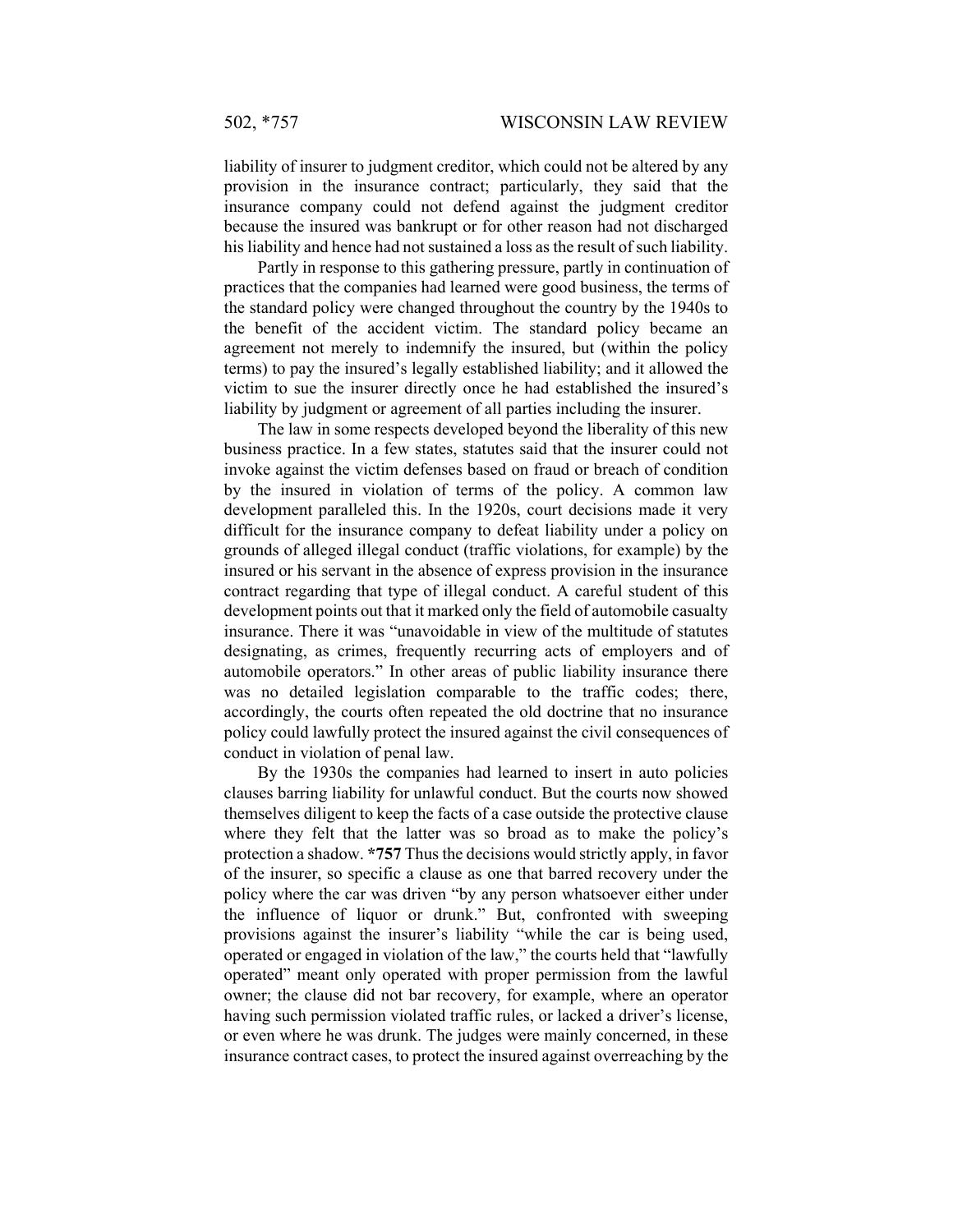insurer. Nonetheless, the accident victim profited. And it seemed likely that the trend of the cases was bulwarked by increasing sympathy to the notion of spreading the burden of the auto accident loss. A related group of cases suggested that this readiness to spread loss grew more selfconscious. Where compulsory insurance was involved, the courts gave least favorable treatment of policy clauses against liability for "unlawful" conduct. This was true not only under the general compulsory insurance statutes of Massachusetts, but also in the states generally, where insurance was required of common carriers.

Thus far we have seen that the justice and utility of the fault principle as the basis for handling auto accident losses were put in question in two ways: (1) The fault principle ignored the substantial percentage of inevitable accident costs attending mass use of the automobile and ignored, too, the frequent disproportion between the degree of "fault" and the gravity of the consequences and the likelihood that fault of this type would be involved on both sides. The practical reflection of these facts was an increasing distrust of fixed rules of conduct, and as a result, an increasing readiness **\*758** to send cases to juries, which proved most likely to hold for the plaintiff. (2) The fault principle more or less assumed that the loss of an accident must be borne as a practical matter by one or the other of the persons immediately involved, and that in general this was fair, since their conduct was of main concern only to themselves. However fitting to the conditions of a simpler society, these assumptions did not take due account (a) of the opportunities the wider markets of business gave for spreading loss, (b) of the invention of public liability insurance, or (c) of the implications of the facts that only the community-wide use of new machines made possible their benefits to the individual, and that on the other hand the cumulative effect of many individuals' handling of machines was a far ranging benefit to the community.

There was another aspect, however, to the unsatisfactory application of the fault principle to the automobile accident problem. (3) It was tacitly assumed that the law was dealing with financially responsible people and hence that, if a man were found guilty of fault which injured another, he could be forced to make money compensation therefor.

By the middle 1930s, there was a passenger car in the United States for at least two out of every three families and about one to every five persons. A 1935–1936 study showed that over 64 per cent of the families in the country then had incomes under \$1,500; over 90 per cent of families had incomes under \$3000. As of the same time, over 80 per cent of single individuals had incomes under \$1,500; over 96 per cent under \$3,000. The most reliable, comprehensive estimate available showed that in 1929, in three-fourths of the states, less than 25 per cent of registered private passenger cars were insured for public liability; in six states the percentage was between 25 and 40 per cent; in only five states (excluding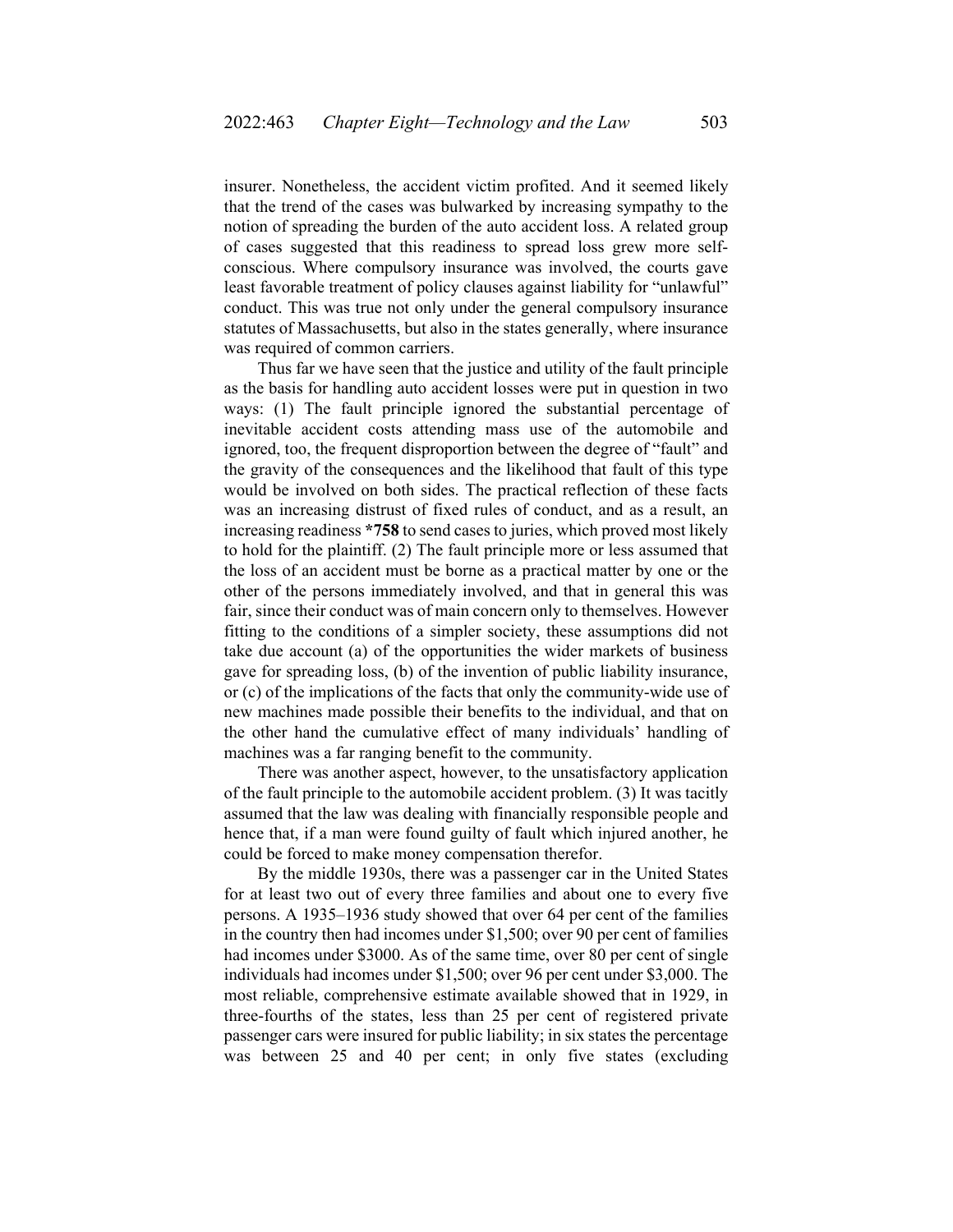Massachusetts, with its compulsory insurance law) was the percentage over 40.

**\*759** These facts reflected, in mid-course, a problem that had been developing since Ford introduced Model T in 1909 and since the used-car market became a major element in the automobile industry in the early 1920s. Obviously a great many automobile owners or operators were people who would find it very difficult, if not impossible, to satisfy any substantial judgment for damages.

Judge-made law showed the first broad reactions to this. The courts began, in effect, to search for financially responsible defendants. This was undoubtedly a pressure behind the extension of the master's liability for the automobile torts of his servants. It explained more satisfactorily than any of the rationalizations advanced by the opinions, certain other extensions of vicarious liability. One who entrusted his car to another would be liable for his negligence in so doing if he knew or ought to have known that the driver was incompetent. Theoretically this liability rested on the owner's own negligence; in practice the opinions stressed the driver's negligence. The implication of vicarious liability was perhaps clearest in the cases that held that a renter of automobiles must make reasonable efforts to determine the competence of the prospective driver. In another marked extension of vicarious liability, about half the state courts adopted the "family car doctrine." Under this head, the owner of the family automobile was held liable in a broad range of situations for torts committed in the use of the car by any member of the family.

Starting mainly in the 1920s, a few states enacted statutes that made the owner liable in all cases where his car was driven with his consent. The courts, however, seemed to be somewhat taken aback by this breadth of change and generally construed the statutes so as to narrow the liability thereunder. Thus, the acts were held not to apply where owner and driver were in a master-servant relationship. And "owner" was held not to include a conditional vendor or chattel mortgage.

**\*760** The development of the automobile public liability insurance policy also entered into this phase of the general problem. As good business practice, and undoubtedly in large part to meet the owner's demand for protection against the widening reach of liability, the insurance companies began to write broader standard policies. These covered anyone operating the car with the owner's permission, as well as the insured and at least some members of his family while driving any other car than the family's.

Against the background of all these trends toward broader liability in auto accidents, what was the situation regarding compensation in fact received by victims? The only study that was both broad and careful was that conducted between 1929 and 1931, in cooperation with the Yale Law School, by a committee reporting to the Columbia University Council for Research in the Social Sciences. The committee drew its conclusions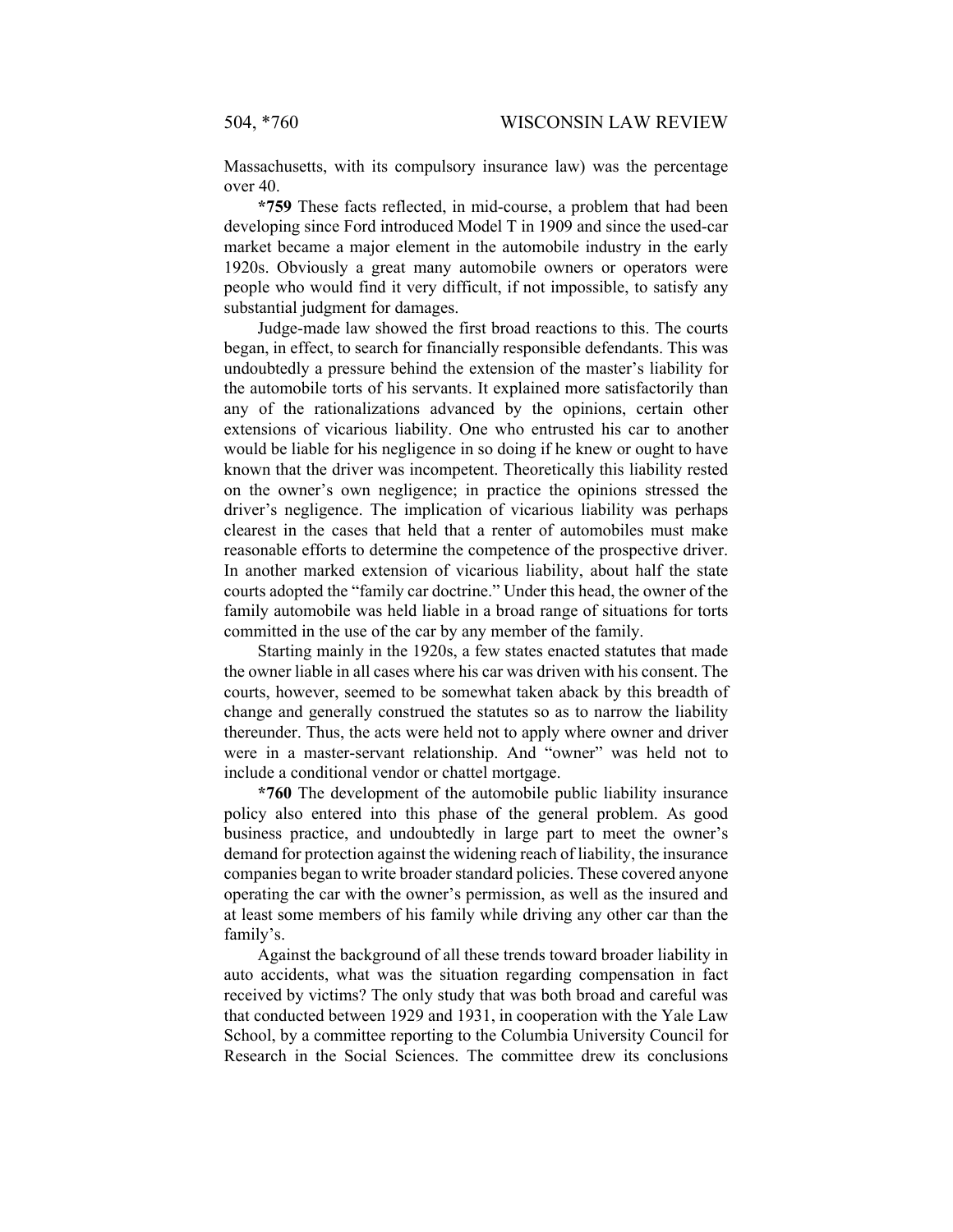largely from investigations that it caused to be made. These concerned what happened with respect to compensation to injured persons and their families in 8,849 cases of personal injury or death from motor vehicle accidents in ten localities in six states. The cases came from Philadelphia; New York; Terre Haute and Muncie, Indiana; San Francisco; San Mateo County, California; New Haven; rural Connecticut; and Boston and Worcester, Massachusetts. The case studies looked only to the facts of compensation and made no effort to determine legal liability or to gather information as to the negligence of the persons involved.

The Columbia Report studies showed a sharp line between those cases where the victim could look only to an uninsured person for recovery and those where he could seek compensation from an insured person. Where the accident caused temporary disability, some money was received in only 27 per cent of the uninsured cases, as compared with 86 per cent of the insured. The adequacy of the payment ran also on these lines: enough was received to cover medical, wage, and property losses in 69 per cent of the insured cases but in only 11 per cent of the uninsured. The study of closed permanent **\*761** disability cases showed that claimants received some money in 96 per cent of the insured cases and in only 21 per cent of the uninsured. In closed fatal cases, damages were paid in 88 per cent of insured and in only 17 per cent of uninsured. In both classes of the more serious cases, payments received were inadequate by a wide margin in both insured and uninsured cases, but particularly in the latter. In permanent disability cases, only partial losses (excluding, that is, permanent loss of earning power or health) were covered in 63 per cent of insured and in only five per cent of uninsured cases. Payments in insured fatal cases were found frequently not to cover the full economic loss, but were \$500 in 73 per cent of cases, while in the uninsured cases the amount paid was over \$500 in only five per cent of cases.

Other factors had to be considered to appraise the inadequacy of compensation received. Even though payment, and often substantial payment, was the rule in insured cases, there was likely to be substantial delay in its receipt. Compensation was received generally within two months in most minor injury cases, but in cases of serious injury or death, where there was likely to be more urgent need of compensation, half of the payments were not received in six months, and most of these were not received within a year. Claimants employed attorneys in about a third of the cases studied; usually retained on a contingent basis, the attorney took from 25 to 50 per cent of the gross recovery as his fee. Most of the families of accident victims were of small or moderate means, so that the inadequacy, delay, and recovery costs of compensation received meant severe economic hardship in many cases.

The Columbia Report presented only a sampling of cases. But the sample showed convincing uniformity in the general picture. And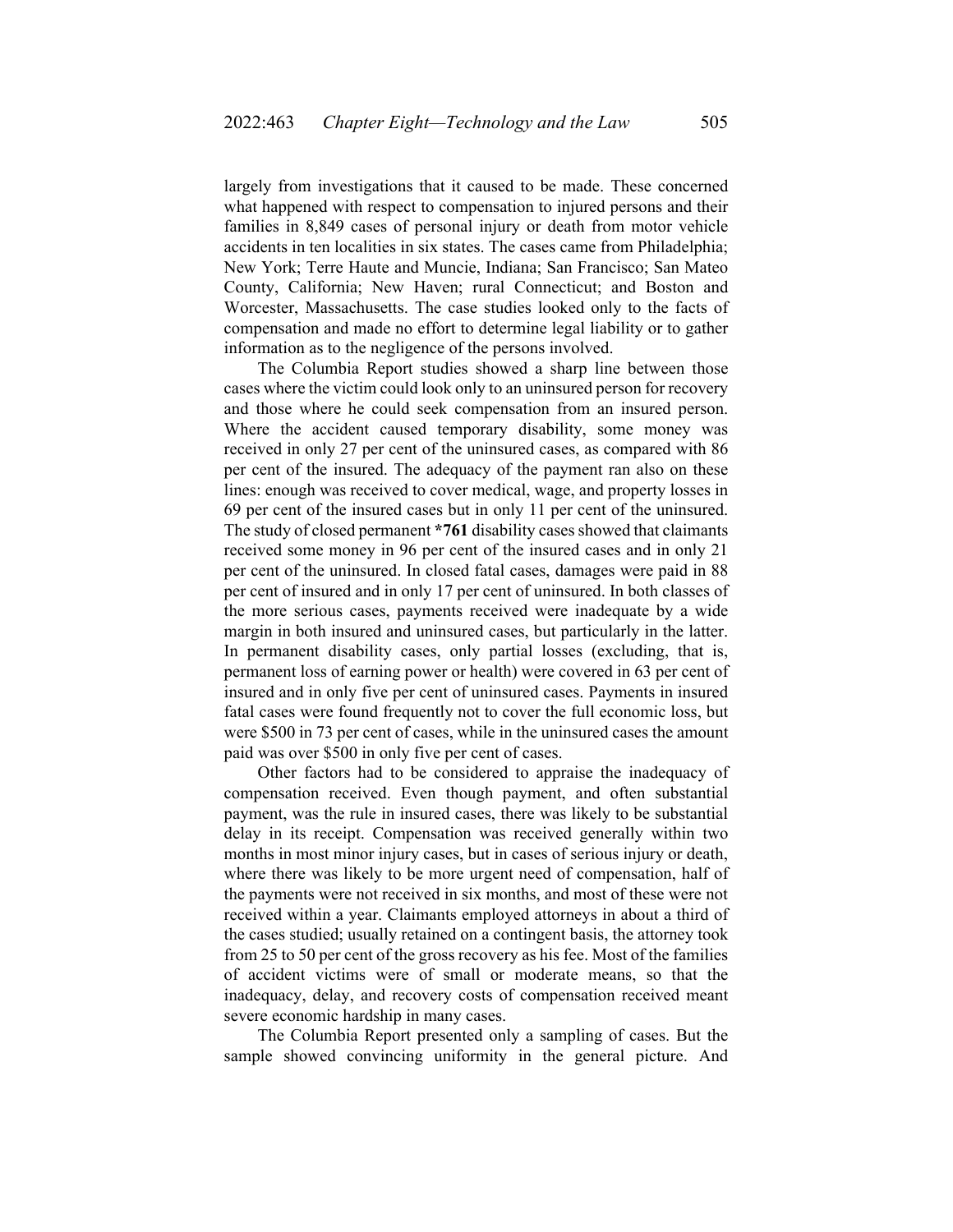contemporary legislative activity indicated widespread dissatisfaction over auto accident compensation. The most dramatic action was **\*762**  taken by Massachusetts when, after agitation of the matter since 1919, it put into effect on January 1, 1927, a compulsory insurance act. The statute required each resident owner of a motor vehicle, as prerequisite to its registration, to give proof of financial responsibility with respect to personal injuries. The proof was usually a certificate of insurance. It must cover not only the owner but anyone who used it with the implied or express consent of the owner. The state set up no insurance fund of its own, but its insurance commissions regulated the rates of the insurance companies that chose to sell the required insurance, and an administrative board could force an insurer to take a risk which was found to have refused without adequate reason.

By one count, 334 bills were introduced over the years 1926–1939 in various states and in Congress to require automobile insurance of the ordinary car driver. But at mid-century point, only Massachusetts had taken the step. On the other hand, Massachusetts continued its law, despite continuing attacks on it. The Massachusetts statute was not without considerable effect throughout the country, however. It aroused the activity of organized automobilists, who expressed fear of the cost of compulsory insurance; it also stimulated the activity of the insurance companies, which, whatever their other objections, apparently were most concerned lest compulsory insurance lead either to more intensive rate regulation or to state insurance. Primarily under these auspices, there developed in the states a trend to enact "financial responsibility" laws. Beginning with a Connecticut act of 1925, the movement grew fast. By 1932, eighteen states had some version of the new type of law; by 1936, the total included twenty-seven states, the District of Columbia, and Hawaii; by 1945, only seven states had no motor vehicle financial responsibility law of any sort.

These laws varied greatly in detail but fell into two main categories. The earlier type, which began with the 1925 Connecticut act, did not affect the motorist until (1) a judgment was obtained **\*763** against him arising out of an accident, and he failed to pay the judgment, or (2) he was convicted of a criminal offense arising out of the operation of an automobile. Thereupon, (a) under some of the statutes, he must provide proof of financial responsibility for the future; (b) under others, his driving privileges and motor vehicle registration were suspended until satisfaction of the judgment; and (c) a few of the acts combined these two features. These early statutes proved of little effect. If the offender were obviously of small means or insolvent, the victim would not go to the trouble and cost of suing him, merely to deprive him of his right to drive. Thus, the offender's lack of financial responsibility in effect protected him from operation of a statute designed to bar him from the road because of his financial irresponsibility.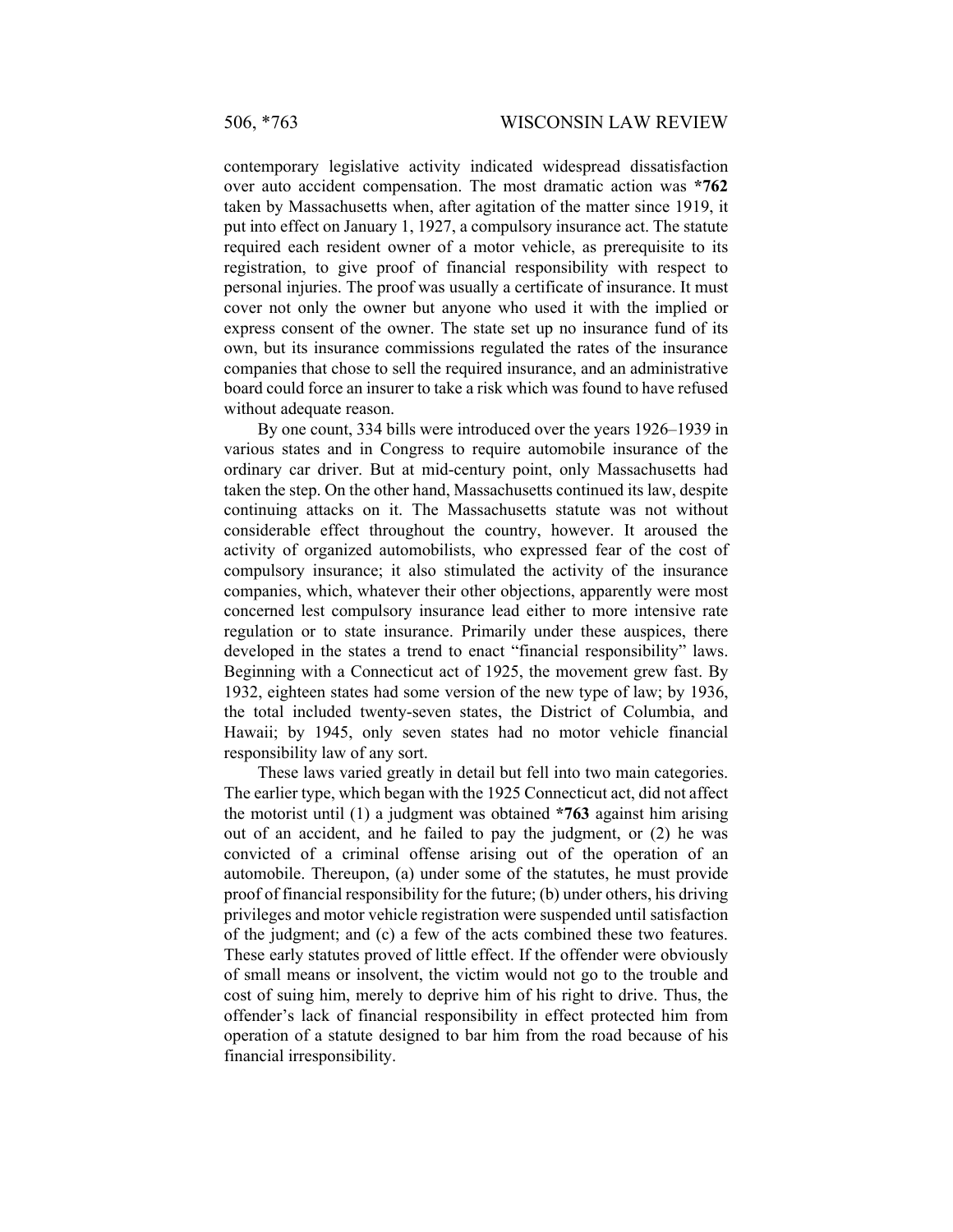A second approach began with a New Hampshire statute of 1937. This type of law was reshaped and became the model sponsored by the American Automobile Association, the Association of Casualty and Surety Executives, and the National Conference on Street and Highway Safety; the last was a voluntary organization of groups interested in highway safety and was formed under the direction of President Hoover. The New Hampshire type of financial responsibility law (1) required proof of financial responsibility for the future immediately upon the occurrence of an accident of record, instead of after failure to pay a judgment; and (2) required each owner or operator involved to deposit security to cover damages arising out of the accident, on pain of losing his motor vehicle registration and his driving privilege. The "model bill" sponsored by interested groups was content with the security provision alone, on the theory that compliance with it would be sufficiently irksome to induce the motorist who had run afoul of the regulation to insure against future trouble. The New Hampshire-type regulation thus did not require the victim to bring a fruitless civil action against a financially irresponsible offender in order to rule the latter off the road, and it added pressure for payment for the injury already inflicted. Its practical effect, however, depended on more complete and accurate accident reporting than had so far been known in United States traffic law enforcement.

**\*764** Viewed as measures to increase the likelihood of compensation to accident victims, the early financial responsibility laws were quite plainly a failure; the vigor of the claims made on behalf of the later, New Hampshire-type statute in effect conceded the point. More than ten years after the appearance of the new type of law, no planned, objective study existed to measure its effect. Some data indicated at least a temporary increase in the number of insured motor vehicles operated in some states after their adoption of the new type of law. Apparently, no study had been made of the effect on payment of compensation for past accidents. One point seemed clear: the new type of law emphasized that there was an inescapable relation between prevention and compensation. The effectiveness of the new financial responsibility laws depended on the adequacy of accident reports, and this in turn was a phase of the administrative-preventive approach to the automobile traffic problem.

The Massachusetts compulsory automobile insurance act that became operative in 1927 was neither a safety nor a compensation measure, but simply the most drastic form of financial responsibility law. The act achieved its purpose of making Massachusetts resident-owners of motor cars financially responsible. The act excepted some defendants in accident cases, notably persons with cars not registered in the state, and there were some people who operated cars in the state without insurance, in violation of the law. In 1932 the Columbia Report found that these exceptions were not substantial: the ratio of non-resident cars to all cars in accidents was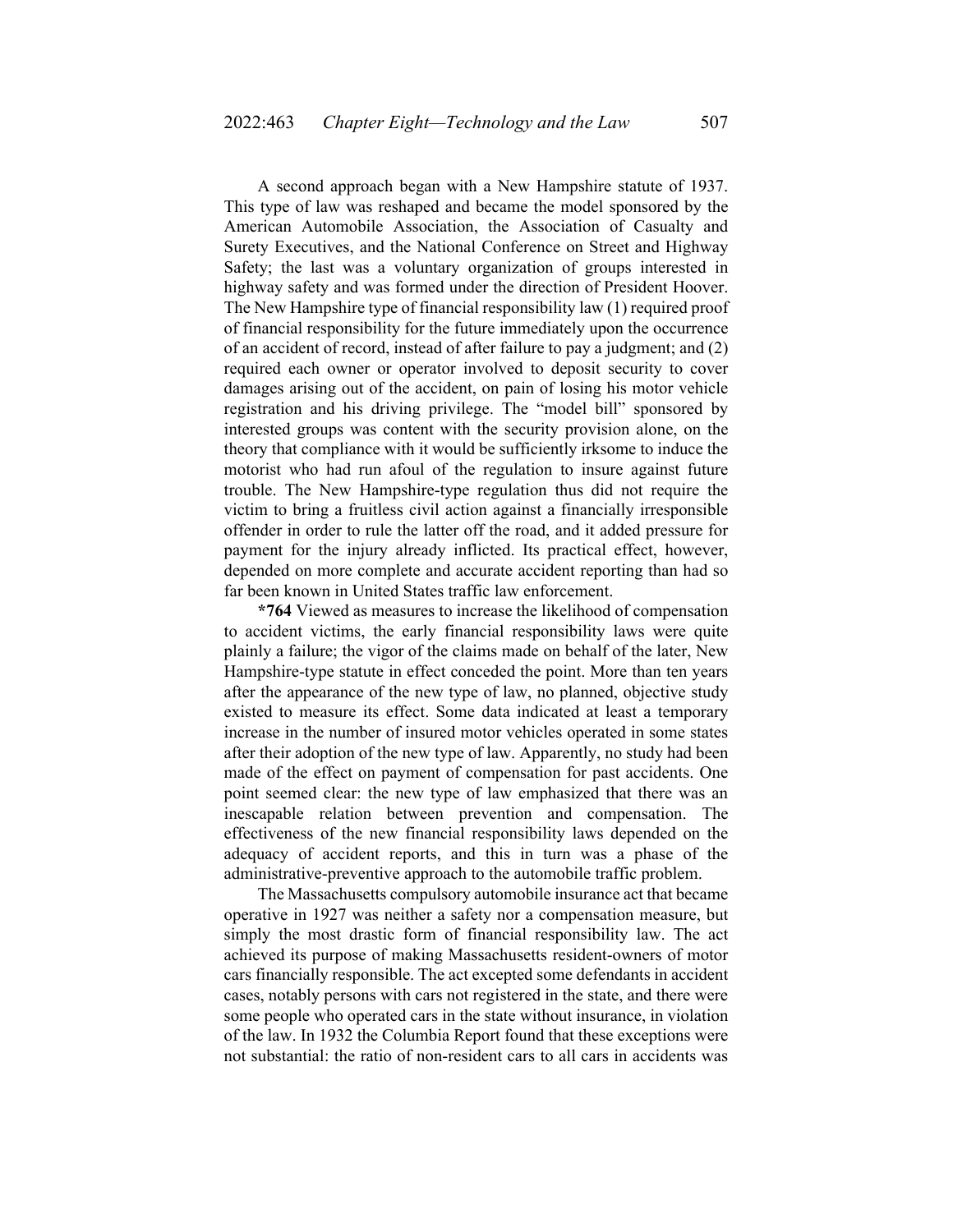considerably below 10 per cent, while the ratio of uninsured resident cars was considerably below 1 per cent.

Since the Columbia study found that, throughout the country, the frequency and liberality of compensation depended on the proportion of insured defendants, it was natural to find that in Massachusetts payments were more frequent and more liberal than in any other locality studied. **\*765** For cases involving claims against both insured and uninsured motorists, the Columbia Report presented these striking comparisons.

|                      | Temporary | Permanent | Fatal | % of Loss Covered<br>in Paid Temporary<br><b>Disability Cases</b> |
|----------------------|-----------|-----------|-------|-------------------------------------------------------------------|
| <b>Boston</b>        | 81%       | 94%       | 92%   | 89%                                                               |
| Worcester            | 87%       | $100\%$   | 80%   | 89%                                                               |
| Philadelphia         | 64%       | 71%       | 56%   | 75%                                                               |
| New York             | 66%       | 52%       | 41%   | 66%                                                               |
| New Haven            | 72%       | 71%       | 55%   | 65%                                                               |
| Rural<br>Connecticut | 68%       | 77%       | 57%   | 64%                                                               |
| Terre Haute          | 48%       | 53%       | 43%   | 61%                                                               |
| Muncie               | 43%       | 44%       | 22%   | 55%                                                               |
| San Francisco        |           | 68%       | 60%   |                                                                   |
| San Mateo<br>County  | $62\%$    | 71%       | 44%   | 72%                                                               |

*Percentage of Closed Cases Receiving Compensation* 

Sufficient data were not available to permit generalization about the adequacy of recovery in permanent and fatal injury cases, but indications were that, as elsewhere in the country, these losses were not so well covered as in the less serious cases. As to delay in payment, little difference was found between insurance company practices in Massachusetts and elsewhere.

Argument over the Massachusetts act developed not with respect to its success in enforcing insurance coverage within its scope, but on subsidiary points. Some contentions to the contrary notwithstanding, there was no evidence that compulsory insurance increased the number of accidents in Massachusetts. After 1927 Massachusetts had an increase in fatalities from automobile accidents, but this was true in those years generally throughout the country; the Massachusetts record was better than some, worse than others, and better than that of the country as a whole.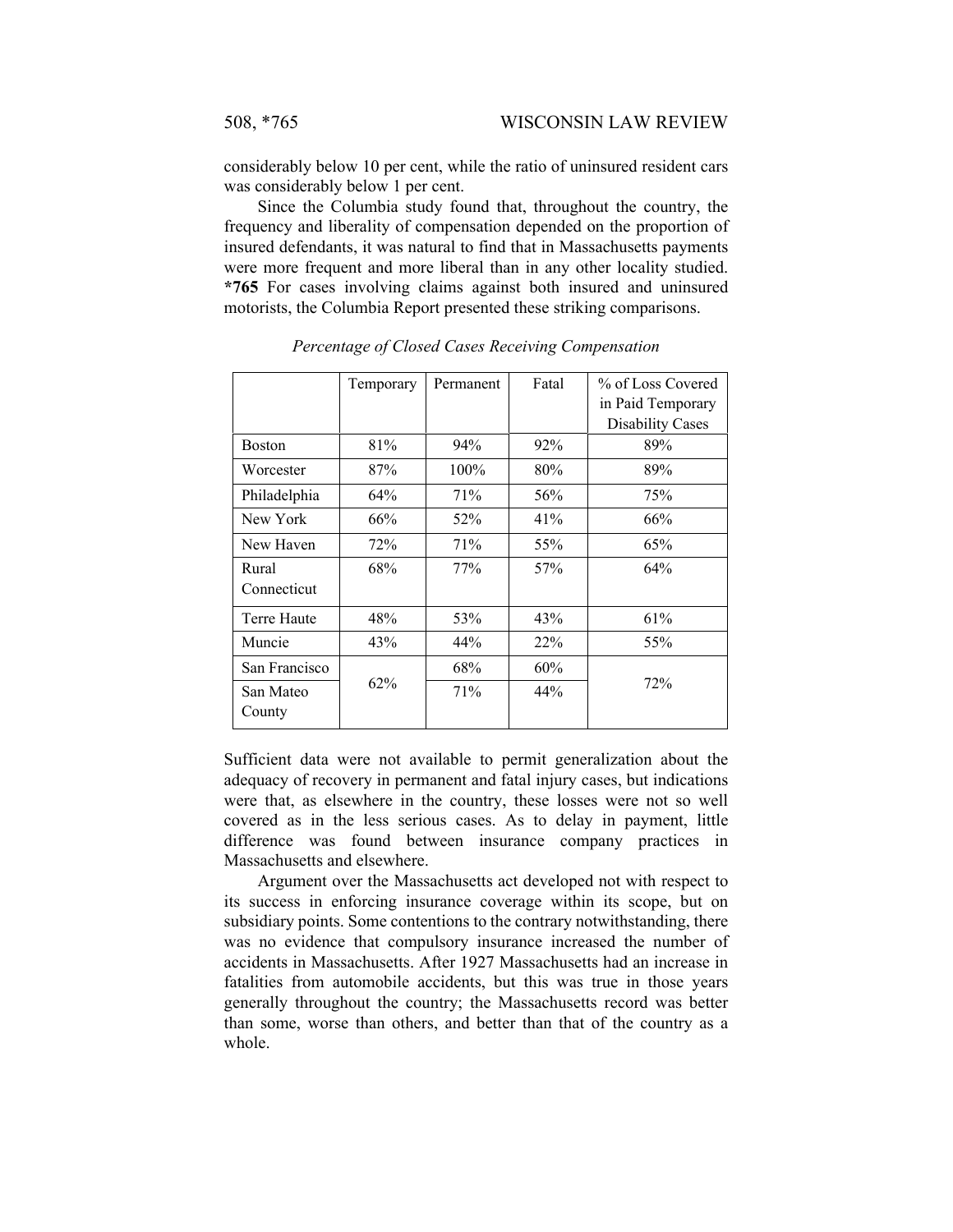Most arguments centered on various aspects of the cost experienced under the Massachusetts act. One point seemed clear: political considerations worked toward low premiums. Though the act declared that adequate rates should be set, the rates were not in fact adequate, and over the twelve-year period including 1939, one disinterested observer found that available losses for all carriers **\*766** exceeded the provision made for them in the rates by 8 per cent. The stock companies did not earn enough on this automobile business to pay dividends; mutuals, on the other hand, largely through economies in expenses, paid dividends under the rates set by law. Premium rates climbed in Massachusetts after 1927, but so did they in many other parts of the country, and in some parts more steeply. The average loss cost under the Massachusetts statutory coverage increased in about the same ratio as that of full coverage in other states; insofar as it increased somewhat more, the difference was not large enough to show clearly that the 1927 statue was responsible. Massachusetts showed a relatively very great increase in claim frequency (over the years 1927–1933, an increase of 38.9 per cent as compared with a 12.5 per cent increase in other states), but the average cost per claim decreased, so that the effect on average cost per car was not as great as might have been expected (average cost per claim decreased 13.9 per cent in Massachusetts, 1929–1933, while it increased 8.7 per cent in other states). There was no reliable evidence as to the extent to which greater claim frequency in Massachusetts was due to fraud. Undoubtedly, the general knowledge of the availability of insurance would in itself account for the filing of many good faith claims that would otherwise not be made.

One type of compulsory automobile liability insurance became common throughout the country, and without dispute. New York and Wisconsin pioneered before 1920 in compulsory liability insurance for motor carriers. By 1920 seven states, by 1928 forty states, and by 1936 forty-six states required motor vehicles that were common carriers of passengers to be covered by public liability insurance of some extent, and most of the states adopted a like requirement of property insurance. In 1935 Congress provided that the Interstate Commerce Commission should require liability insurance of interstate motor carriers. Municipal ordinances commonly required insurance of local carriers, especially taxis and buses.

Financial responsibility laws, from the least to the most effective, all worked within the framework of the principle that liability for the costs of an automobile accident must rest on a showing of fault. In themselves they did not reduce the gamble of a lawsuit over the fault issue, as this was pictured by Judge Marx. They did not meet the issues of justice or efficiency that we have noted—the inevitability of some percentage of accidents, the disproportions to consequences of small failures of conduct, the social benefit from general use of the automobile.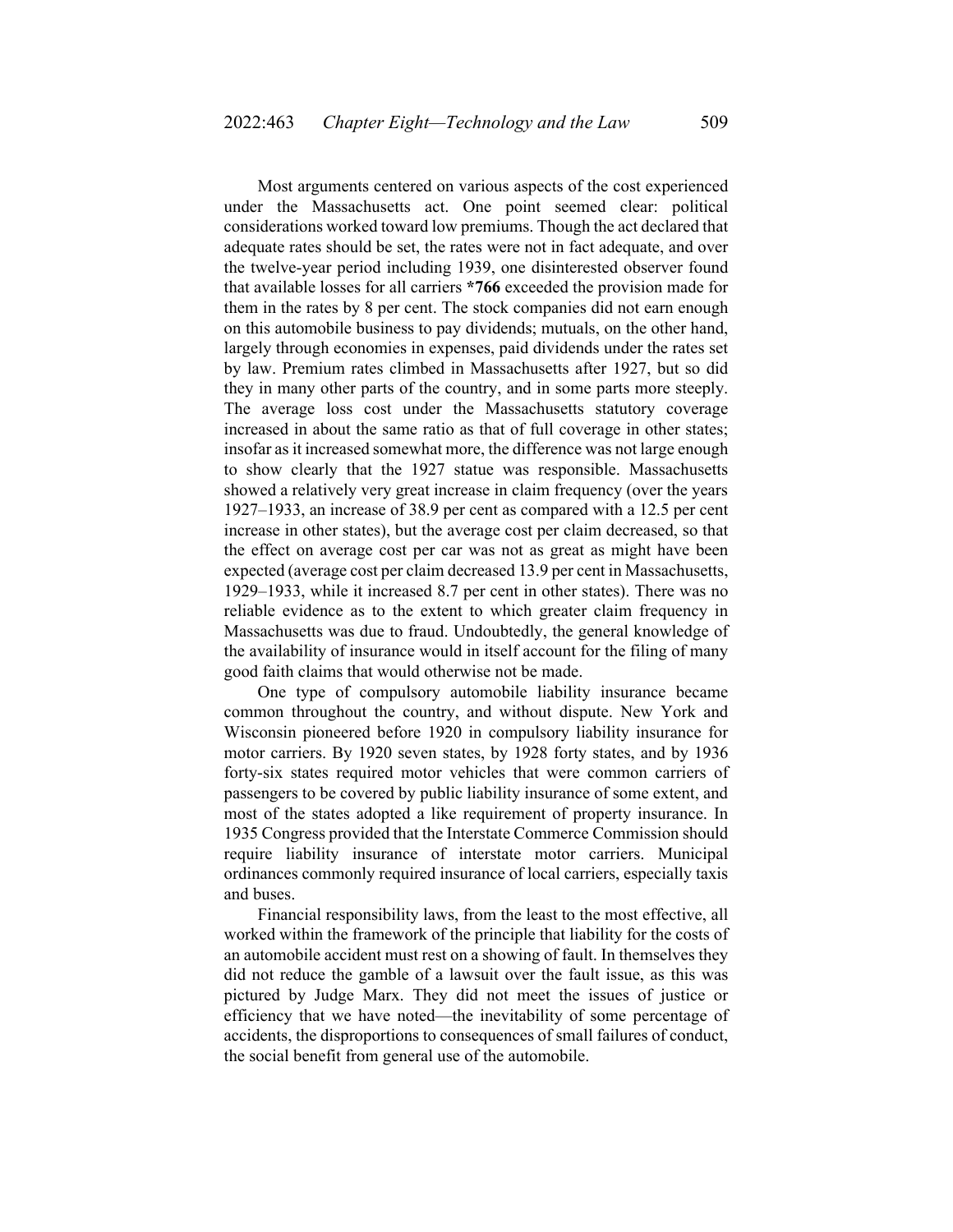**\*767** The financial responsibility laws, moreover, did not seem to reduce the serious pressures that automobile accident matters put on the institutions of the law. Auto accident litigation brought a serious problem of the fraudulent claim, or the claim fraudulently inflated or supported by perjury. Especially in the big cities, it brought the related problem of the ambulance chaser, who might be a lawyer or associated with a lawyer. Investigations in the early 1930s in Boston, New York, and Atlanta, for example, produced evidence that the pursuit of false claims had been organized into a business.

Fraud was the more dramatic problem, but the evidence suggested that the community suffered far greater losses through the congestion of court calendars to which auto accident cases greatly contributed after the 1920s. In 1925 Judge Marx noted that it took one to five years to win through judgment in auto accident suits. In 1932 the Columbia Report noted that in large cities, motor vehicle accident trials formed a considerable proportion of all civil trials, ranging from a fifth to one-half or more, and that such lawsuits lasted from one to three years or more; delay was not serious in smaller communities. A large increase in civil cases filed marked the years immediately following the effective date of the Massachusetts compulsory insurance act, but civil suits had been increasing steadily before that date, and there is no reliable measure of the extent to which the new system actually contributed to the trend. Increased litigation would seem a natural result of assuring almost every accident victim a financially responsible defendant. Unless checked, more court congestions would follow.

Estimates for the Columbia Report put the direct daily cost to the public of a court trial of an auto accident case from \$108 and \$120 in two medium-sized-city counties of Indiana to about \$200 in New York County and \$232 in Philadelphia. In comparison with these costs, many verdicts were for no more than \$500 or, at most, \$1,000. The Judicial Council of Massachusetts estimated the cost of jury trial in that state in 1931 at between \$400 and \$500 per day.

**\*768** There were serious problems surrounding the development of automobile accident litigation. But at least from the 1930s, what went on in litigation did not represent the fundamental trend. We noted in the last section of Chapter Four that only a minor percentage of lawsuits filed ever reached disposition by the court on the merits. Recall one significant measure of this trend, as it was noted by Clark and Shulman in their study of law administration in Connecticut. Of 4,098 automobile negligence cases terminated in the Superior Court at New Haven in the years 1919– 1932, 3,436, or 83.8 per cent, did not go to judgment; they were ended before or during trial by discontinuance, withdrawal, stipulation, or default. Of the automobile negligence cases that went to judgment there, 75 per cent resulted in judgment for plaintiff. The inference from this and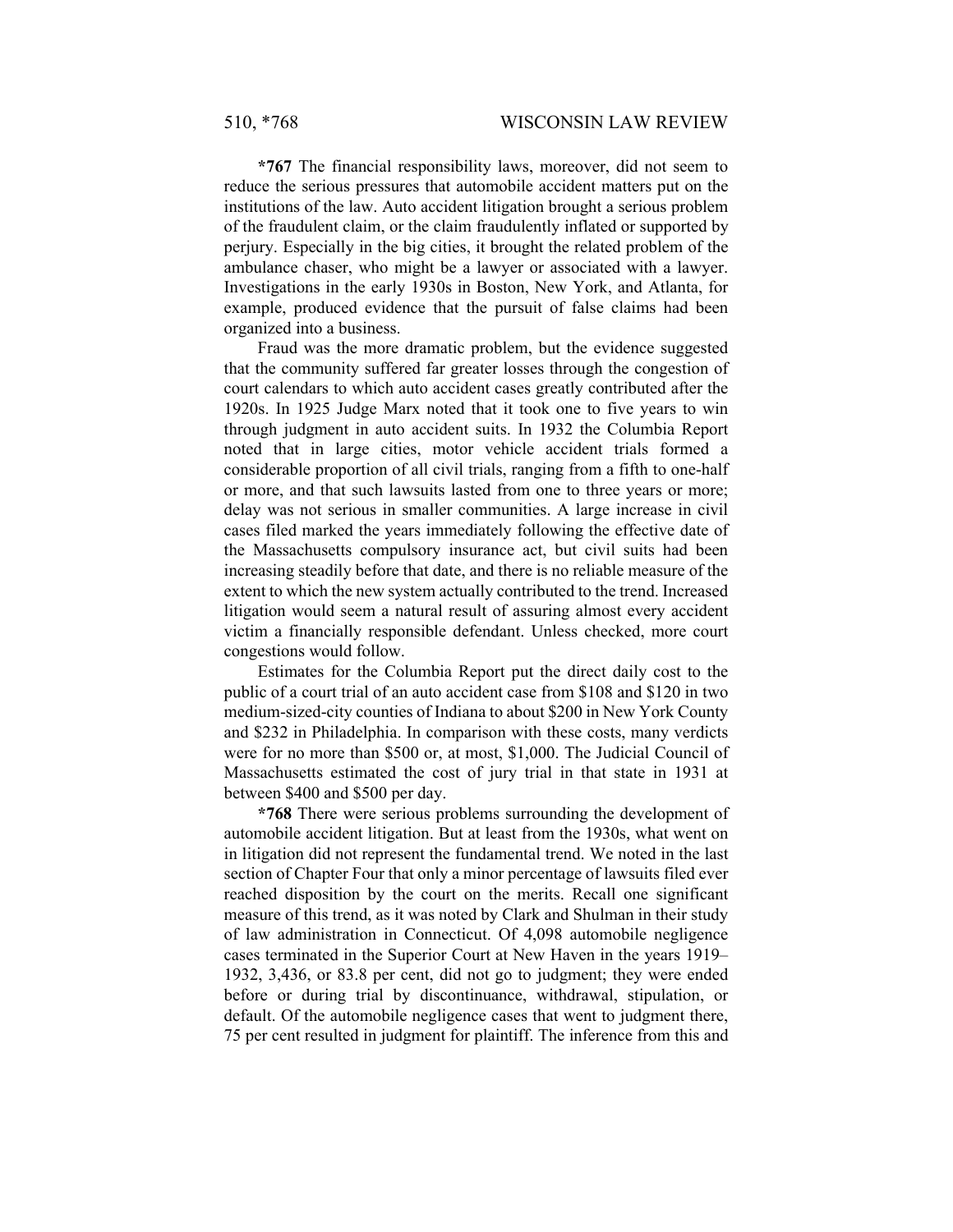like samplings was that the main function of the machinery of the lawsuit was to exert pressure for out-of-court settlements.

The Columbia Report in 1932 found that, where there was insurance, some payment was made in 86 per cent of temporary disability cases, in 96 per cent of permanent disability cases, and in 88 per cent of fatal cases. The percentages were not substantially different in Massachusetts, under the compulsory insurance law. Of course, as we have seen, the data also showed the serious limitation, that compensation was both less adequate and more tardy in proportion to the seriousness of the injury.

The preponderance of out-of-court disposition of auto accident suits, and the high percentage of cases involving insurance where some payment was made, evidenced a practice quite different from the theory of liabilitybased-on-fault. It is hard to prove objectively that "fault" exists; fault was undetermined, for example, in 43.8 per cent of District of Columbia auto accidents studied over the years 1923–1925. Strict application of the contributory negligence **\*769** defense would alone reduce the percentage of recoveries substantially below the percentage of cases involving insurance where some payment was made. A Connecticut estimate of 1923 attributed 43 per cent of fatal accidents and 50 per cent of serious personal injury accidents to the fault of other persons than the automobile driver. In 1924 the Committee on Insurance of the National Conference on Street and Highway Safety found that a careless driver was responsible for 32.7 per cent of auto accidents, a careless pedestrian for 29.3 per cent of auto accidents, and that in 18.7 per cent both parties were responsible. "The conclusion from all these facts," a leading torts authority commented in 1948, was "that, so far as the making of some payment goes, there is a closer approach to absolute liability in practice than in theory. In other words, wherever there is insurance there is to this extent a closer approximation to the objectives of social insurance in fact than the doctrines of tort law would lead one to suppose."

To this result converged the several trends in tort law that we noted as accompanying the expanded use of the automobile: the retreat from fixed rules of conduct and hence the tendency for more cases to go to juries, whose verdicts were preponderantly for plaintiffs; the extension of vicarious liability, in the master-servant cases, the family-car doctrine, and other extensions of owner liability; and the legal pressures for broader insurance coverage. Insofar as the tendency to expanded legal liability promoted the rise of the casualty insurance business, the law contributed indirectly to growth of powerful business pressures toward payment of accident losses wholly or partly without determination of fault. Any claim against an insured person meant for the insurer some cost for handling it, regardless of its disposition. Often, therefore, it might be economical to settle for some payment that would save on this handling cost. The gamble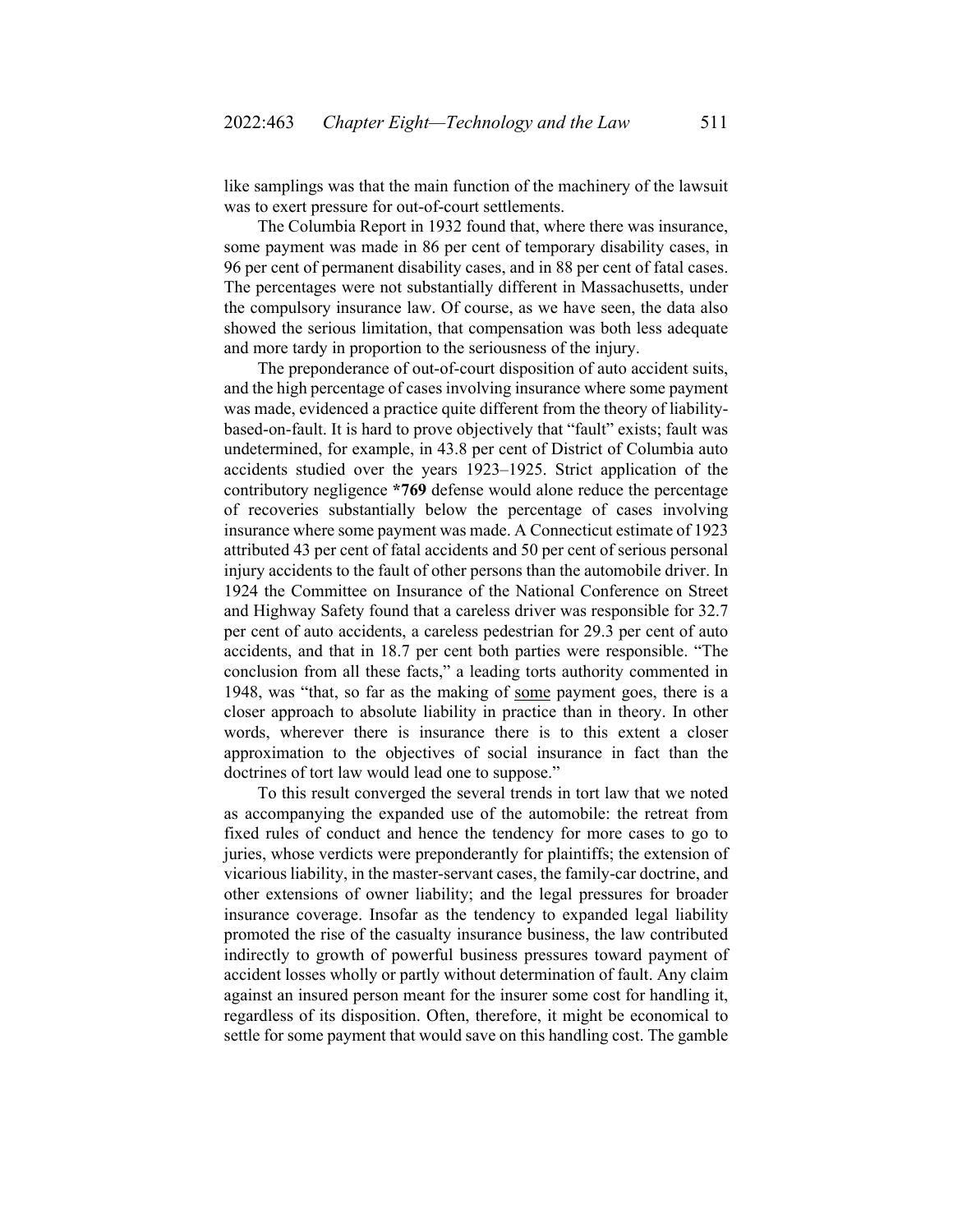involved in going to trial gave a substantial settlement value to many doubtful cases.

**\*770** People took out insurance to relieve themselves of the hazard and worry of contesting claims and defending lawsuits; it was good sales policy for an insurer to build a reputation for speedy settlement with a minimum of distraction and litigation. This way of doing business meant, too, that the insurer need tie up less funds in reserves to pay possible judgments.

By round-about ways, practice thus arrived at the payment of a material part of automobile accident losses with little or no regard to the prior determination of "fault" on which theory insisted. It was natural, then, to ask: Why not reject the fault principle altogether as the theoretical basis for recovery?

Even before 1920, the workmen's compensation system suggested to able lawyers the application of the same approach to distribution of automobile accident losses. In 1932, after the most exhaustive examination of the problem so far made, a distinguished Committee to Study Compensation for Automobile Accidents reported to the Columbia University Council for Research in the Social Sciences that some kind of compensation plan should be adopted for mobile accident cases.

The Columbia Report outlined a plan that would put on motor vehicle owners a limited, exclusive liability, without regard to fault, for personal injury or death caused by the operation of their motor vehicles to anyone who did not willfully bring injury to himself or another. The owner would be primarily liable, if, at the time of the accident, the car was driven by him or by another with his consent. The liability would be secured by requiring that every registered motor vehicle be covered by compensation insurance. Benefits would be based on analogies under workmen's compensation. The plan would be administered by a special board set up for the purpose, helped by such referees and clerks as might be needed, and operating under procedure like that in workmen's compensation cases.

**\*771** In some ways the workmen's compensation analogy was perhaps superficial. When an accident happened in an employment situation, in the nature of the case there was at hand a ready means to spread the loss, through business channels, to buyers of the goods or services. Obviously, this was not matched by anything in the situation of many automobile accidents. But this did not raise an impossible objection. If it were thought unfair that automobile owners as a class should in the first instance bear the whole cost, part of the costs of a compensation system could be met out of general tax money. Such a contribution would reflect the communitywide benefits of the mass use of the motor car.

Even so, a compensation plan would have some limits, designed to tie together the costs and benefits of automobile use. But how could limits be set without inviting as much litigation over their application as was produced by lawsuits of "fault"? If compensation were to be allowed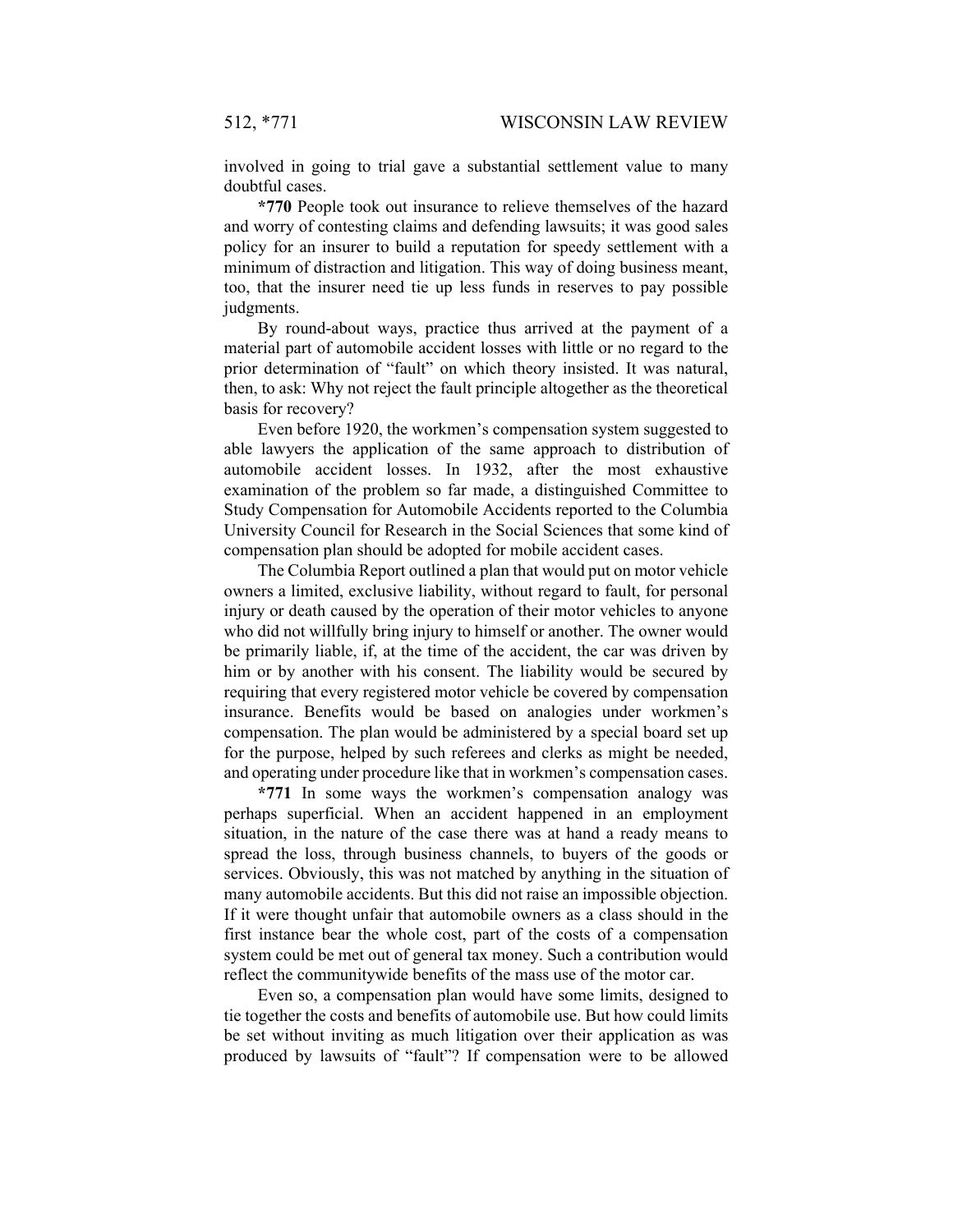wherever operation of a motor car "caused" injury or death, would not we have all of our lawsuits and disputes still with us under the guise of arguments over causation? The point undeniably posted a very practical issue for the draftsman. But its worst difficulties would come only from trying to cover every case. If, for example, the compensation plan were limited to injuries caused by collision, it would include the bulk or ordinary cases. The rest must continue under the old law, but with experience the scope of the compensation plan might be extended.

Fraud was not an unknown problem, of course, under workmen's compensation. The danger there was the less, however, because the cases arose within a defined pattern of employer-employee relations; there were generally other witnesses to the accident than those immediately involved; the job relation created important pressures toward good faith, on the part of the employee who wanted a job to come back **\*772** to and on the part of the employer who wanted good working relations; medical care was likely to be the employer's doctor. But often only the chance-met parties to an auto accident were witnesses to it, and between them was no prior and continuing relation to induce good faith or cooperation. On the other hand, the gamble in auto accident litigation was in itself a strong inducement to sharp practice on all sides—by the victim who hoped for high takings, by an insurer mainly concerned to hold down payments. Modest but assured recovery under a compensation schedule should reduce prices that tempted to overreaching and perjury. In return for assured compensation, moreover, the victim might fairly be required to submit to impartial medical examination at intervals. In any case, one could not realistically weigh the situation as if it involved exchanging a satisfactory system for an untried one that carried heavy risk of fraud. The existing system caused great hardship to many innocent people and was marked by much sharp dealing on all sides.

The proposed change was novel enough so that it was easy to raise against it an abstract catalog of administrative difficulties. It was significant of the trend in thinking about law administration that discussion went mostly to possible administrative problems and not to the question of the justice and wisdom of abandoning the theoretical test of "fault" as the basis of liability. Applied science and technology had taught people to think matter-of-factly about problems they once discussed only in moral terms; particularly they had taught people to analyze costs and to trace where they fell and to what activities they could in fact be attributed; and they have taught familiarity with the insurance principle of spreading loss. They had taught, also, faith in experiment and in what could be done to direct human affairs. It seemed only a question of time before the abstract administrative objections to an automobile accident **\*773** plan would be tested in the only practical way, by putting some sort of plan into action and observing it.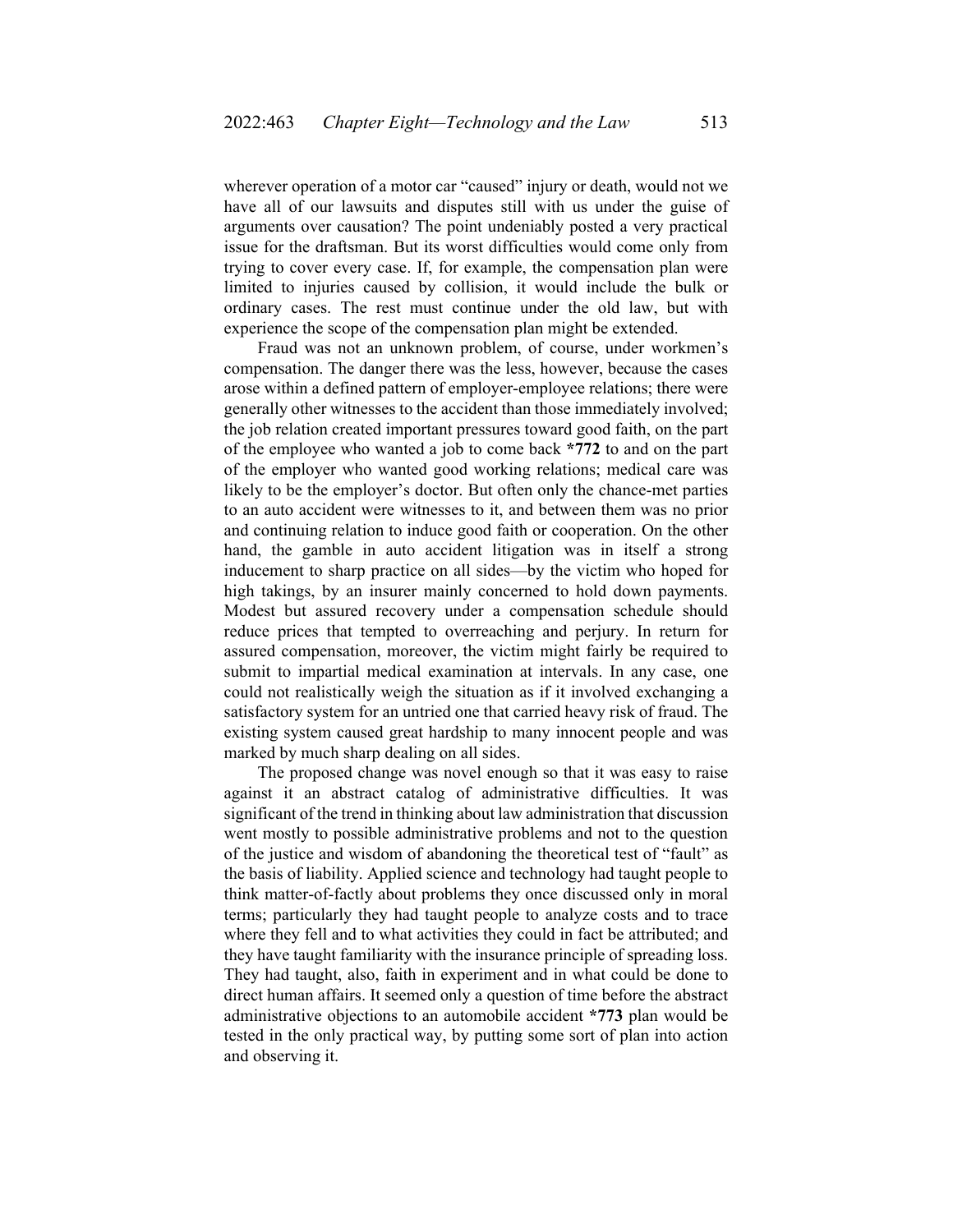#### *C. Preventing the Damage*

From 1870–1910, when the law began to reflect problems peculiar to an urban-industrial way of life, the typical first reaction to a new question was to add a section to the penal code. The legislature defined certain conduct as criminal, provided a penalty, and hoped that this would deter the possible wrongdoer or even direct his conduct into other channels. This was preventive law.

By 1910, thinking was turning toward the more flexible resources of the administrative process in other fields—the regulation of foods and drugs, of public utility operations, of industrial accidents. But from the Ford Model T of 1909, it took at least until 1924 to introduce into automobile regulation the search for a more effective approach than through the criminal law; 1924 is marked by the National Conference on Street and Highway Safety.

The horse-and-wagon era developed some elementary rules of the road that the automobile age inherited. Such, for example, was the rule that vehicles should be driven on the right side of the highway and should keep to the right except when passing other vehicles moving in the same direction; such, also, was the rule that of two vehicles approaching an intersection at the same time, the one on the left must yield right-of-way to the one on the right. A measure of the tardy attention to automobile traffic codes was the fact that as late as 1940, such uniformity as there was over the United States with respect to rules of the road was primarily in these elementary requirements laid down before the automobile was known.

**\*774** The Illinois statute books offer a measure of the movement in this field, in a state that faced the problems of both large-scale urban and rural automobile traffic. The development of the traffic code paralleled the general development of automobile legislation in Illinois, as that was outlined in the first section of this chapter. Thus, the Illinois Revised Statues of 1901 found no need to specify particular rules for automobile drivers; they contained some general, elementary rules of the road that had been drawn to govern horse-drawn traffic. In 1903, however, the legislature passed a law that set a general 15-mile-an-hour speed limit for automobiles and required the automobile driver to come to a full stop whenever it appeared that his vehicle was frightening a horse ridden or driven on the highway. In 1905 the Illinois court held that the legislature could, consistent with due process of law, single out the automobile for particular traffic regulation, in view of the special dangers of its speed. By 1921 the Illinois Revised Statues contained about twenty-five sections that might be termed automobile traffic regulations. These included a section that made applicable to automobiles the chapter of the statutes stating the rules of the road, as these had been framed in the horse-and-wagon years. The 1921 traffic provisions were scattered through a chapter which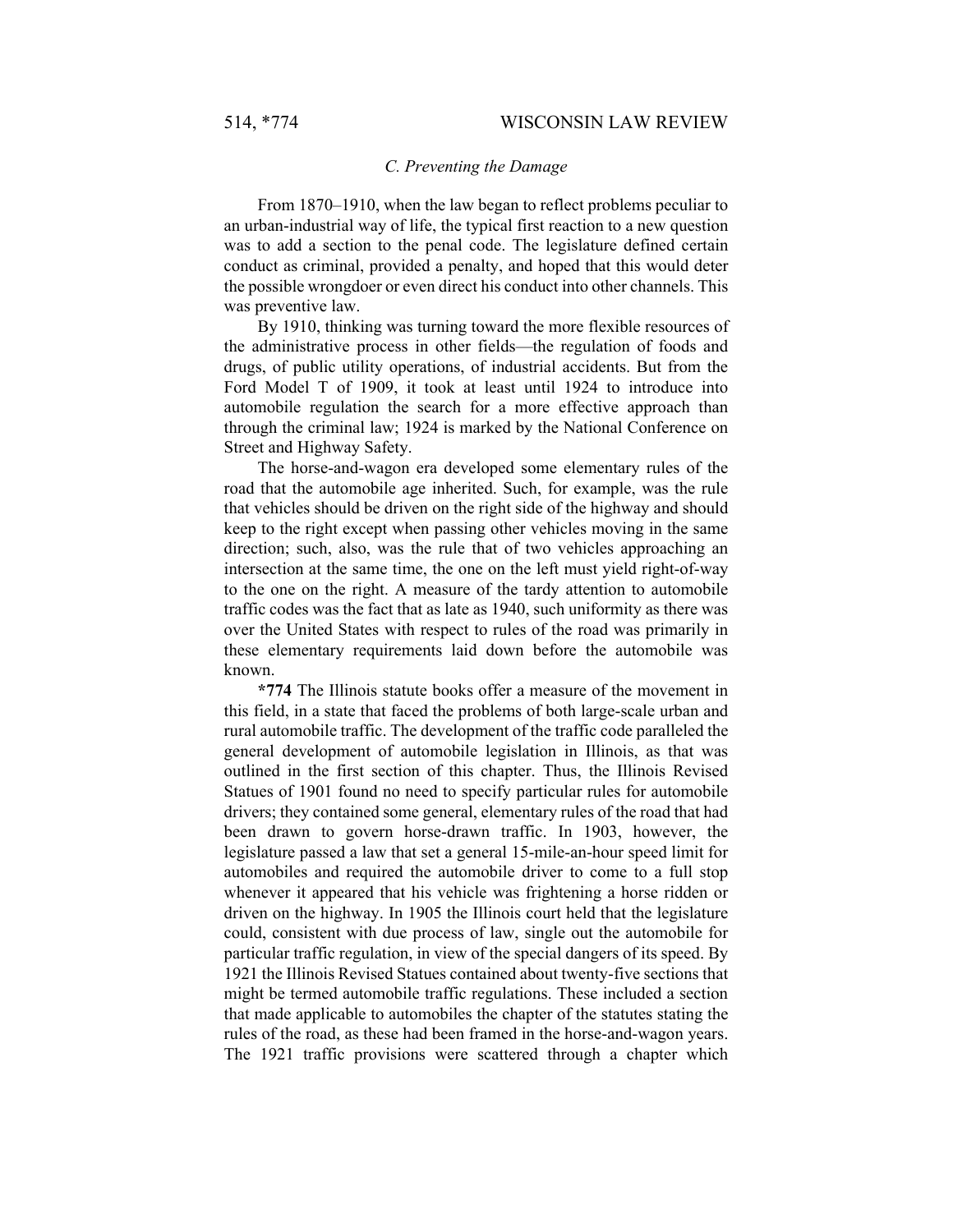brought together a miscellany of automobile regulations. The absence of provisions for such matters as parking or protected through-routes was perhaps not surprising in view of the current stage of automobile use. It did suggest, however, the lack of a plan for the future and **\*775** the willingness to leave important matters to the unguided discretion of local authorities. The Illinois Revised Statues of 1941, in contrast, showed an order and breadth in automobile traffic regulations that reflected the state's adoption in 1935 of the uniform act. The number of specific traffic provisions was about treble that in the 1921 acts. In general, the expansion represented not so much the addition of new heads as the more detailed provision for topics that had had limited treatment before. For example, the earlier legislation had made some general requirements as to adequate lights, brakes, tires, and horn; the legislation of twenty years later added details on these familiar items (lights on projected loads, for example, or use of lighted signal devices for stopping and turning) and made new specifications (for example, rear-view mirrors, windshield wipers and an unobstructed windshield, safety glass, flares for trucks, required couplings for trailers).

Lack of plan was apparent on the face of traffic code development. The important item of speed regulation is an example. In 1901, with simple flexibility, New York provided that speed must not be more than was "reasonable and proper." As the automobile became more of a highway problem, the demand for greater control was not satisfied with such a broad standard. There is no evidence that legislatures made any investigations or tests to fix more precise rules, but beginning with Massachusetts and New York legislations of 1902, they widely adopted absolute speed limits. This penalized speed in itself and encouraged a rigid enforcement that created bad public relations and was more and more obviously out of line with the safe usefulness of improved cars and highways. Following a Massachusetts revision of 1906, therefore, legislatures again changed their course: the new type of regulation, which prevailed through the 1930s, specified rates of speed but declared that it was only prima facie unlawful to exceed such speeds. In practice these provisions were almost as inflexible as the regulations they superseded, because of the practical difficulty of rebutting the prima facie case. Movement came full circle, to the broad standard of the New York act of 1901, when Montana in 1917 and Connecticut in 1928 led the way back to the test of speed "reasonable and proper" in the circumstances. This was the basic test written into the Uniform Act Regulating Traffic on Highways as this was recommended to the states in 1930 by the National Conference on Street and Highway Safety. Only at this date can it be said that expert investigation and careful thought had finally entered into the determination of a policy on speed regulation.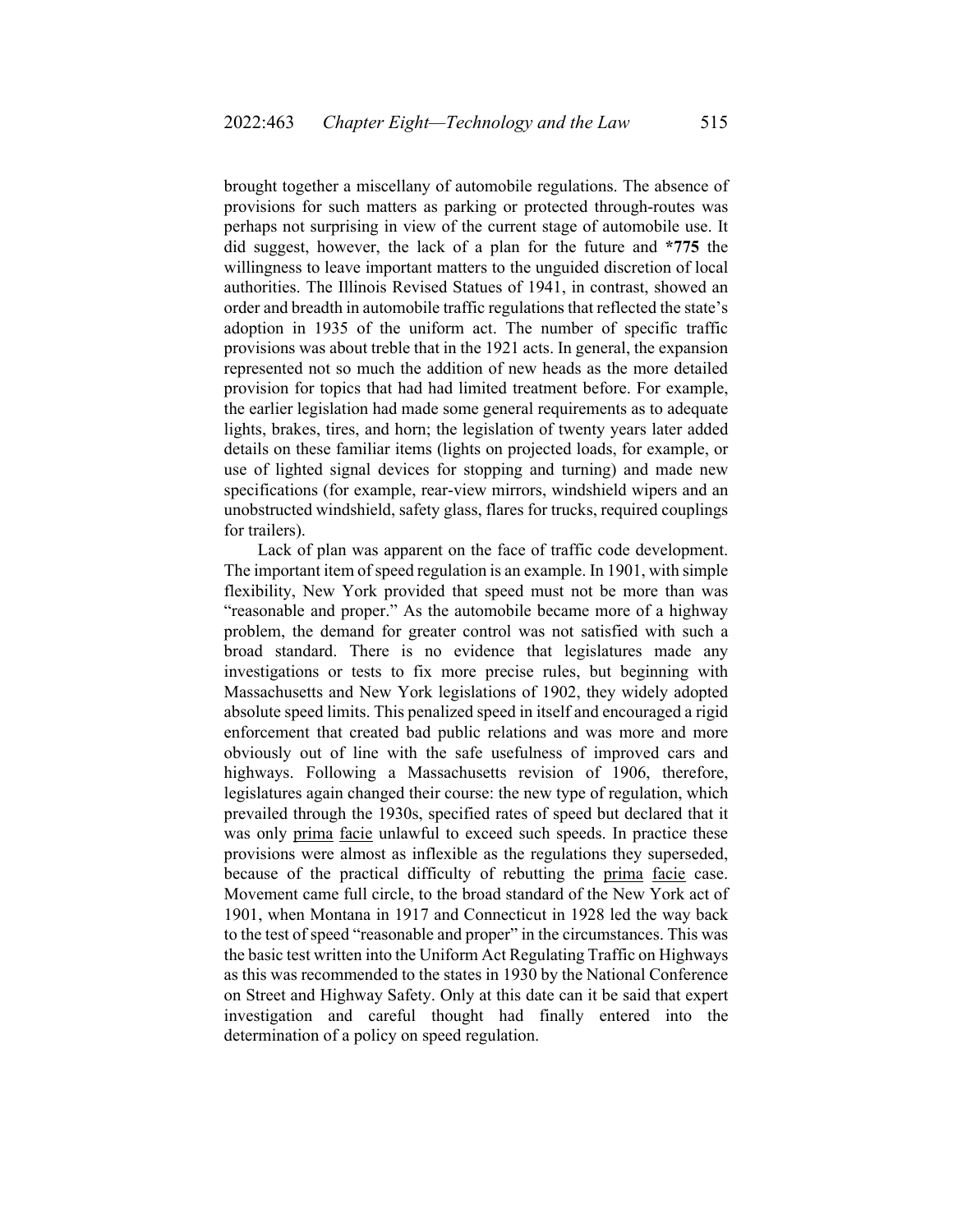Movement toward a more comprehensive traffic code was also very uneven. For example, very tardy treatment was given to the relative rights and duties of pedestrian and motorist. The pedestrian was here before the motor car, and the law, with scant evidence of deliberation, followed the judgment that he who is prior in time has the prior equity. Few laws limited pedestrian rights, compared with the increasing limits put on motorists; jay-walking, for example, was not uniformly declared a traffic offense. So important a matter as the relative right-of-way of pedestrian and motor car at intersections was uncertain in many jurisdictions. As late as 1942, a leading survey could comment that "[a]t present, in the case of injury to a pedestrian, the law tends to protect him and to punish the motorist, regardless of how dangerous the pedestrian's actions may have been."

Despite the limitations, there was progress in defining the content of an adequate traffic code. By about mid-century the major problems were those of getting this code into the statute books. In 1938 a United States Public Road Administration survey concluded that state motor vehicle laws showed "chaotic nonuniformity." In part the lack of uniformity was as between the states. Thus, in 1938, in seventeen states, when a driver put out his left hand horizontally from the side of the car, this was stated to be a signal that he intended to stop or suddenly to decrease speed; but twentyseven states declared it to be a signal for a left turn, and fourteen said that it signaled a right turn; in twelve of the states this signal might be used to show that the driver intended to do any of these things. In part the lack of uniformity was as between state law and the ordinances of cities and towns within the state.

**\*776** The automobile had great mobility and range, and its mass use created similar traffic problems wherever it went. The lack of uniformity in traffic law was, therefore, an especially marked case where the law lagged behind the logic of technics. The lag was considerable. In 1923 the National Conference of Commissioners on Uniform State Laws voted to prepare a uniform traffic act. In 1924, on call of Secretary of Commerce Hoover, representatives of government, automobile associations, insurance companies, and interested industries met as the National Conference on Street and Highway Safety. In conjunction, in 1926 the two bodies promulgated a Uniform Vehicle Code, which included (1) a Motor Vehicle Registration Act, (2) a Motor Vehicle Anti-Theft Act, (3) a Motor Vehicle Operators' and Chauffeurs' License Act, and (4) an Act Regulating Traffic on Highways. By 1943 only eleven states had adopted the registration act, in whole or with modifications; only nine had similarly adopted the anti-theft act, eighteen the driver's license act, and twenty-six the traffic regulation act. In 1943 the acts were withdrawn from the program of the National Conference of Commissioners on Uniform State Laws, on the ground that, as models, they had been outdated by changed events and codes suggested by other agencies. The National Conference on Street and Highway Safety also promulgated model traffic ordinances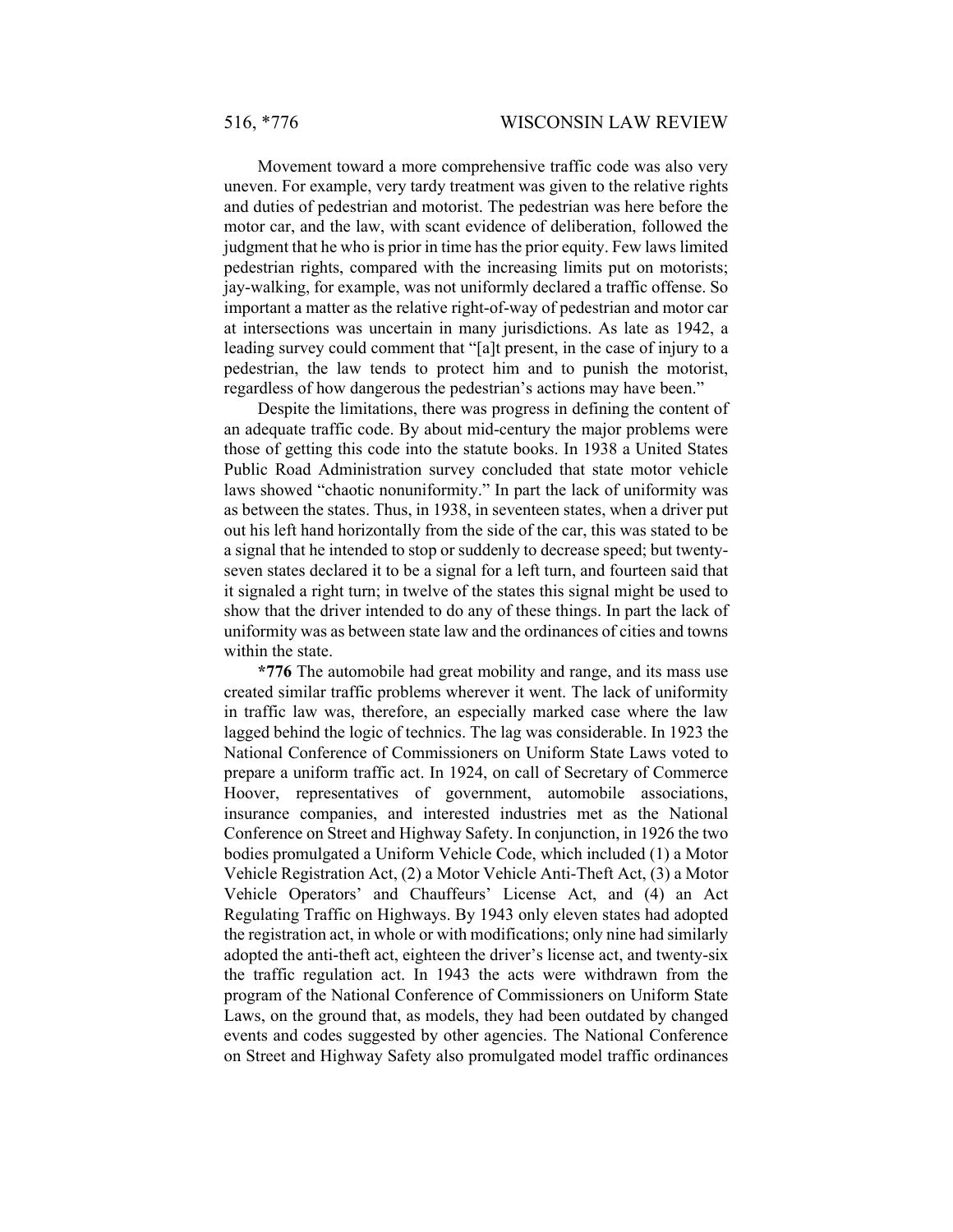as a guide to cities and towns, and a number of localities adopted these models. After due tribute was paid, up to mid-century the progress toward uniformity of traffic laws was not great.

Other technical deficiencies added up to as great a defect as the lack of uniformity. State traffic codes were rarely available to the public in a form that the public could understand or was likely to read. Municipal traffic laws were rarely available to the public in any form at all. Traffic regulations were often not well-contrived to achieve their purpose; Warren noted that some of the earlier **\*777** stop-street laws gave no legal opportunity for cross traffic to get through and pointed to "reckless driving" statutes so worded that courts interpreted to require proof that defendant intended to drive recklessly. After a broad survey of motor vehicle codes in 1942, Warren summarized the situation in very critical terms: "The inspection of traffic ordinances in twelve cities and of motor vehicle laws in the forty-eight states and the District of Columbia resulted in the unavoidable conclusion that a drastic modernization of our traffic laws is necessary. The only general exceptions to this conclusion are those jurisdictions which have adopted the Uniform Vehicle Code or the Model Traffic Ordinances."

The license is above all else the mark of the modern administrative process; license laws have opened the broadest approach to preventive regulation. The first automobile license requirements were chiefly for registration of the vehicle. These came early, but their purposes were illdefined. The courts were not certain whether they were primarily safety regulations, a means of general revenue, or a consideration for use of the highways. The Supreme Court of the United States mingled these explanations when, in Hendrick v. Maryland, 1915, it found no violation of due process of law in registration requirements for use of a motor car. Objections to the revenue aspect of the registration statutes dominated cases brought up to the state courts. Talk of "safety" was never specific. Registration of the vehicle was important, of course, to aid identification of the person responsible for its operation. This seems the only tangible "safety" contribution of the first licensing regulations; early traffic code requirements that license plates be properly attached and kept clean, and penalties imposed for fictitious plates, point to this as the sole "safety" function of registration. At least, however, **\*778** the motor vehicle registration laws firmly established the principle that operation of a motor car was a privilege and not a right, to which government might attach prerequisite conditions in the interest of public safety.

The licensing of drivers, after proper examination, was obviously a basic step in preventive regulation. The extreme slowness with which the states (1) adopted any driver's license requirements at all and (2) implemented these with adequate examinations is striking evidence of the scant attention given to preventive treatment of the auto accident problem.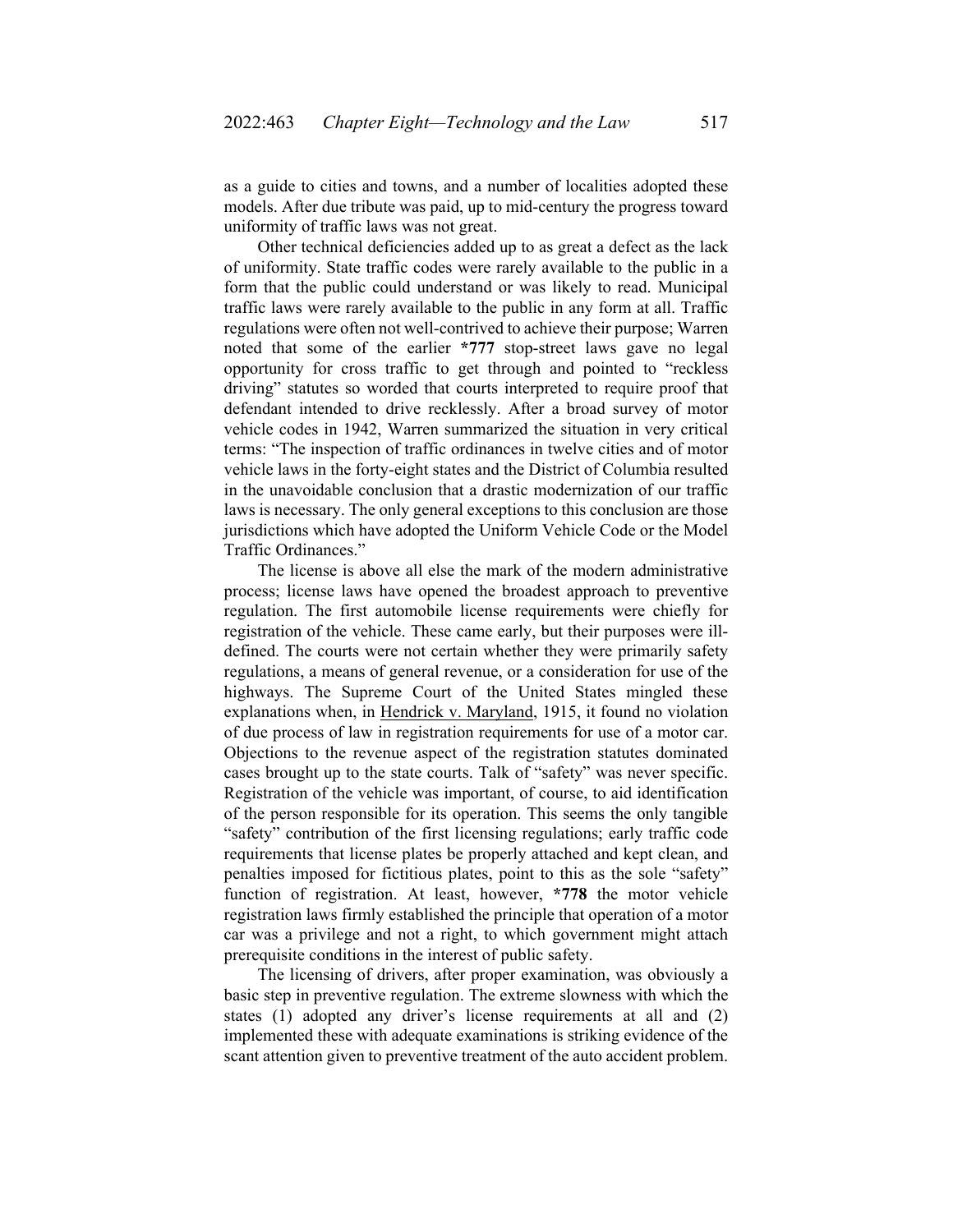In part, however, this failure reflected the laggard understanding of what was implied when the automobile ceased to be a luxury and became an instrument of mass transportation. A number of states relatively early required licenses for persons who drove for hire ("chauffeurs"); Illinois, for example, did this by its act of May 28, 1907. Such a regulation was a natural accompaniment of a time when cars were few and their drivers were either wealthy sportsmen or the chauffeurs of wealthy owners. The man who drove his own car would by definition be a financially responsible person, one who, because of his special interest, would likely be competent, and one who, because early cars were hard to operate, would almost certainly be an able-bodied adult. The chauffeur's license system would, then, take care of almost all other cases. The drastic reductions in the price of new cars after 1920 swiftly put motor cars in the hands of persons who were in the main not financially responsible, and who were not specially qualified by intensive pursuit of driving as a sport or hobby. Greater ease and reliability of operation accompanied the technical improvement of the automobile. The invention of the multiple disk clutch about 1907 and the self-starter in 1912, for example, helped to put the automobile in the hands of women and young people, as well as of men, and in the hands of the weak as well as of the able-bodied. Licensing laws lagged **\*779** by at least twenty years in any substantial response to the logic of these changed facts of technology and social behavior.

Early general license requirements for automobile drivers were usually not supported by an examination system. Hence, they amounted to little more than a further form of identification requirement. New Jersey, for example, wrote an impressively specific requirement for examination and license of drivers into its statutes as early as 1906, but drivers were first there examined in 1913. Before 1914, only three other states had begun examining drivers. Only nine more began in the years 1917–1929, which saw the mass adoption of the automobile. Between 1930 and 1939, twenty-four more states first examined drivers; these included the populous states of Ohio (1936), Indiana (1938), and Illinois (1939). As of 1939, this left eleven states that did not examine drivers, and three of these did not even require driver's licenses. "Examinations" varied much in effectiveness, moreover. In 1942, DeSilva estimated that not more than fifteen or twenty states gave a fairly strict, comprehensive license examination. Such an examination included tests on (1) ability to read and understand road signs, (2) visual efficiency, (3) knowledge of the state's motor vehicle laws and the safe-driving rules that they represented, and (4) ability to handle a car skillfully.

At best, the extension of the registration and licensing requirements was subject to severe limitations. As states tardily adopted driver's license requirements, for example, they always exempted persons then operating vehicles. As a result, in 1942 it was estimated that about 60 per cent of the persons driving had never had their driving ability investigated. As of that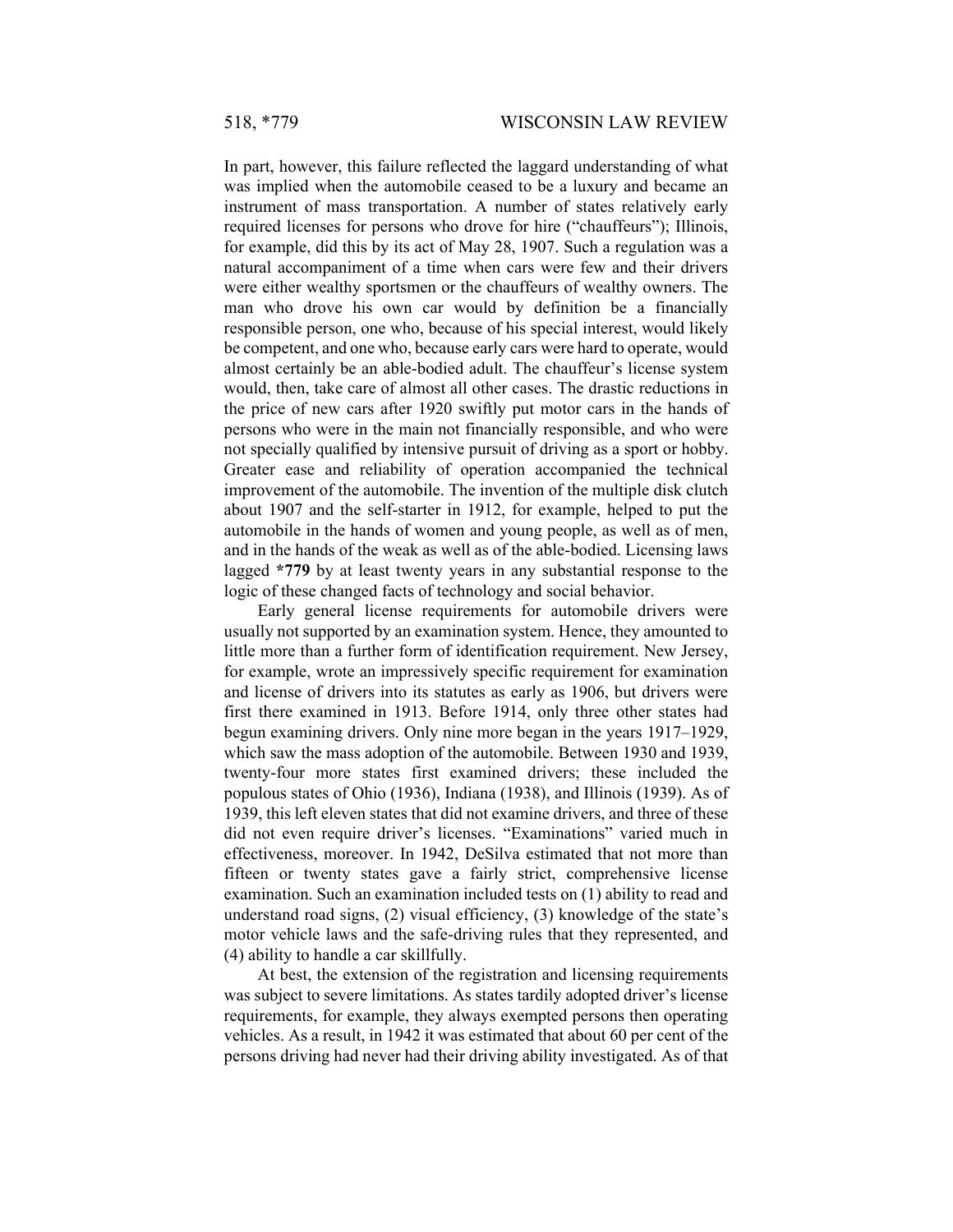time, only three states required all drivers to undergo periodic reexamination of their eyes, and but one of these authorized the examiners to administer the other branches of the driver's tests at this reexamination. Two states required complete reexamination of all elderly applicants for renewal of **\*780** their licenses. A few states reexamined drivers who were involved in repeated accidents; some reexamined drivers who were involved in a serious accident or violation.

Motor vehicle registration combined to be handled throughout the country as primarily a means for identification and for collection of revenue. Conceivably, it might be used as a means to enforce standards recording the condition of vehicles. Studies showed that about five per cent of all accidents were caused by defects in the vehicle, and faulty equipment undoubtedly contributed to many more accidents. But as of 1940, only eighteen states and fifteen cities had some form of compulsory vehicle inspection.

Legislatures made financial responsibility laws part of the pattern of motor vehicle registration and driver's licenses. As this movement gained momentum in the early 1930s, large claims were made that this would promote safety. On its face, the claim was unconvincing. The statutes were, literally, financial responsibility requirements; an owner or operator who, according to the varying terms of the laws, paid his judgment, took out insurance, or posted security against a claimed liability, could thereupon take to the road again, however dangerous a driver he might be. Failure to comply with the financial responsibility law might of course remove a bad driver from the road by suspension or revocation of his license. But this was only incident to the main purpose of the laws, and in most states the statutes separately provided for suspension or revocation of licenses for serious traffic violations.

So much for the substance of preventive regulation. What techniques developed to enforce such preventive standards as evolved? The enforcement story followed an order familiar in other fields of the law: from penalty, to correction, to prevention. Moreover, enforcement tended toward more emphasis on executive and administrative action and less on traditional resort of the courts. In both respects, traffic law enforcement moved slowly into the broad current of administrative law.

The preventive-administrative approach was closely linked to improvements in street and highway engineering, which set a frame for traffic problems. By reducing grades, increasing visibility, and banking curves, the engineer could often do more to reduce traffic hazards than any amount of the law's regulations.**\*781** Despite new trends, as late as 1940, the combination of policeman and traffic court still did the bulk of preventive traffic regulation the country over. Police administration in this field changed greatly in the first generation of mass use of the automobile. In the rural areas, the striking change was toward centralization; the village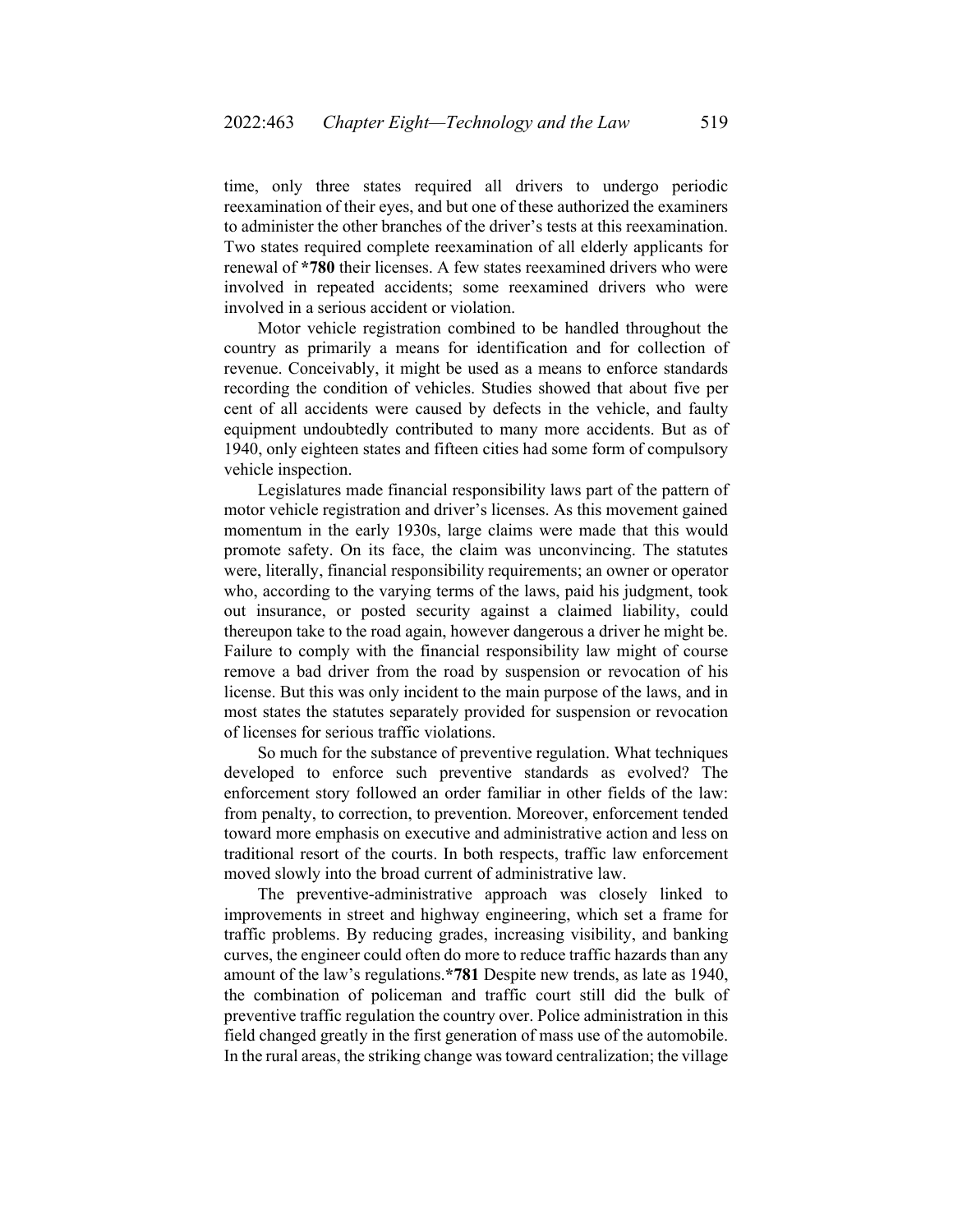constable operating a "speed trap" in the early 1920s was by the 1930s generally supplanted by more responsible county or state patrols. There were not enough of the new officers, however. In 1942 DeSilva estimated that there were about 7,000 state traffic police to patrol 845,326 miles of main federal, state, and county highways—about one for every 120 miles of main highway, or about one for every 4,300 vehicles. In the cities the central change was in the development of specialized traffic divisions within the city police department. The new divisions took on an increasing number of specialized jobs connected with traffic law enforcement, public education in traffic safety, and engineering. Even in smaller cities, the traffic division handled a considerable range of affairs. In the reorganized San Antonio, Texas, department, in July 1939, for example, the traffic division was assigned the regulation of traffic, elimination of congestion, prevention and investigation of accidents, enforcement, education, engineering activities, and taxi inspections.

By far the weaker member of the traditional partnership was the traffic court. There is no need to retell the story that was sketched in the fifth section of Chapter Four. Police administration put increasing emphasis on education of the public and constructive correction of the offending driver; the typical traffic court imposed fines in a mechanical fashion with little or no regard to the effect that its proceedings might have in teaching safety or getting at the root of driving troubles. Police administration stressed cooperation with **\*782** the public; the traffic court—often held in crowded, dingy, and dirty quarters, with little order or decorum, and with little efficiency in the clerk's office—made bad public relations for the cause of traffic safety. Police administration developed a quite-consistent set of safety standards, reflected in the model traffic codes; traffic courts showed the widest range of inconsistency in the assessment of penalties, both for the same offense as it came before different judges and in the relative weighing of offenses. If police enforcement was zealous, it was often nullified by too ready suspensions of sentence by the courts. Ineffectiveness of the courts was doubly damaging: the traffic offender was likely to feel no effective restraint as a result of his experience in court, and police morale suffered when the end result seemed to be futility.

For the most part police and traffic court worked with three sanctions—the warning, the fine, and the jail sentence. Experience led to serious questioning of the adequacy of these with respect particularly to the well-off violator and the chronic offender. These sanctions were especially weak because of the lack of record systems that would permit ready check of a violator's history of previous offenses; neither local governments nor states usually kept such records, and each violation was thus typically treated in isolation. There was, in any event, little chance to judge the possible effectiveness of the jail sentence as a traffic sanction because courts would so rarely impose it. The law here confronted a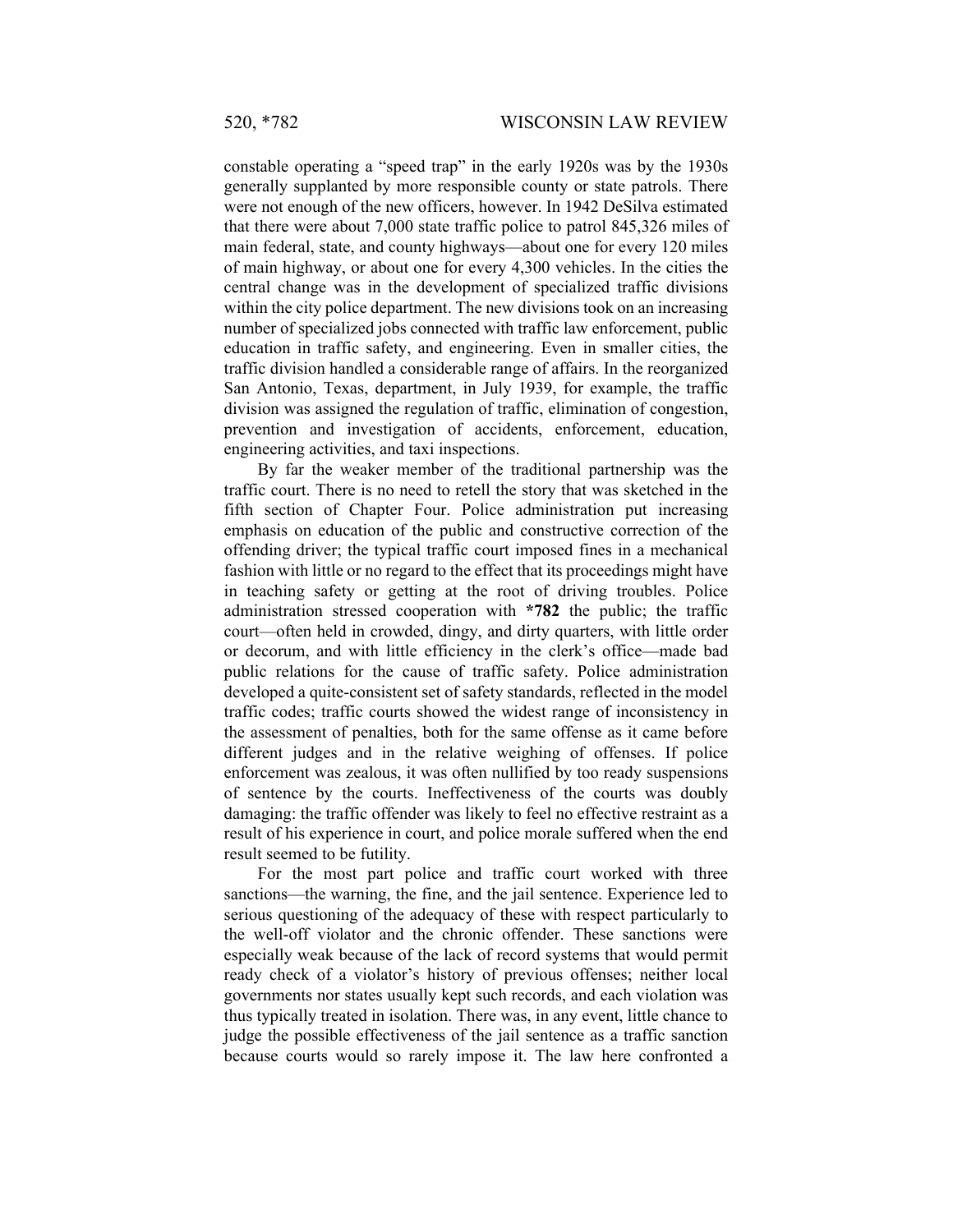difficult public relations problem when it provided so strong a "criminal" sanction against violators who did not fit the conventional notions of criminals. Partly the issue was one of education; public opinion must learn to weigh more accurately the seriousness of safety violations. Partly the issue was inherent in the situation: most traffic violators offended heedlessly or unintentionally. The law had grown accustomed to imposition of minor penalties for unintentional violations of many modern social regulations, but both laymen and lawmen balked at a heavy jail term where no wrongful intention appeared. In Connecticut, in 1934, for example, out of 621 convictions for reckless driving, only 27 (about .04 per cent) received jail sentences; probably some of these went to jail only because they could not pay a fine.

The belated development of driver licensing systems offered a powerful new means of traffic law enforcement. The average driver had made use of the automobile a most convenient, or even essential, item of his way of life, if not of his livelihood. Suspension or revocation of his license to drive might, therefore, be a most effective penalty; particularly, it would provide strong incentive to reform one's driving practices. Moreover, since it was not in the tradition of "criminal" penalties, license discipline did not have to overcome the resistance in lay and professional opinion that so largely nullified the jail term or the heavy fine as a penalty for serious traffic offenses.

The seriousness of the penalty would require that it be used with deliberation and consistency, however. **\*783** Thus, there would be added reason for a state-wide record system that would allow assessing a given violation in relation to the violator's history. But as of 1942, only Connecticut, New Jersey, New York, and Rhode Island had kept such files long enough to be able to detect the majority of accident- and violationsrepeaters. Back of the records, moreover, must be improved reporting of accidents and violations; this called for more policing. Particularly would it be necessary to have more frequent checks on driver's licenses, to search out unlicensed operators. All these steps would be essential preliminaries to tighter administration of the driving privilege. The basis for this, we have seen, was laid in early twentieth-century decisions. Lax regulation might have fostered a popular attitude that a man had a "right" to drive, but the law had firmly declared that the question was one of a privilege only.

Who should judge the suspension or revocation of driver's licenses? Many states made suspension or revocation mandatory when a court had convicted a driver of a serious offense. In 1940, for example, thirty states made this result mandatory upon conviction of manslaughter resulting from operation of a motor car, forty upon conviction of drunken driving, thirty-one upon conviction of hit-and-run driving. As of that date, however, Warren found that where judges had the enforcement of these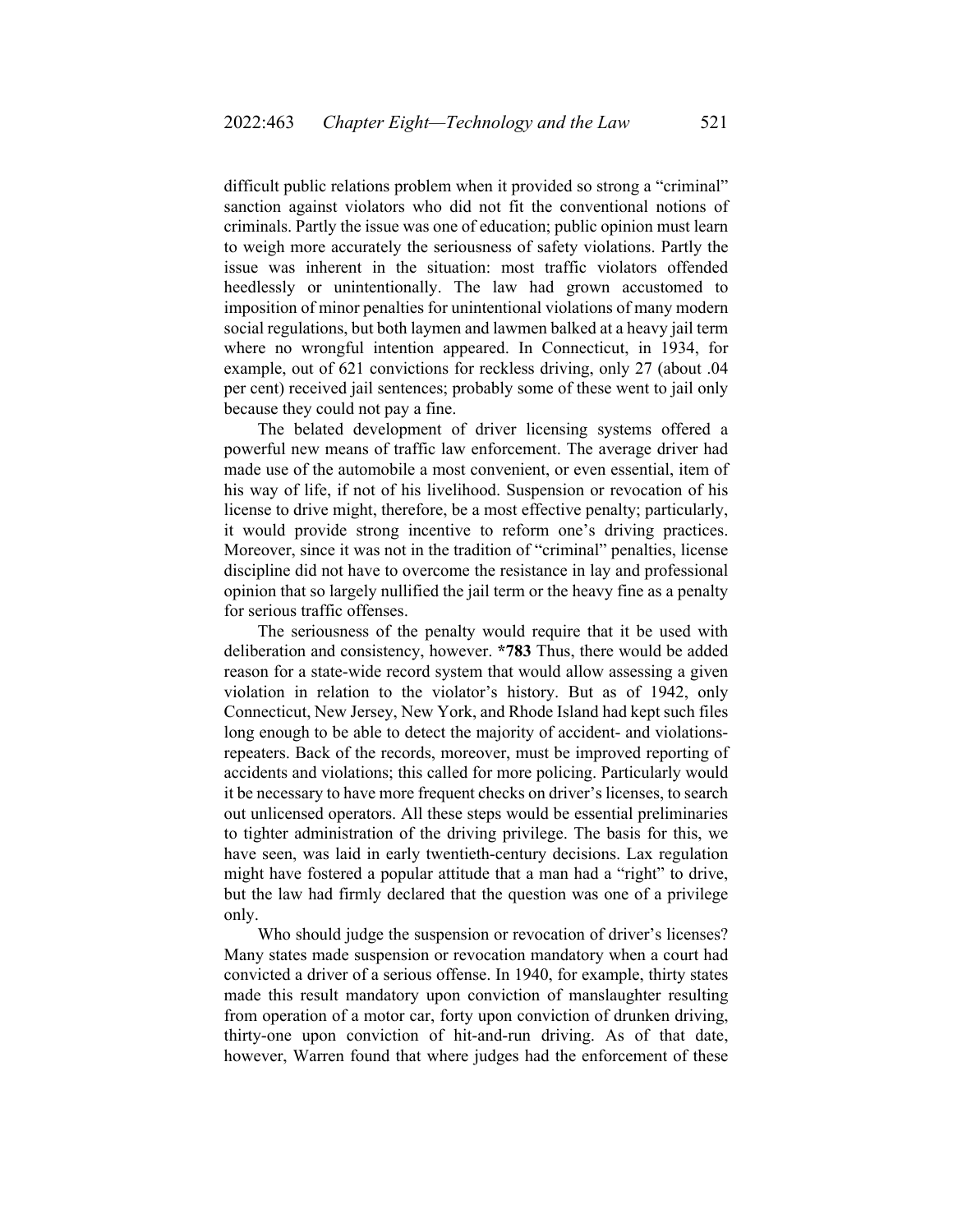mandatory provisions, the judges who strictly enforced surrender of the license "were in a small minority." In about a third of the states, statutes gave broad discretionary authority to judges to suspend or revoke licenses for unlawful use of a motor car. But the penalty could mean no more than the effectiveness of the agency that used it. The general defects of the traffic court made the power amount to little.

Most states gave discretionary powers of suspension or revocation of driver's licenses to the state administrative agency that issued them. Some withheld the power, probably because they lacked confidence in administrators who typically did not hold their positions **\*784** long enough to build a firm professional tradition. Granted that the job called for good men with assured tenure, there was logic in state control over license discipline. The state was a more natural unit of regulation than the local government for so free-ranging an activity as automobile driving. The state could better meet the overhead cost of adequate highway police and records. State administrators could enjoy greater detachment from local pressures to "fix" cases. They could act promptly and under uniform policies. These advantages, plus specialized attention to the problem, in contrast to the courts' typical lack of interest in traffic matters, gave the administrators the better record. On the basis of a broad survey, Warren concluded in 1940 that "[c]ompared to the effectiveness of license suspension and revocation as administered by motor vehicle administrators the results where judges had that authority were unsatisfactory."

The fact of state control over licenses did not itself guaranty results, however. Many administrators who had the powers did not use them. Still, in the 1940s, the inert tradition continued, that the purposes of automobile licensing plans were simply revenue or identification. As always, what counted was not only machinery but also the will to use it. Whether the fault be in judge or administrator, without the will the potentially great instrument of license discipline remained largely ineffective. After a generation of mass use of the automobile, a not unusual case of an accident repeater showed this sorry record:

| 1927 May       | Charged with reckless driving. License                     |
|----------------|------------------------------------------------------------|
|                | suspended.                                                 |
| 1928 June      | License reissued.                                          |
| 1928 September | Operating under influence of liquor. License<br>suspended. |
| 1929 September | License reissued.                                          |
| 1929 November  | Court conviction, speeding. Ten dollars.                   |
| 1930 March     | Personal injury accident, at fault. License<br>suspended.  |
| 1930 April     | License reissued on favorable<br>report<br>on              |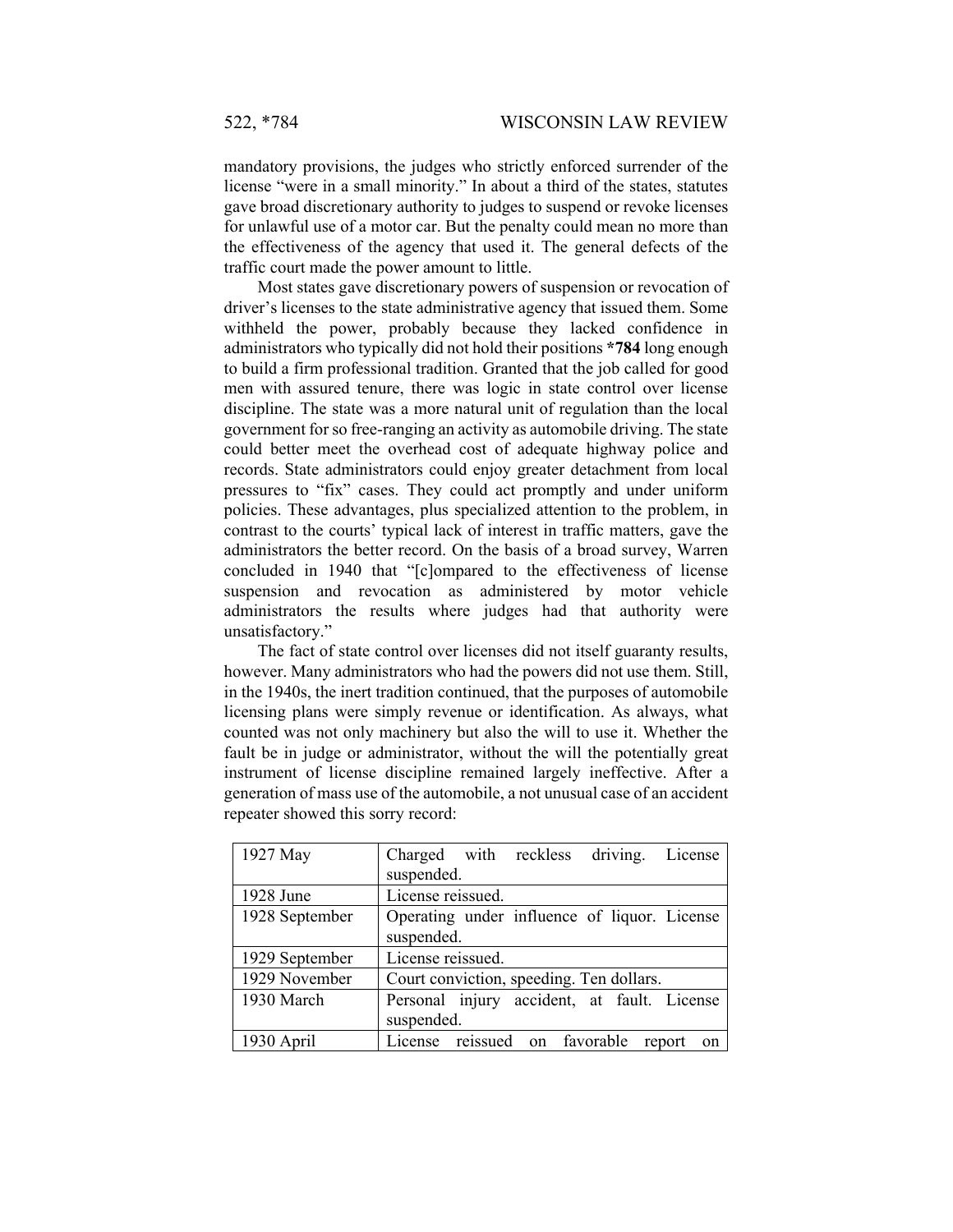|                | character.                                       |  |  |  |
|----------------|--------------------------------------------------|--|--|--|
| 1930 June      | Court conviction, speeding. Ten dollars.         |  |  |  |
| 1931 September | Fatal accident, at fault. License suspended.     |  |  |  |
| 1932 March     | License reissued, after hearing.                 |  |  |  |
| 1932 April     | Court conviction, speeding. Twenty dollars.      |  |  |  |
| 1933 February  | Personal injury accident, at fault. License      |  |  |  |
|                | suspended.                                       |  |  |  |
| 1933 June      | License reissued.                                |  |  |  |
| 1934 July      | Serious accident, two persons injured, not at    |  |  |  |
|                | fault.                                           |  |  |  |
| 1935 January   | Accident, no one injured, property damage \$100, |  |  |  |
|                | at fault.                                        |  |  |  |
| 1937 April     | Personal injury accident, at fault. License      |  |  |  |
|                | suspended.                                       |  |  |  |
| 1937 October   | License reissued.                                |  |  |  |

**\*785** Because it touched a privilege that people valued, license discipline promised to be effective as a deterrent and perhaps as an inducement to correction of bad driving. But it was still a penalty, primarily negative rather than affirmative in effect. In the 1930s, especially, a variety of experiments showed that the law was moving toward more positive kinds of preventive regulation. Some of these experiments were tied to the traditional proceeding of the courts. Austin; Berkeley; Cleveland; Dallas; Des Moines; Detroit; Evanston; Lincoln; Long Beach; Louisville; Los Angeles; Phoenix; Portland, Oregon; Sacramento; San Diego; San Francisco; and Wichita led in establishing "violators schools." In place of fines or jail terms, judges required offenders to attend an evening school in which lectures and moving pictures discussed safety rules and sound driving practices, and demonstrations were staged; the violator was required to take an examination at the end of the course, and his case was closed only when the court was notified that he had attended regularly and had passed the examination. The violators school was not an effective answer to cases of chronic repeaters who required medical or other special corrective attention. But experience suggested that they were a much more constructive device than the fine to deal with violators who lacked mechanical driving skill, who were ignorant of traffic regulations, who showed incompetence in meeting traffic situations, who held not too deepseated, erroneous attitudes toward safety, or who would find a fine either an unreasonable hardship or a trifle.

Traffic history showed that in dealing with offenders against the safety regulations, the violators schools and drivers clinics took a more realistic tack than if attention were given to drivers involved in accidents.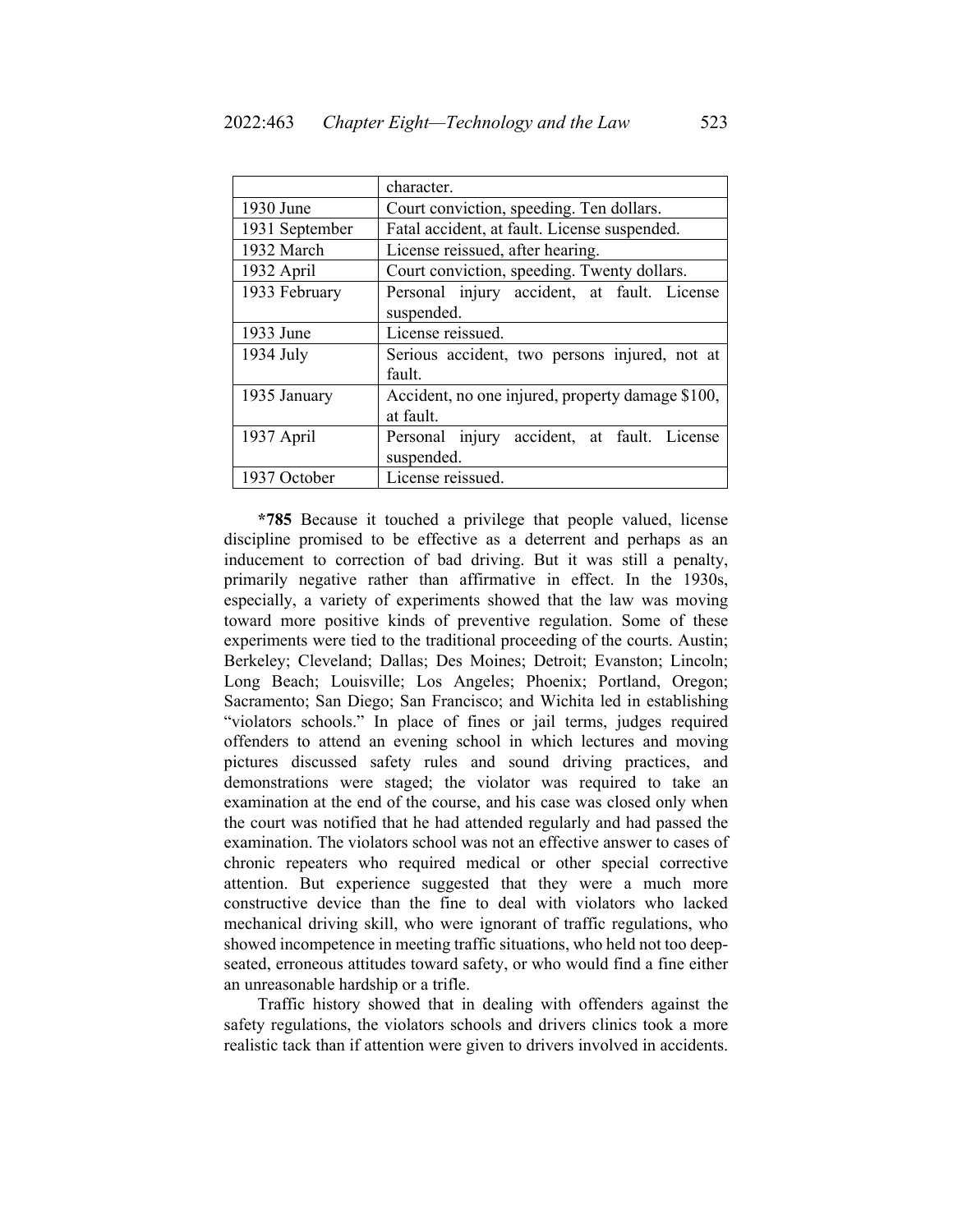Experience indicated that the most careful driver would have an accident if he drove long enough; accidents in themselves were not too significant of conditions that required correction. But experience indicated, also, that the repeated violator of traffic regulations was more likely to have an accident. This, experienced observers believed, was the underlying significance of speed violations—not that the speed violator had accidents to a disproportionate extent while speeding, but that his speed violations showed a general pattern of driving habits that made him more likely to have accidents than the non-violator.

The violators school dealt with offenders as a general class. A few jurisdictions, toward mid-century, pioneered in clinical work with offenders who showed signs of deeper trouble that called for more individual attention, either to physical handicaps or to mental difficulties. Among the states, California and Pennsylvania, and among the cities, Chicago, Detroit, Milwaukee, and Wichita experimented with driver's clinics.

**\*786** Violators schools and driver's clinics touched only those who were brought into courts. Of far greater reach were educational programs aimed to train drivers before they were taken in for violations. The simplest step in driver education was one of those that the states and local governments were slowest to adopt. This was the publication of traffic regulations in easily understood and easily accessible form. When regulations were published, they were typically presented in bulky, fineprint reproduction of the cumbersome and technical language of the statute book. Often municipal traffic regulations were not available to the public in any printed form. Michigan showed what could be done in better presentation of the regulations when it exchanged a 256-page, fine-print pamphlet for a 23-page, pocket-size, illustrated booklet that stated the sum of its regulations.

A more thorough approach to preventive education was through driving instruction offered to people before they got into difficulties. Since most states refused driving licenses to persons under 14–16 years of age, and since most of them also required young people to remain in school until 16, it was logical to begin driving instruction on a broad scale through the high schools. Such instruction began with classroom lectures, but experience proved that driving instruction—both on dummy cars and in actual automobiles—was essential to the most effective results. By 1942, DeSilva estimated that about 600 high schools in the United States offered such instruction. Up to that time scarcely a beginning had been made in adult instruction, however. In a handful of states the state motor vehicle department offered instruction. In other states, commercial driving schools sprang up as examination requirements for driver's licenses were tightened. The commercial schools were of a wide range in quality and typically concentrated on presenting just the minimum instruction to pass their graduates through the state license examination. Only New York set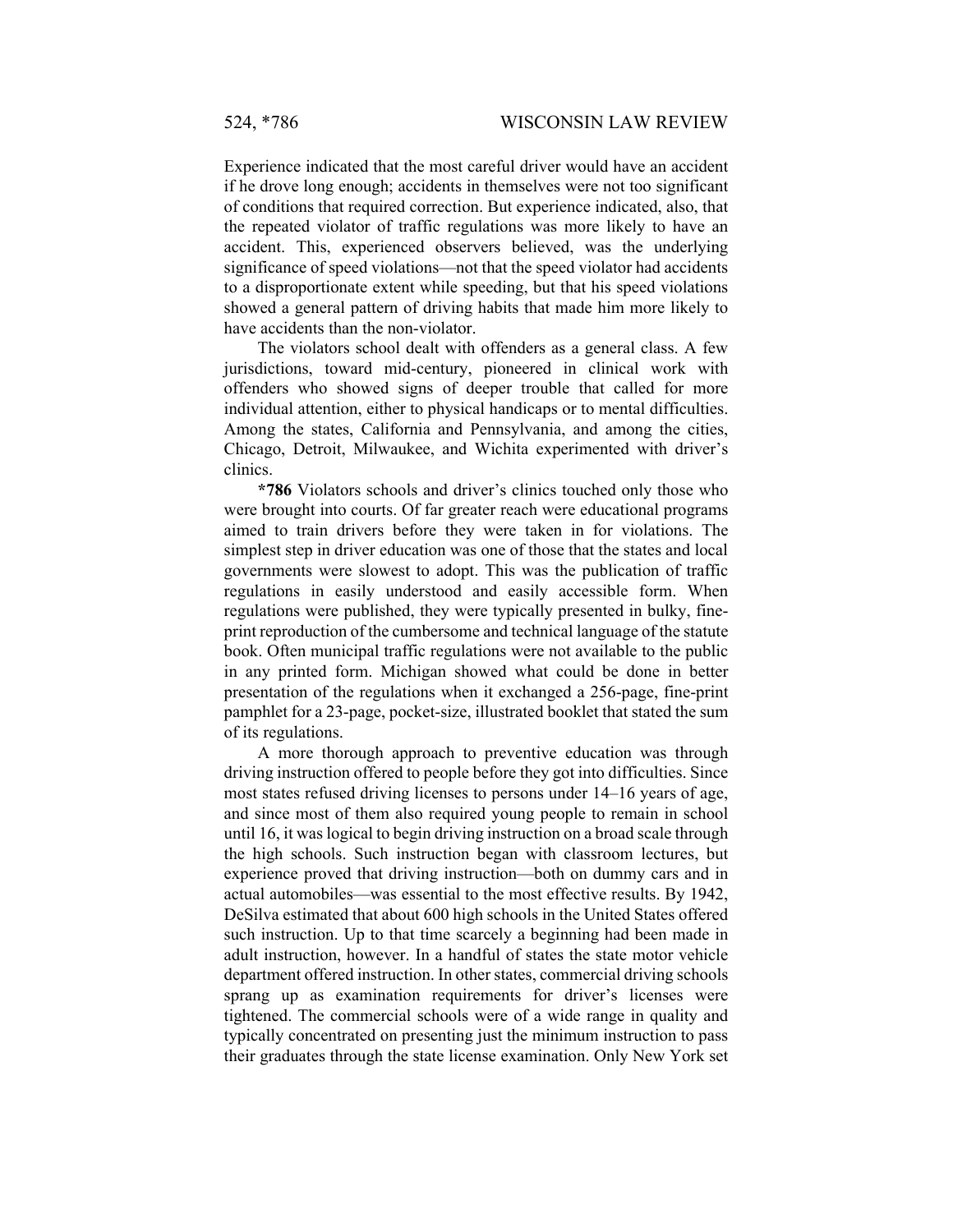up substantial regulation of the driver's schools. Widespread and effective driving instruction seemed a job to be done by public authority. At an estimated cost of \$15 per student, the total expense at first sight promised to be large. But at this rate, driving instruction would cost the state of Connecticut, for example, only one-fifth the amount the state collected annually for operator's and chauffeur's licenses, only one-twelfth of what it collected for registration of vehicles, only one-twentieth of all its receipts for motor vehicles and driver's fees and receipts.

Another type of preventive regulation that was increasingly adopted in the 1930s was the education of pedestrians. **\*787** This took the form mainly of safety education in the schools. Though such a program did not immediately help the serious accident problem of the aged pedestrian, it showed encouraging results within its own framework. A check in Massachusetts, for example, showed that child pedestrian deaths dropped rapidly after the schools began teaching safety, and that this trend continued. The number of licensed motor car operators doubled in the state in the years 1924–1939, and adult pedestrian deaths rose through most of that period, but child pedestrian deaths fell from 227 in 1924 to 74 in 1939. Connecticut and New York could show similar evidence.

Thus, in varied ways, both with respect to standards of conduct and to means of regulation, the law began to move toward a more positive and preventive treatment of the safety problems posed by general use of the automobile. The consistent thread throughout, however, is that this story up to mid-century is almost wholly one of limited-scale experiments. The variety of thinking and of experiments, both with respect to compensation and prevention, suggested that the trend was definitely toward some fundamental changes in emphasis in the handling of the auto accident question. That change was so slow—that the law so tardily took approaches natural to a technical age—testified to the stubbornness with which inertia could invest the ideas of a day long past. The thinking and experiment that was done showed that much silly talk had been spilled over man's inability to deal with his machines. But the delay showed, too, that a major problem for the law in a society moulded by its use of science and technology was to speed up the pace of adjustment to the social issues which they brought.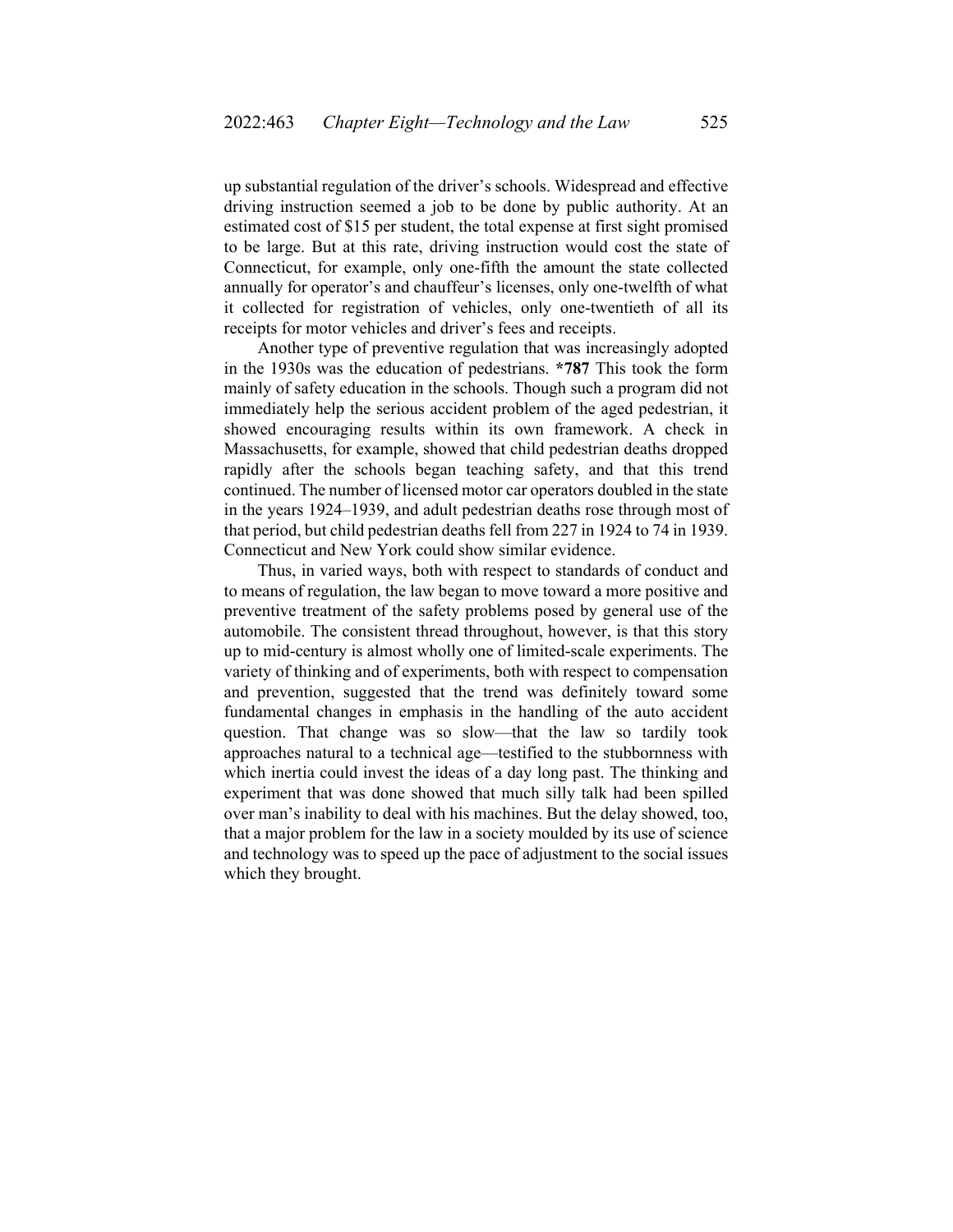## **BIBLIOGRAPHICAL NOTES: CHAPTER EIGHT**

**\*(1)** SECTION I. Material for the table on factory sales and motor vehicle registrations, 1895–1940, is from the more detailed tables in Automobile Manufacturers Association, *Automobile Facts and Figures– 1941* (Detroit, 1941), pp. 4, 11 (hereafter cited as *Facts and Figures– 1941*). The 1940 motor vehicle travel estimate is given, *id.*, p. 64; rural road mileage is given in National Automobile Chamber of Commerce, *Facts and Figures of the Automobile Industry* (1925 ed., Detroit 1925), p. 18 (hereafter cited as *Facts and Figures–1925*), and in National Automobile Chamber of Commerce, *Facts and Figures of the Automobile Industry* (1935 ed., Detroit, 1935), p. 57. For apparent consumption of motor fuel see U.S. Census Bureau, *Statistical Abstract of the United States* (Washington D.C., 1941), p. 837. On the ratio of passenger cars to persons and families, see Dewhurst & Associates, *America's Needs and Resources* (New York, 1947), pp. 205, 223; Lynd & Lynd, *Middletown: A Study in Contemporary American Culture* (New York, 1929), p. 253. Adams' history of automobile price policy is in his contribution, "The Automobile—A Luxury Becomes a Necessity," to Hamilton & Associates, *Price and Price Policies* (New York, 1938), pp. 29, 31; for the dominance of the under-\$750-wholesale priced cars, 1925–1940, and for used car sales prices, see *Facts and Figures–1941*, p. 28, and Kennedy, *The Automobile Industry; The Coming of Capitalism's Favorite Child* (New York, 1941), p. 140. On capital investment and employment in or in connection with the automobile industry, see *Facts and Figures–1925*, p. 9 and *Facts and Figures–1941*, pp. 31, 76. On the automobiles relative percentage of passenger travel, see Dewhurst, *America's Needs and Resources*, p. 204. The data on "necessity" as compared with "recreational" mileage and trips will be found in *Facts and Figures–1941*, pp. 56, 57. Average gasoline consumption per motor car is given, *id.*, p. 45. The Lynds' observations on the automobile and the depression are, in order, from their *Middletown in Transition* (4th ed., New York, 1937), pp. 266, 265, 245. For the Survey Graphic's description of the report on "Recent Social Trends," see Ross, "Age of the Automobile" 23 Survey Graphic 5 (1933); I am indebted to Professor William F. Ogburn for calling my attention to this reference. The list of derivative effects of the automobile upon the law rests primarily upon the Reports and the statute books under headings which will be suggested by the particular points enumerated. The principal sources used outside of the law books include *Whither Mankind* (Beard, ed., 1st ed., **\*(2)** New York, 1928), especially the essay by McBain, "Law and Government,"; *Toward Civilization* (Beard, ed., New York, 1930); Beard, *Government Technology* (New York, 1934); Burlingame, *March of the Iron Men* (New York, 1938) and *Engines of Democracy* (New York, 1940); Chase, *Men and Machines* (New York, 1928); Epstein, *The Automobile Industry* (Chicago, 1928);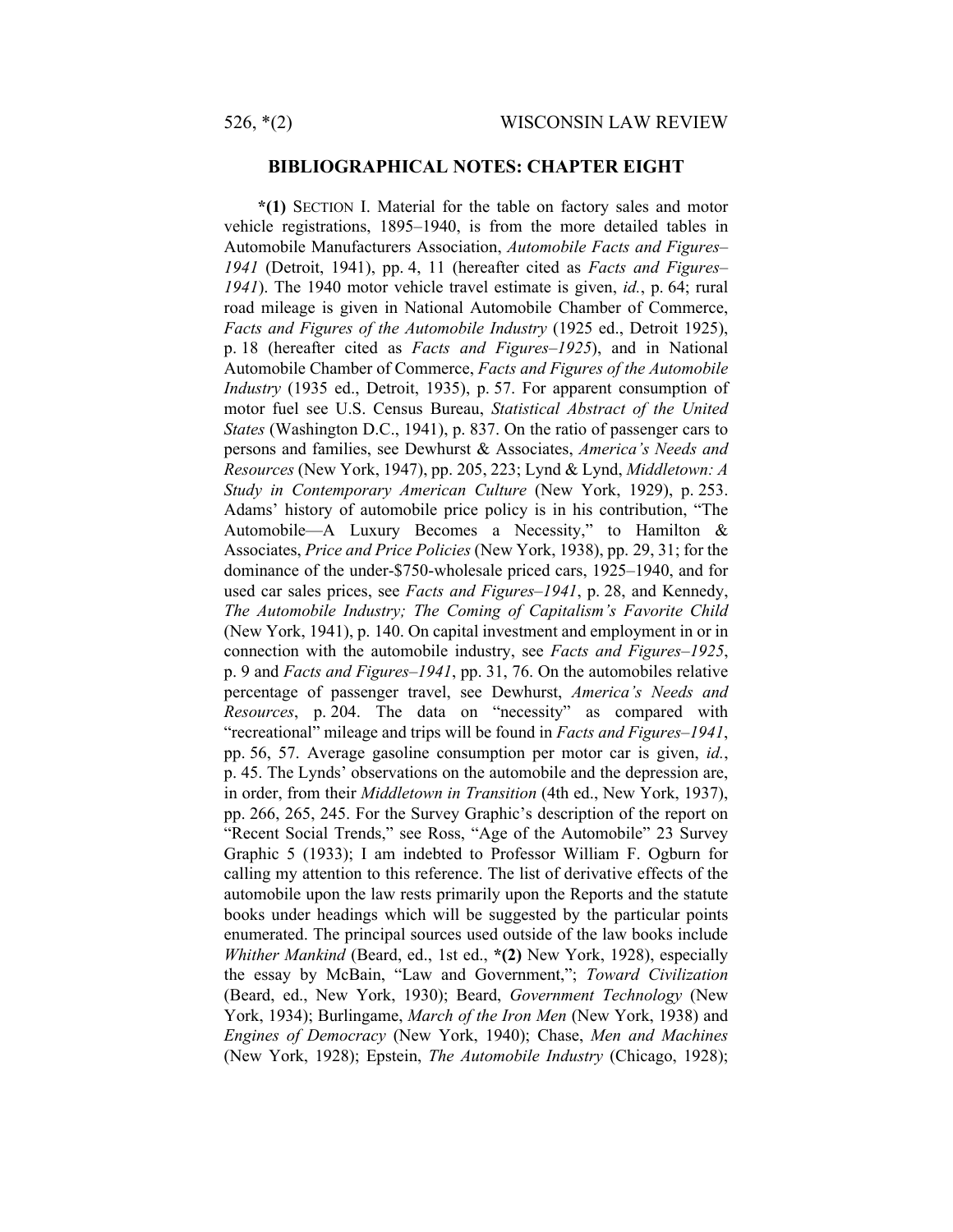Fuller, *Nine Chains to the Moon* (Philadelphia, 1938); Gilfillan, *The Sociology of Invention* (Chicago, 1935); Hamilton & Associates, *Price and Price Policies* (New York, 1938), especially the essays by Adams, "The Automobile—A Luxury Becomes a Necessity," p. 29; by Abrahamson, "The Automobile Tire—Forms of Marketing in Combat," p. 83; and by Till, "Gasoline—The Competition of Big Business," p. 117; Kennedy, *The Automobile Industry* (New York, 1941); Lynd & Lynd, *Middletown: A Study in Contemporary American Culture* (New York, 1929) and *Middletown in Transition* (New York, 1935); Mumford, *Technics and Civilization* (New York, 1934); National Resources Committee, *Technological Trends and National Policy* (Washington D.C., 1937); Ogburn & Nimkoff, *Sociology* (Cambridge, 1940); *Recent Social Trends* (New York, 1934), especially the essays by Ogburn & Gilfillan, "The Influence of Invention and Discovery," p. 122; Willey, "The Agencies of Communications," p. 167; Gay, "Trends in Economic Organization," p. 218; Hart, "Changing Social Attitudes and Interests," p. 382; McKenzie, "The Rise of Metropolitan Communities," p. 443; Kolb & Brunner, "Rural Life," p. 497; Steiner, "Recreation and Leisure Time Activities," p. 912; Sutherland, "Crime and Punishment," p. 1114; Woody, "The Growth of Governmental Functions," p. 1274; Heer, "Taxation and Public Finance," p. 1331; and Clark and Douglas, "Law and Legal Institutions," p. 1430; Rosen, *Technology and Society* (New York, 1941); and Seltzer, *A Financial History of the American Automobile Industry: A Study of the ways in Which the Leading Producers of Automobiles Have Met Their Capital Requirements* (New York, 1928). The editions of the Illinois statutes referred to are *Revised Statutes of the State of Illinois*, 1901 (Hurd, ed., Chicago, 1901); *Revised Statutes of the State of Illinois*, 1921 (Cahill, ed., Chicago, 1922); *Revised Statutes of the State of Illinois*, 1941 (Smith-Hurd revised ed., Chicago, 1941).

**\*(3)** SECTION II.A. For the death rate from automobile accidents, see U.S. Census Bureau, *Statistical Abstract of the United States* (Washington D.C., 1942) p. 474, tbl. 510. On totals of deaths and non-fatal injuries, 1923–1940, see National Safety Council, *Accident Facts, 1942 edition* (Chicago, 1942), p. 81. The quotation and estimate on money losses will be found, *id.*, p. 92, and National Safety Council, *Accident Facts, 1941 edition* (Chicago, 1941), p. 60. On comparative major causes of accidental deaths, *id.*, p. 63. On trends of fatal accidents relative to mileage and car registrations, see *id.*, p. 26, and National Safety Council, *Accident Facts, 1948 edition* (Chicago, 1948), p. 41; estimates of vehicle miles of motor travel will be found in Public Roads Administration, *Highway Statistics Summary to 1945* (Washington, 1947), p. 34.

SECTION II.B. The quoted appraisal of the gravity of the automobile accident problem and the extent to which it had been met is from the survey done at the Yale Institute of Human Relations: DeSilva, *Why We*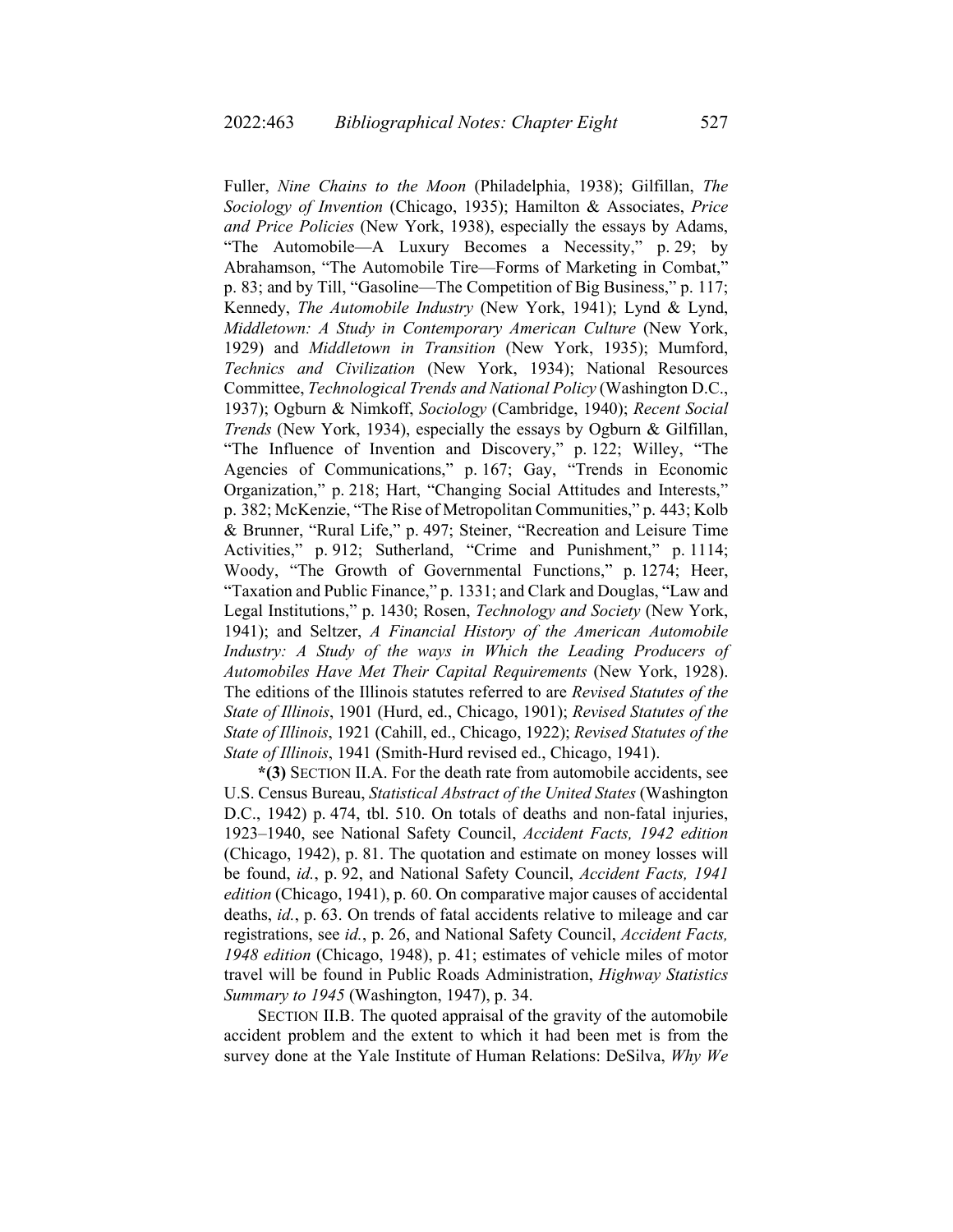*Have Automobile Accidents* (New York, 1942), p. 1. I am indebted for the quotation from Andrew Carnegie to Hacker, *The Shaping of American Tradition* (New York, 1947), Vol. 2, p. 807, where the statement is put in significant context with the pragmatism of William James. On restricting the scope of legal burdens in the industrial age, Abinger, C.B., is quoted from *Priestly v. Fowler*, 3 Mees. & Wels. 1 (Exchequer 1837) (England), and Jessel, M.R., from *Printing and Numerical Registering Co. v. Sampson*, L.R. 19 Eq. 462, 465 (1875). The cases quoted to the effect that the automobile is not a "dangerous instrumentality" are *Indiana Springs Co. v. Brown*, 165 Ind. 465, 468, 74 N.E. 615 (1905), and *Lewis v. Amorous*, 3 Ga. App. 50, 55, 59 S.E. 338 (1907). The ratios of trade-ins to new car sales are from Kennedy, *supra.*, pp. 139, 140, 222. Data on comparative passenger-miles traveled by auto, and the quotation on increased mobility, are from Dewhurst & Associates, *supra*, p. 204. The accident victim case histories are selected from the list in Corstvet, "The **\*(4)** Uncompensated Accident and Its Consequences," 3 Law and Contemporary Problems 466, 473, 474 (1936). Shaw, C.J., in *Brown v. Kendall*, will be found in 60 Mass. 292 (1850). The 1911 New York decision was *Ives v. South Buffalo Railway Co.*, 201 N.Y. 271, 94 N.E. 431. Judge Robert S. Marx, of the Cincinnati Superior Court, is quoted from his much-cited article, "Compulsory Compensation Insurance," in 25 Colum. L. Rev. 164, 177 (1925). On trends in automobile accident doctrine, I am much indebted to the Columbia University Council for Research in the Social Sciences, *Report of the Committee to Study Compensation for Automobile Insurance* (Philadelphia, 1932), generally herein cited as the *Columbia Report*; James, "Contribution among Tortfeasors in the Field of Accident Litigation," 9 Utah Bar. Bull. 208 (1939); James, "Contributions among Joint Tortfeasors: A Pragmatic Criticism," 54 Harv. L. Rev. 1156 (1941); James, "Accident Liability Reconsidered: The Impact of Liability Insurance," 57 Yale L.J. 549 (1948); McNeely, "Illegality as a Factor in Liability Insurance," 41 Colum. L. Rev. 26 (1941); McNeely, "The Genealogy of Liability Insurance Law," 7 U. Pitt. L. Rev. 169 (1941); Fegan, "Presumption Versus Proof in Automobile Highway Accidents," 22 Geo. L.J. 750 (1934); Nixon, "Changing Rules of Liability in Automobile Accident Litigation," 3 L. & Contemp. Probs. 476 (1936); Shulman & James, *Cases on Torts* (Chicago, 1942) Ch. 4 § 2.

Data on the percentage of insured cars are cited, respectively, from *Columbia Report*, *supra*, pp. 45–46, and from Wilkie, "The Recurring Question of Compulsory Automobile Insurance," 30 S.B.A. Wis. 77, 79 (1940). The quoted statement regarding the treatment of the illegality defense in connection with automobile liability insurance is from McNeely, *supra*, 41 Colum. L. Rev. at 60. As to the percentage of passenger cars by families, see notes under Section I, *supra*; for 1935– 1936 individual and family income distribution, U.S. Census Bureau,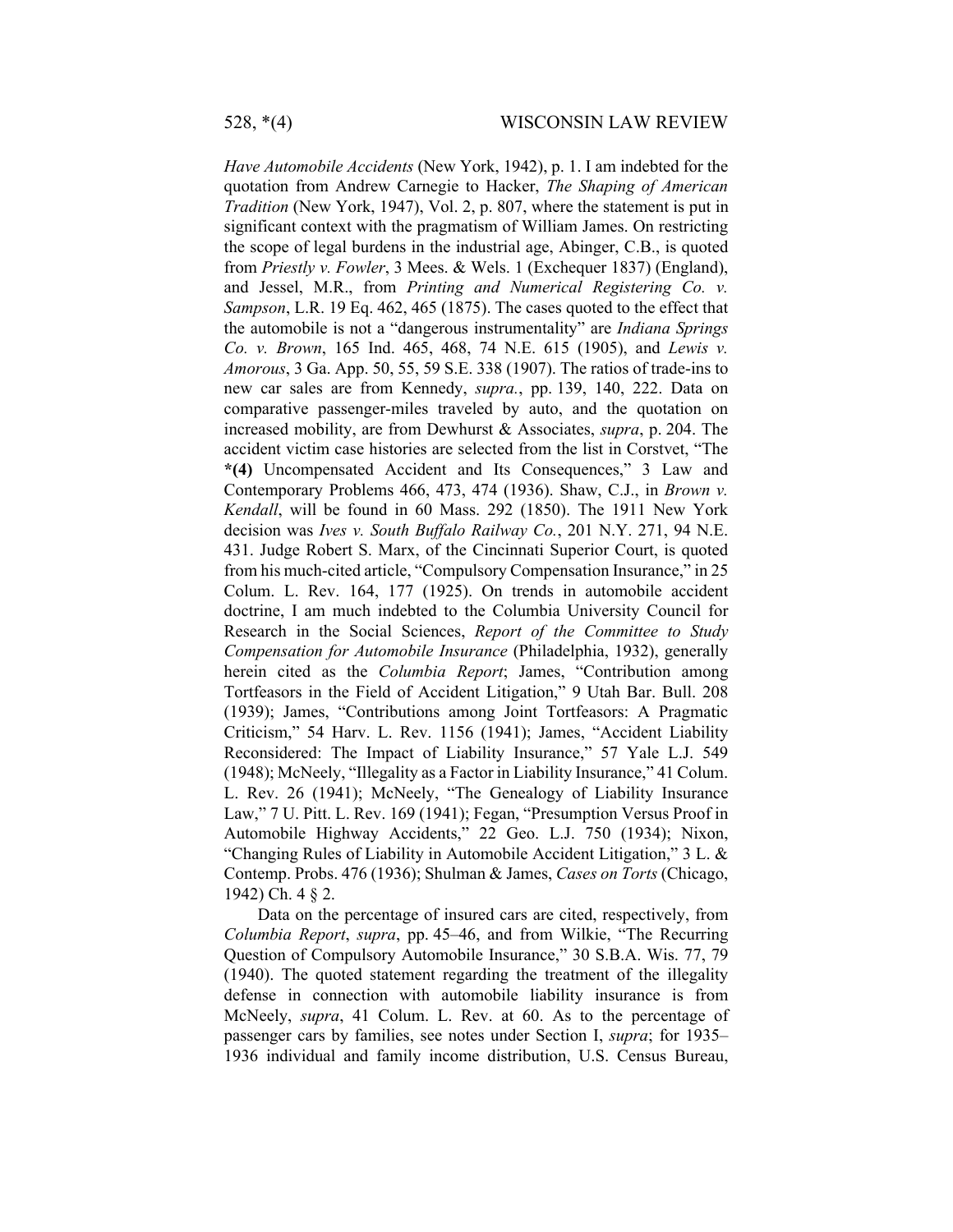*Statistical Abstract of the United States* (Washington, 1938) p. 304, tbl. 346. For a summary of the *Columbia Report*'s findings on compensation **\*(5)** see the *Columbia Report*, Ch. XI, pp. 202–206. Data on the number of compulsory insurance bills introduced in the states are noted by Wilkie, *supra*, 30 S.B.A. Wis. 77, 78, n.2. On the spread of financial responsibility laws see Braun, "The Financial Responsibility Laws," 3 L. & Contemp. Probs. 505, 509–511 (1936); Braun, "The need for Revision of Financial Responsibility," 40 Ill. L. R. 237, 240 (1941); and Note, "Motor Vehicle Financial and Safety Responsibility Legislation," 33 Iowa L. Rev. 522, 525–526 (1948). On the failure of the early type of financial responsibility laws, note the implications of the address by a leading spokesman for the insurance company viewpoint, Stone, "Further Thoughts on Compulsory Automobile Liability Insurance," 63 N.Y. S.B.A. 651, 664–665 (1940); Feinsinger, "The Operation of Financial Responsibility Laws," 3 L. & Contemp. Probs. 519 (1936), weighs the effects of the laws so far as the limited data permit, with conclusions unfavorable to the early-type legislation. Quotations from the *Columbia Report* regarding operation of the Massachusetts compulsory insurance law are, respectively, from pp. 115, 129, 130. The estimate of the excess of losses over amounts returned by the rates for Massachusetts insurance is that of R.H. Blanchard, professor of insurance at Columbia University, quoted by DeSilva, *supra*, p. 215, and by Wilkie, *supra*, 30 S.B.A. Wis. 81; the estimate is lower by five per cent than that for 1927–1935, made in Blanchard, "Compulsory Motor Vehicle Liability Insurance in Massachusetts," (1936) 3 L. & Contemp. Probs. 537, 549–550. On experience with premiums, average loss, and claims in Massachusetts see *id.*, p. 546–549. Compulsory insurance for motor carriers is discussed by the *Columbia Report*, p. 113, and by Brownfield, "Compulsory Liability Insurance for Commercial Motor Vehicles," 3 L. & Contemp. Probs. 571 (1936). For the Boston, New York and Atlanta examples of investigations of fraud in auto accident claims, see Monaghan, "The Liability Claim Racket," 3 L. & Contemp. Probs. 491, 497, 501 (1936). Data on disposition of auto **\*(6)** accident cases in New Haven are from Clark & Shulman, *A Study of Law Administration in Connecticut* (New Haven, 1937), p. 25. Data on the percentage of insured cases where some compensation was received will be found in the *Columbia Report*, pp. 77, 81, 86, 116. On the percentage of District of Columbia cases in which fault was undetermined, see Bowers, *Compulsory Automobile Insurance* (New York, 1929), pp. 73–74; on probable percentage of contributory negligence, see *id.*, pp. 76–77. The quoted comment on the approach to absolute liability in the administration of automobile insurance is that of Professor Fleming James, Jr., from the article already cited, 57 Yale L.J. 549, 567. Early advocacy of the compensation system as applied to general types of personal injury suits may be seen in Carman, "Is a Motor Vehicle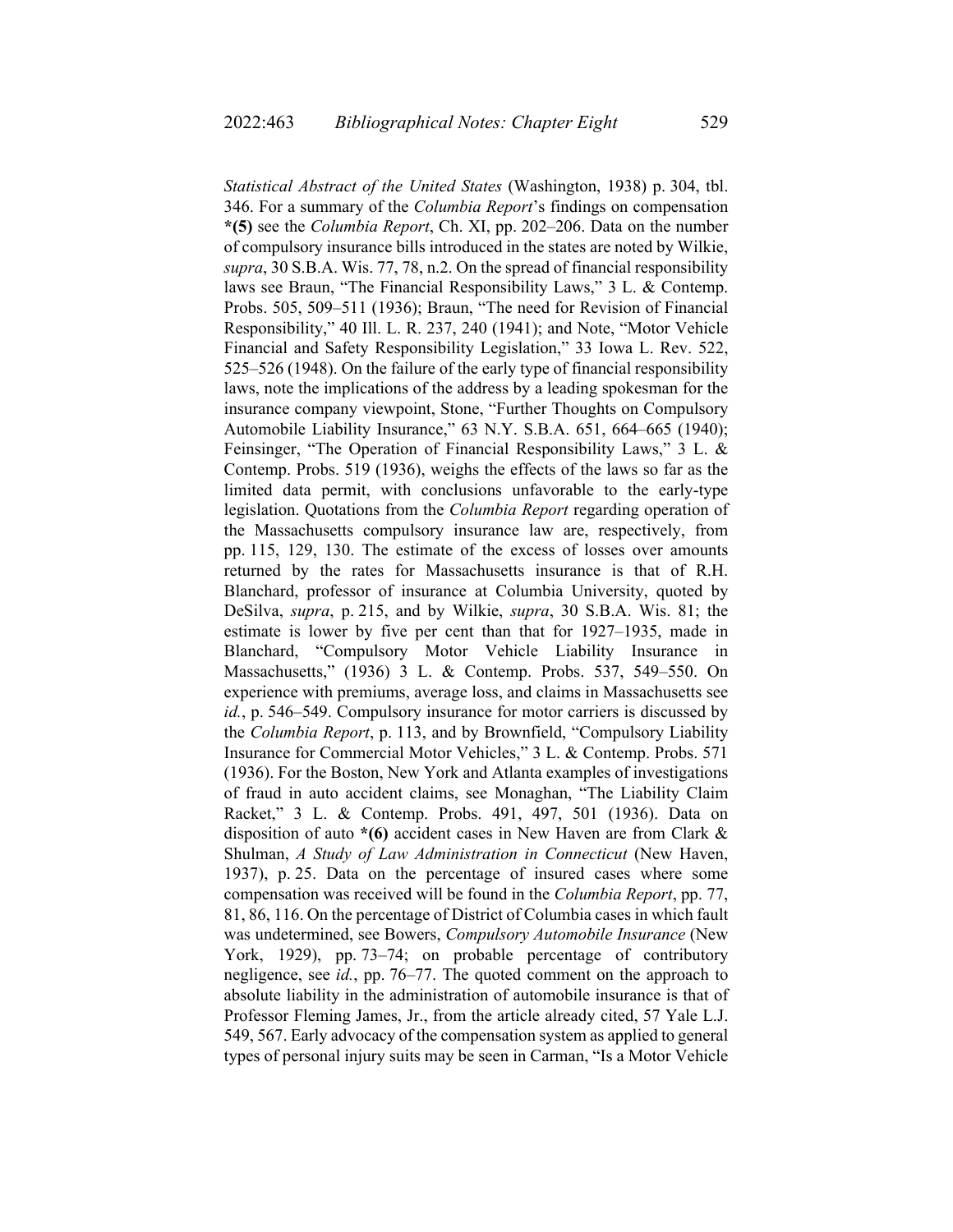Accident Compensation Act Advisable?," 4 Minn. L. Rev. 1 (1919); Ballantine "A Compensation Plan for Railway Accident Claims," 29 Harv. L. Rev. 365 (1916); Marx, *supra.*, 25 Colum. L. Rev. 164. The outline of a compensation plan follows that of the *Columbia Report*, pp. 137–144; cf. Special Committee of the Saskatchewan Government, *A Report on the Study of Compensation for Victims of Automobile Accidents* (Regina, 1947), p. 61 ff., especially pp. 71–89.

SECTION II.C. The fact that the most uniform traffic regulations were limited to those inherited from the horse-and-wagon age is noted in *Motor Vehicle Traffic Conditions in the United States*, Part 1, *Nonuniformity of State Motor Vehicle Traffic Laws* (Washington D.C., 1938), pp. 8–9. For the Illinois automobile speed law and the Illinois case thereunder, see *Christy v. Elliott*, 216 Ill. 31, 74 N.E. 1035 (1905); the various editions of the Illinois Revised Statutes are those cited in the notes to Section I, above. See also Note, "Developments of Standard in Speed Legislation," 46 Harv. L. Rev. 838 (1933). The quoted observation on the pedestrian's favored position as compared with the motorist's obligations is from DeSilva *supra*, p. 237. I am indebted throughout the discussion of traffic laws to the excellent summary in Chapter II of Warren, *Traffic Courts* (Boston 1942), as well as Damon, "Progress in the Enforcement and Agenda of Traffic Laws," 35 J. Crim. L. & Criminology 269 (1941) and "Police Control of the Automobile Driver," 30 J. Crim. L. & Criminology 83 (1939). The chronology of the uniform traffic act may be traced in *Handbook of the National Conference of Commissioners on Uniform State Laws and Proceedings of* **\*(7)** *the Thirty-Sixth Annual Meeting* (1926), p. 457 ff., and *Handbook of the National Conference of Commissioners on Uniform State Laws and Proceedings of the Fifty-Third Annual Conference* (1942), p. 69. Warren's examples of badly drawn traffic laws and his quoted summary of the national situation will be found, *supra*, pp. 14, 16. *Henderson v. Maryland* is in 235 U.S. 610 (1915). A sampling of state cases which support the generalization on the predominance of the revenue issue in motor vehicle registration legislation will be found in Blashfield, *Cyclopedia of Automobile Law* (Kansas City, 1927), Vol. 1, pp. 17–18. See also Garrison & Martin, "History of Kentucky Commercial Motor Vehicle Transportation Tax Legislation," 33 Ky. L.J. 3 (1944). The Illinois "chauffeur's" license statute referred to is section 14 of the Act of May 28, 1907, Laws, Illinois 1907–1908, pp. 510, 514.

On the successive adoption of driver's license examinations through the states, see the map prepared by the American Association of Motor Vehicle Administrators, reproduced in DeSilva, *supra*, p. 292; DeSilva's verdict on the number of adequate examining systems is expressed, *id.*, p. 293. On the 60 per cent of un-investigated drivers, see *id.*, p. 298. On faulty equipment and checks thereon, see *id.*, pp. 240, 256. The judgement on the predominance of the policeman–traffic-court combination as enforcement means in 1940 is believed to be a fair conclusion from the